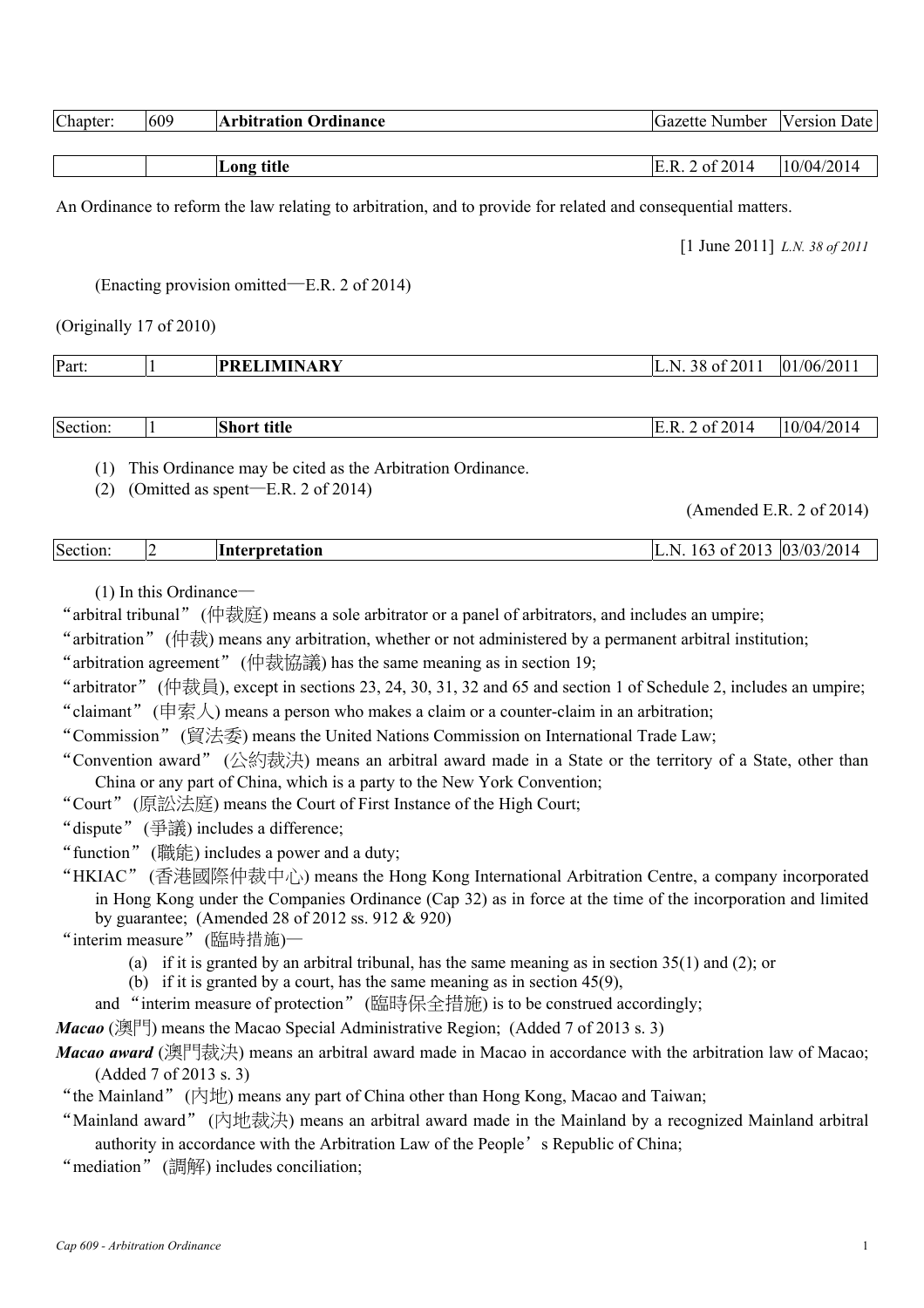"New York Convention" (《紐約公約》) means the Convention on the Recognition and Enforcement of Foreign Arbitral Awards done at New York on 10 June 1958;

- "party" $(-\overline{f}, \overline{f})$ 
	- (a) means a party to an arbitration agreement; or
	- (b) in relation to any arbitral or court proceedings, means a party to the proceedings;

"recognized Mainland arbitral authority" (認可內地仲裁當局) means an arbitral authority that is specified in the list of recognized Mainland arbitral authorities published by the Secretary for Justice under section 97;

"repealed Ordinance" (《舊有條例》) means the Arbitration Ordinance (Cap 341) repealed by section 109;

"respondent" (被申請人) means a person against whom a claim or a counterclaim is made in an arbitration;

"UNCITRAL Model Law" (《貿法委示範法》) means the UNCITRAL Model Law on International Commercial Arbitration as adopted by the Commission on 21 June 1985 and as amended by the Commission on 7 July 2006, the full text of which is set out in Schedule 1.

- $(2)$  If—
	- (a) a provision of this Ordinance refers to the fact that the parties have agreed, or in any other way refers to an agreement of the parties, the agreement includes any arbitration rules referred to in that agreement; or
	- (b) a provision of this Ordinance provides that the parties may agree, the agreement, if any, may include any arbitration rules by referring to those rules in that agreement.
- $(3)$  If-
	- (a) a provision of this Ordinance (other than sections 53 and 68) refers to a claim, that provision also applies to a counter-claim; or
	- (b) a provision of this Ordinance (other than section 53) refers to a defence, that provision also applies to a defence to a counter-claim.

(4) A note located in the text of this Ordinance, a section heading of any provision of this Ordinance or a heading of any provision of the UNCITRAL Model Law is for reference only and has no legislative effect.

(5) If the Chinese equivalent of an English expression used in any provision of this Ordinance is different from the Chinese equivalent of the same English expression used in any provision of the UNCITRAL Model Law, those Chinese equivalents are to be treated as being identical in effect.

| Section: |  | <b>Object and principles of this Ordinance</b> | 38 of 2011 | 01/06/2011 |
|----------|--|------------------------------------------------|------------|------------|
|----------|--|------------------------------------------------|------------|------------|

(1) The object of this Ordinance is to facilitate the fair and speedy resolution of disputes by arbitration without unnecessary expense.

- (2) This Ordinance is based on the principles—
	- (a) that, subject to the observance of the safeguards that are necessary in the public interest, the parties to a dispute should be free to agree on how the dispute should be resolved; and
	- (b) that the court should interfere in the arbitration of a dispute only as expressly provided for in this Ordinance.

| Section: | UNCITRAL Model Law to have force of law in Hong | L.N. 38 of 2011 $ 01/06/2011 $ |  |
|----------|-------------------------------------------------|--------------------------------|--|
|          | Kong                                            |                                |  |

The provisions of the UNCITRAL Model Law that are expressly stated in this Ordinance as having effect have the force of law in Hong Kong subject to the modifications and supplements as expressly provided for in this Ordinance.

| Section: | Arbitrations to which this Ordinance applies | 2013<br>- of | /2013<br>$19/07$ . |
|----------|----------------------------------------------|--------------|--------------------|
|          |                                              |              |                    |

(1) Subject to subsection (2), this Ordinance applies to an arbitration under an arbitration agreement, whether or not the agreement is entered into in Hong Kong, if the place of arbitration is in Hong Kong.

- (2) If the place of arbitration is outside Hong Kong, only this Part, sections 20 and 21, Part 3A, sections 45, 60 and 61 and Part 10 apply to the arbitration. (Amended 7 of 2013 s. 4)
	- (3) If any other Ordinance provides that this Ordinance applies to an arbitration under that other Ordinance, this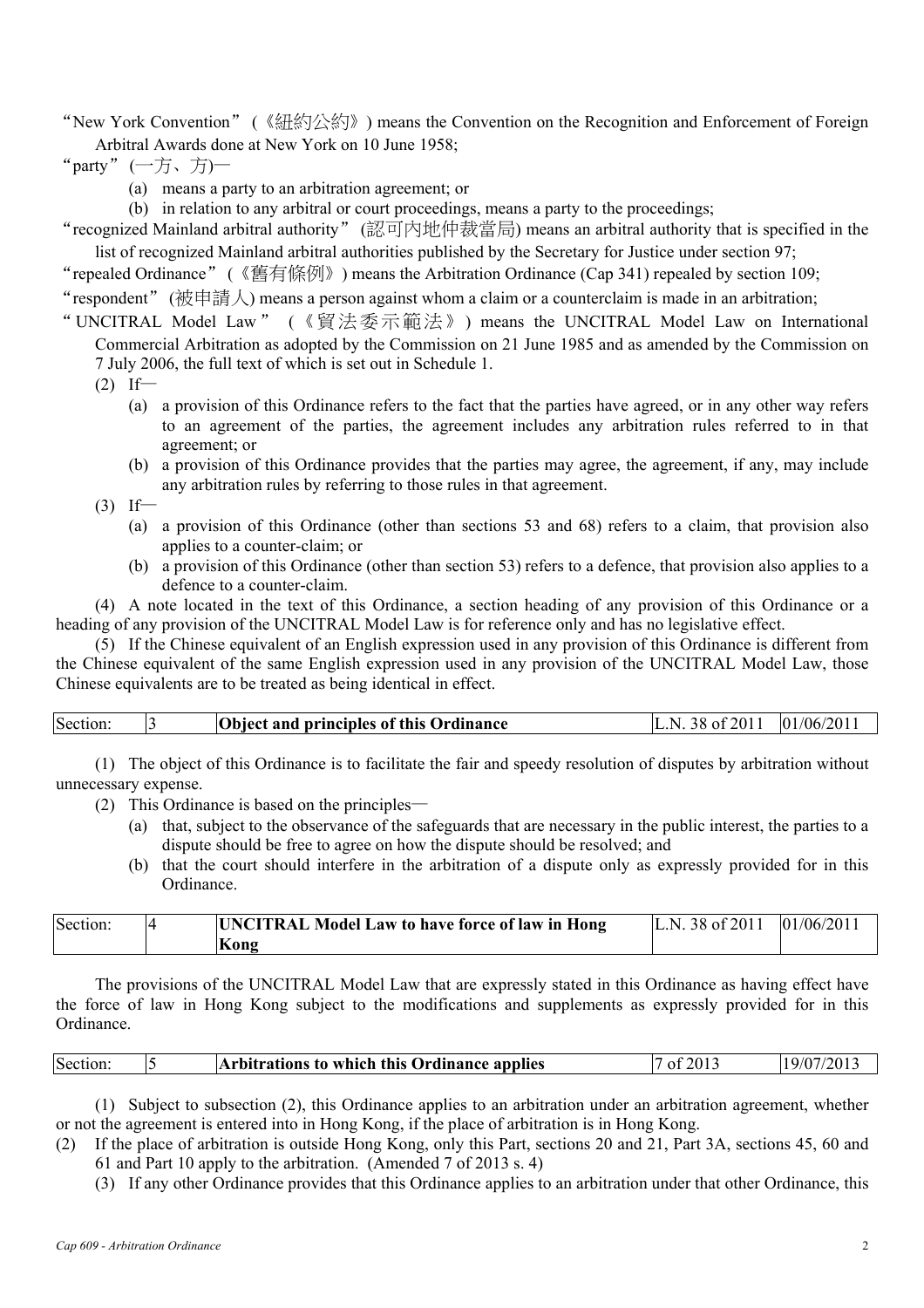Ordinance (other than sections 20(2), (3) and (4), 22(1), 58 and 74(8) and (9)) applies to an arbitration under that other Ordinance, subject to the following—

- (a) a reference in article 16(1) of the UNCITRAL Model Law, given effect to by section 34, to any objections with respect to the existence or validity of the arbitration agreement is to be construed as any objections with respect to the application of that other Ordinance to the dispute in question;
- (b) that other Ordinance is deemed to have expressly provided that, subject to paragraph (c), all the provisions in Schedule 2 apply; and
- (c) section 2 of Schedule 2 (if applicable) only applies so as to authorize 2 or more arbitral proceedings under the same Ordinance to be consolidated or to be heard at the same time or one immediately after another.

(4) Subsection (3) has effect, in relation to an arbitration under any other Ordinance, only in so far as this Ordinance is consistent with—

- (a) that other Ordinance; and
- (b) any rules or procedures authorized or recognized by that other Ordinance.

| Section: | Ib | ication | $\sim$<br>201<br>N<br>ി 1<br>``<br>. .<br> | 6/201<br>$\vert$ 01<br>/06/ |
|----------|----|---------|--------------------------------------------|-----------------------------|

This Ordinance applies to the Government and the Offices set up by the Central People's Government in the Hong Kong Special Administrative Region.

| Part | <b>GENERAL PROVISIONS</b> | L.N. $38$ of $2011$ | 01/06/201 |
|------|---------------------------|---------------------|-----------|

# Section: 7 **Article 1 of UNCITRAL Model Law (Scope of application)** L.N. 38 of 2011 **01/06/2011**

Section 5 has effect in substitution for article 1 of the UNCITRAL Model Law.

| Section: | $\vert$ Article 2 of UNCITRAL Model Law (Definitions and rules L.N. 38 of 2011 $\vert$ 01/06/2011 |  |
|----------|---------------------------------------------------------------------------------------------------|--|
|          | of interpretation)                                                                                |  |

(1) Section 2 has effect in substitution for article 2 of the UNCITRAL Model Law.

- (2) For the purposes of subsection (1), a reference to this Ordinance in section 2 (other than section  $2(5)$ ) is to
- be construed as including the UNCITRAL Model Law.
	- (3) In the provisions of the UNCITRAL Model Law—
		- (a) a reference to this State is to be construed as Hong Kong;
		- (b) a reference to a State is to be construed as including Hong Kong;
		- (c) a reference to different States is to be construed as including Hong Kong and any other place;
		- (d) a reference to an article is to be construed as an article of the UNCITRAL Model Law; and
		- (e) (other than in article 2A of the UNCITRAL Model Law, given effect to by section 9) a reference to this Law is to be construed as this Ordinance.

| Section: | <b>Article 2A of UNCITRAL Model Law (International origin</b> L.N. 38 of 2011   01/06/2011 |  |
|----------|--------------------------------------------------------------------------------------------|--|
|          | and general principles)                                                                    |  |

Article 2A of the UNCITRAL Model Law, the text of which is set out below, has effect—

# "*Article 2A. International origin and general principles*

(1) In the interpretation of this Law, regard is to be had to its international origin and to the need to promote uniformity in its application and the observance of good faith.

(2) Questions concerning matters governed by this Law which are not expressly settled in it are to be settled in conformity with the general principles on which this Law is based.".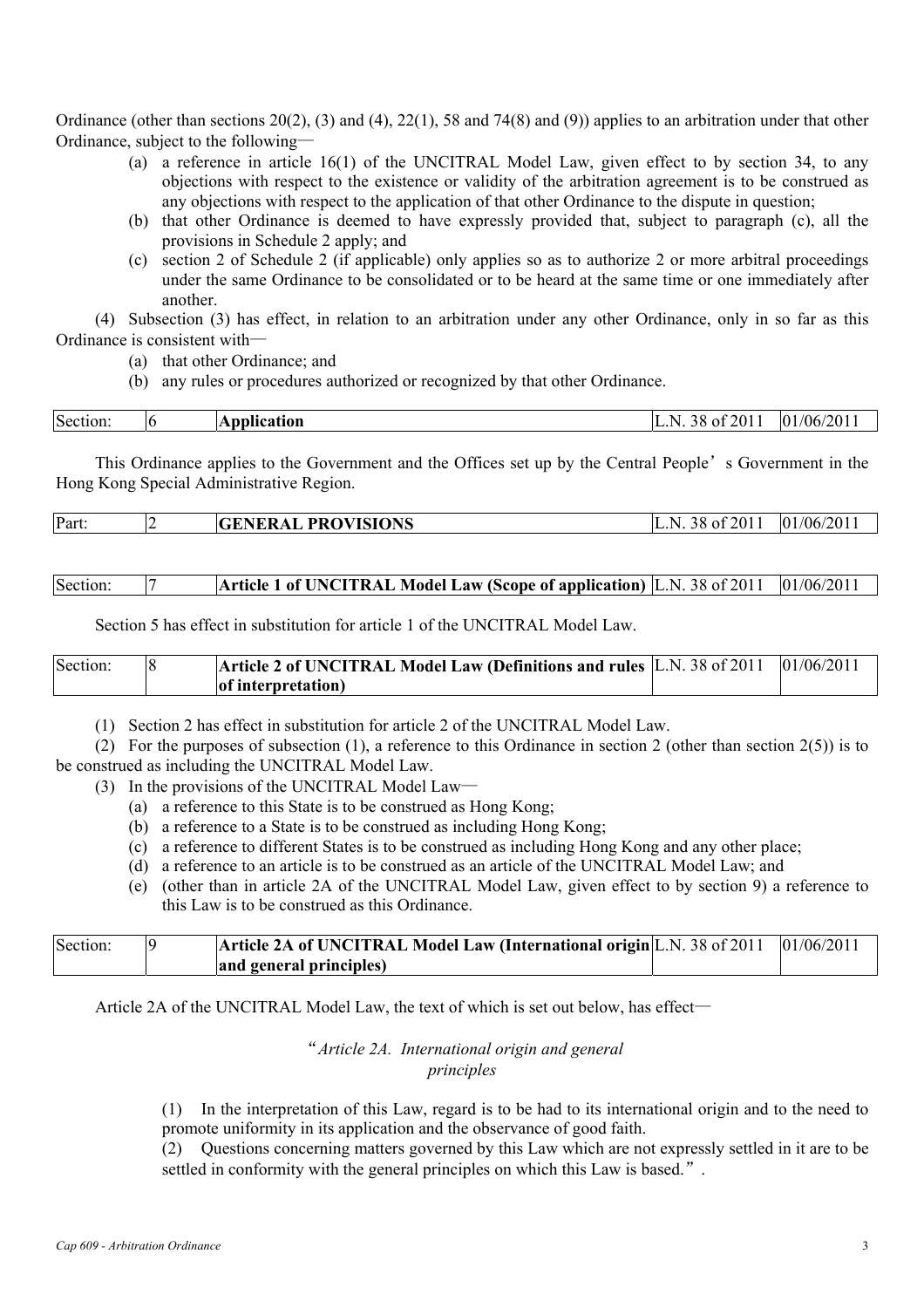| Section: | 10 | <b>Article 3 of UNCITRAL Model Law (Receipt of written</b> | L.N. 38 of 2011 | 01/06/201 |
|----------|----|------------------------------------------------------------|-----------------|-----------|
|          |    | communications)                                            |                 |           |

(1) Article 3 of the UNCITRAL Model Law, the text of which is set out below, has effect—

"*Article 3. Receipt of written communications* 

(1) Unless otherwise agreed by the parties:

*(a)* any written communication is deemed to have been received if it is delivered to the addressee personally or if it is delivered at his place of business, habitual residence or mailing address; if none of these can be found after making a reasonable inquiry, a written communication is deemed to have been received if it is sent to the addressee's last-known place of business, habitual residence or mailing address by registered letter or any other means which provides a record of the attempt to deliver it;

*(b)* the communication is deemed to have been received on the day it is so delivered.

(2) The provisions of this article do not apply to communications in court proceedings.".

(2) Without affecting subsection (1), if a written communication (other than communications in court proceedings) is sent by any means by which information can be recorded and transmitted to the addressee, the communication is deemed to have been received on the day it is so sent.

(3) Subsection (2) applies only if there is a record of receipt of the communication by the addressee.

| Section: | <b>Article 4 of UNCITRAL Model Law (Waiver of right to</b> | L.N. 38 of 2011 $ 01/06/2011$ |  |
|----------|------------------------------------------------------------|-------------------------------|--|
|          | (object)                                                   |                               |  |

Article 4 of the UNCITRAL Model Law, the text of which is set out below, has effect—

# "*Article 4. Waiver of right to object*

A party who knows that any provision of this Law from which the parties may derogate or any requirement under the arbitration agreement has not been complied with and yet proceeds with the arbitration without stating his objection to such non-compliance without undue delay or, if a time-limit is

provided therefor, within such period of time, shall be deemed to have waived his right to object.".

| Section: | <b>Article 5 of UNCITRAL Model Law (Extent of court</b> | L.N. 38 of 2011 $ 01/06/2011 $ |  |
|----------|---------------------------------------------------------|--------------------------------|--|
|          | lintervention)                                          |                                |  |

Article 5 of the UNCITRAL Model Law, the text of which is set out below, has effect—

### "*Article 5. Extent of court intervention*

In matters governed by this Law, no court shall intervene except where so provided in this Law.".

| Section: | Article 6 of UNCITRAL Model Law (Court or other           | L.N. 38 of 2011 $ 01/06/2011 $ |  |
|----------|-----------------------------------------------------------|--------------------------------|--|
|          | authority for certain functions of arbitration assistance |                                |  |
|          | and supervision)                                          |                                |  |

(1) Subsections (2) to (6) have effect in substitution for article 6 of the UNCITRAL Model Law.

(2) The functions of the court or other authority referred to in article 11(3) or (4) of the UNCITRAL Model Law, given effect to by section 24, are to be performed by the HKIAC.

(3) The HKIAC may, with the approval of the Chief Justice, make rules to facilitate the performance of its functions under section 23(3), 24 or 32(1).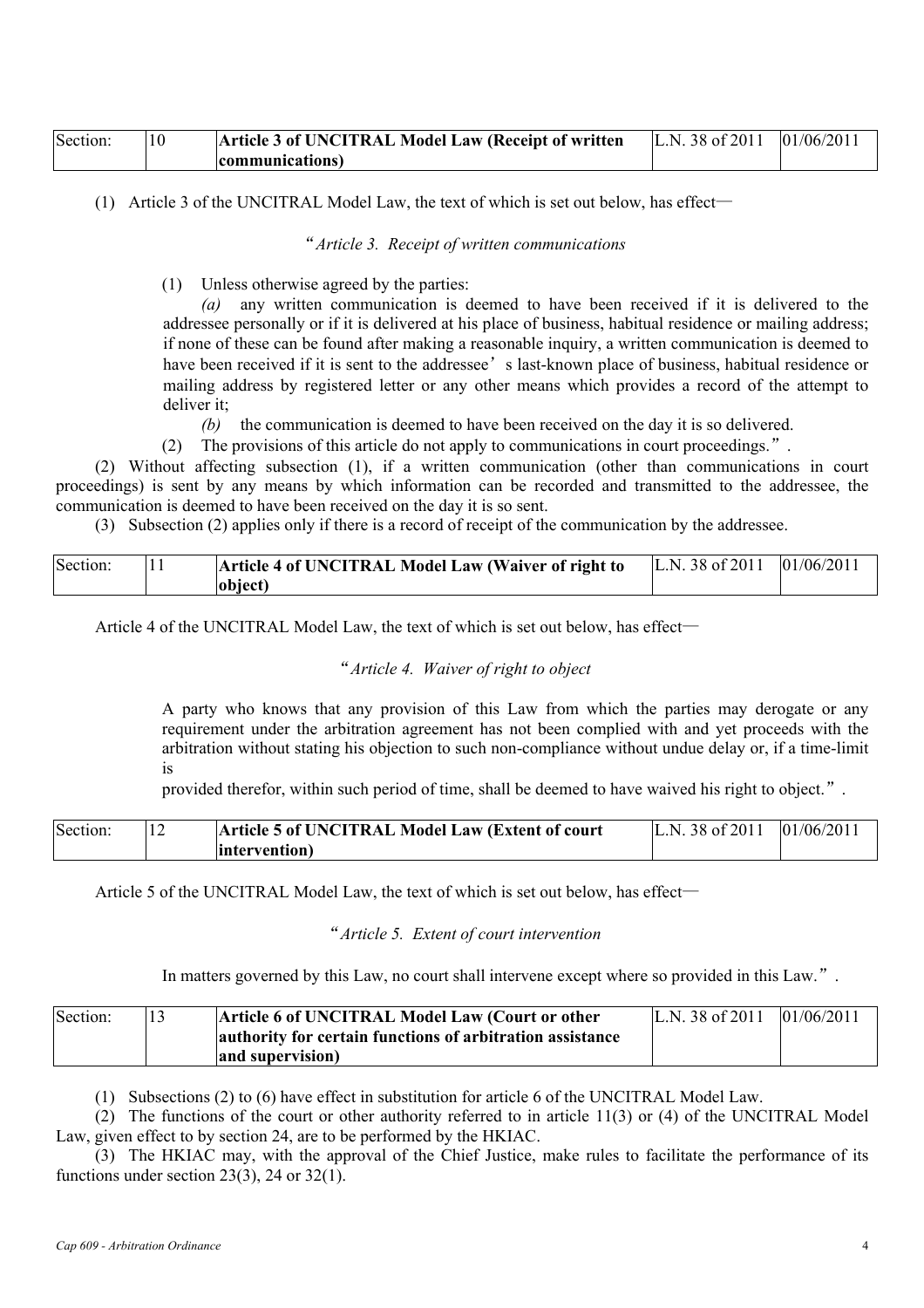(4) The functions of the court or other authority referred to in—

- (a) article 13(3) of the UNCITRAL Model Law, given effect to by section 26; or
- (b) article 14(1) of the UNCITRAL Model Law, given effect to by section 27,

are to be performed by the Court.

(5) The functions of the court referred to in—

- (a) article 16(3) of the UNCITRAL Model Law, given effect to by section 34; or
- (b) article 34(2) of the UNCITRAL Model Law, given effect to by section 81,

are to be performed by the Court.

(6) The functions of the competent court referred to in article 27 of the UNCITRAL Model Law, given effect to by section 55, are to be performed by the Court.

| Section: | 14 | <b>Application of Limitation Ordinance and other limitation</b> $ L.N. 38$ of 2011 $ 01/06/2011$ |  |
|----------|----|--------------------------------------------------------------------------------------------------|--|
|          |    | lenactments to arbitrations                                                                      |  |

(1) The Limitation Ordinance (Cap 347) and any other Ordinance relating to the limitation of actions ("limitation enactments") apply to arbitrations as they apply to actions in the court.

(2) For the purposes of subsection (1), a reference in a limitation enactment to bringing an action is to be construed as, in relation to an arbitration, commencing the arbitral proceedings.

(3) Despite any term in an arbitration agreement to the effect that no cause of action may accrue in respect of any matter required by the agreement to be submitted to arbitration until an award is made under the agreement, the cause of action is, for the purposes of the limitation enactments (whether in their application to arbitrations or to other proceedings), deemed to accrue in respect of that matter at the time when it would have accrued but for that term.

(4) If a court orders that an award is to be set aside, the period between—

- (a) the commencement of the arbitral proceedings; and
- (b) the date of the order of the court setting aside the award,

must be excluded in computing the time prescribed by a limitation enactment for the commencement of proceedings (including arbitral proceedings) with respect to the matter submitted to arbitration.

| 01/06/2011<br>L N 38 of 2011 |  | Section: |  | <b>Reference of interpleader issue to arbitration by court</b> |  |  |
|------------------------------|--|----------|--|----------------------------------------------------------------|--|--|
|------------------------------|--|----------|--|----------------------------------------------------------------|--|--|

 $(1)$  If—

- (a) relief by way of interpleader is granted by a court; and
- (b) there is an arbitration agreement between the claimants in the interpleader proceedings in respect of any issue between those claimants,

the court granting the relief must, subject to subsection (2), direct that the issue is to be determined in accordance with the agreement.

(2) The court may refuse to make a direction under subsection (1) if the circumstances are such that legal proceedings brought by a claimant in respect of the issue would not be stayed.

(3) If the court refuses to make a direction under subsection (1), any provision of the arbitration agreement that an award is a condition precedent to the bringing of legal proceedings in respect of the issue does not affect the determination of the issue by the court.

- (4) A direction of the court under subsection (1) is not subject to appeal.
- (5) The leave of the court making a decision under subsection (2) is required for any appeal from that decision.

# Section: 16 **Proceedings to be heard otherwise than in open court** L.N. 38 of 2011 01/06/2011

(1) Subject to subsection (2), proceedings under this Ordinance in the court are to be heard otherwise than in open court.

- (2) The court may order those proceedings to be heard in open court—
	- (a) on the application of any party; or
	- (b) if, in any particular case, the court is satisfied that those proceedings ought to be heard in open court.
- (3) An order of the court under subsection (2) is not subject to appeal.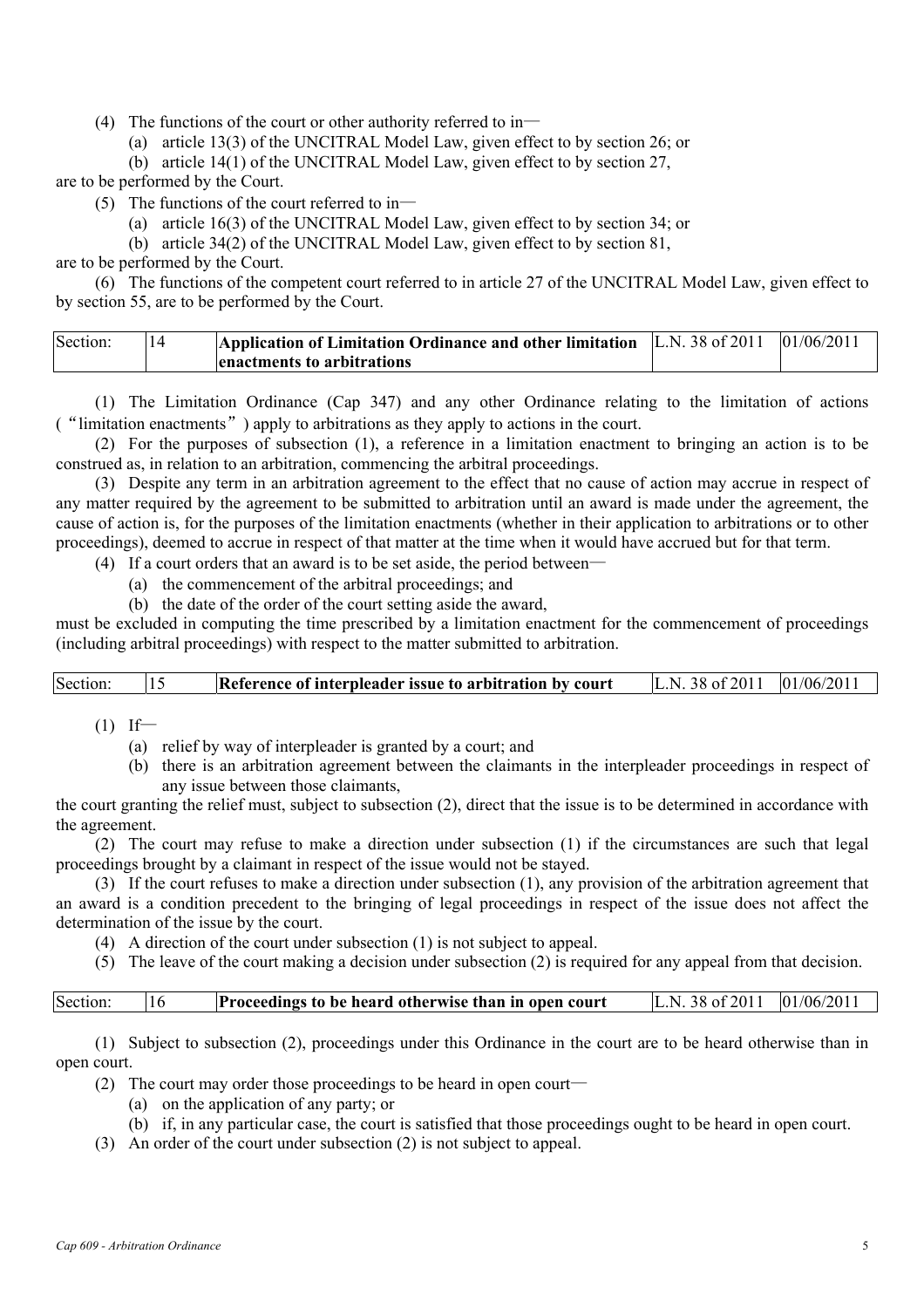| Section: | <b>Restrictions on reporting of proceedings heard otherwise</b> $ L.N. 38 of 2011  01/06/2011$ |  |
|----------|------------------------------------------------------------------------------------------------|--|
|          | than in open court                                                                             |  |

(1) This section applies to proceedings under this Ordinance in the court heard otherwise than in open court ("closed court proceedings").

(2) A court in which closed court proceedings are being heard must, on the application of any party, make a direction as to what information, if any, relating to the proceedings may be published.

- (3) A court must not make a direction permitting information to be published unless—
	- (a) all parties agree that the information may be published; or
	- (b) the court is satisfied that the information, if published, would not reveal any matter (including the identity of any party) that any party reasonably wishes to remain confidential.
- (4) Despite subsection  $(3)$ , if-
	- (a) a court gives a judgment in respect of closed court proceedings; and
	- (b) the court considers that judgment to be of major legal interest,

the court must direct that reports of the judgment may be published in law reports and professional publications.

(5) If a court directs under subsection (4) that reports of a judgment may be published, but any party reasonably wishes to conceal any matter in those reports (including the fact that the party was such a party), the court must, on the application of the party—

- (a) make a direction as to the action to be taken to conceal that matter in those reports; and
- (b) if the court considers that a report published in accordance with the direction made under paragraph (a) would still be likely to reveal that matter, direct that the report may not be published until after the end of a period, not exceeding 10 years, that the court may direct.
- (6) A direction of the court under this section is not subject to appeal.

| Section: | 18 | <b>Disclosure of information relating to arbitral proceedings</b> $\vert L.N. 38$ of 2011 $\vert 01/06/2011$ |  |
|----------|----|--------------------------------------------------------------------------------------------------------------|--|
|          |    | and awards prohibited                                                                                        |  |

(1) Unless otherwise agreed by the parties, no party may publish, disclose or communicate any information relating to—

- (a) the arbitral proceedings under the arbitration agreement; or
- (b) an award made in those arbitral proceedings.

(2) Nothing in subsection (1) prevents the publication, disclosure or communication of information referred to in that subsection by a party—

- (a) if the publication, disclosure or communication is made—
	- (i) to protect or pursue a legal right or interest of the party; or
	- (ii) to enforce or challenge the award referred to in that subsection,
	- in legal proceedings before a court or other judicial authority in or outside Hong Kong;
- (b) if the publication, disclosure or communication is made to any government body, regulatory body, court or tribunal and the party is obliged by law to make the publication, disclosure or communication; or
- (c) if the publication, disclosure or communication is made to a professional or any other adviser of any of the parties.

# Part: 3 **ARBITRATION AGREEMENT** [L.N. 38 of 2011 | 01/06/2011

| Section: | <b>Article 7 of UNCITRAL Model Law (Definition and form</b> L.N. 38 of 2011 $ 01/06/2011 $ |  |
|----------|--------------------------------------------------------------------------------------------|--|
|          | of arbitration agreement)                                                                  |  |

(1) Option I of Article 7 of the UNCITRAL Model Law, the text of which is set out below, has effect— "*Option I* 

### *Article 7. Definition and form of arbitration*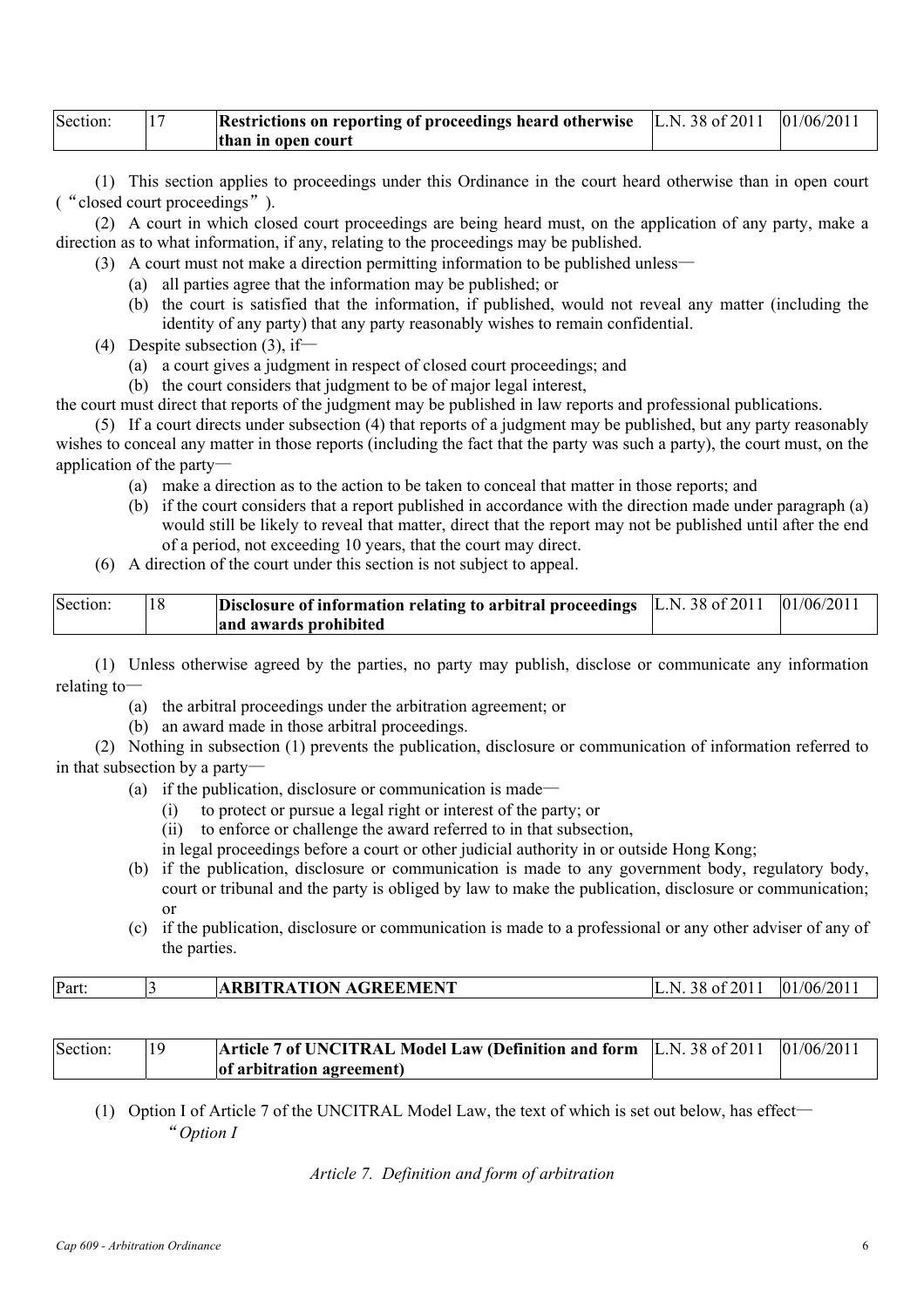#### *agreement*

(1) "Arbitration agreement" is an agreement by the parties to submit to arbitration all or certain disputes which have arisen or which may arise between them in respect of a defined legal relationship, whether contractual or not. An arbitration agreement may be in the form of an arbitration clause in a contract or in the form of a separate agreement.

(2) The arbitration agreement shall be in writing.

(3) An arbitration agreement is in writing if its content is recorded in any form, whether or not the arbitration agreement or contract has been concluded orally, by conduct, or by other means.

(4) The requirement that an arbitration agreement be in writing is met by an electronic communication if the information contained therein is accessible so as to be useable for subsequent reference; "electronic communication" means any communication that the parties make by means of data messages; "data message" means information generated, sent, received or stored by electronic, magnetic, optical or similar means, including, but not limited to, electronic data interchange (EDI), electronic mail, telegram, telex or telecopy.

(5) Furthermore, an arbitration agreement is in writing if it is contained in an exchange of statements of claim and defence in which the existence of an agreement is alleged by one party and not denied by the other.

(6) The reference in a contract to any document containing an arbitration clause constitutes an arbitration agreement in writing, provided that the reference is such as to make that clause part of the contract.".

- (2) Without affecting subsection (1), an arbitration agreement is in writing if—
	- (a) the agreement is in a document, whether or not the document is signed by the parties to the agreement; or
	- (b) the agreement, although made otherwise than in writing, is recorded by one of the parties to the agreement, or by a third party, with the authority of each of the parties to the agreement.

(3) A reference in an agreement to a written form of arbitration clause constitutes an arbitration agreement if the reference is such as to make that clause part of the agreement.

| Section: | 20 | <b>Article 8 of UNCITRAL Model Law (Arbitration</b> | L.N. 38 of 2011 $ 01/06/2011 $ |  |
|----------|----|-----------------------------------------------------|--------------------------------|--|
|          |    | agreement and substantive claim before court)       |                                |  |

(1) Article 8 of the UNCITRAL Model Law, the text of which is set out below, has effect—

"*Article 8. Arbitration agreement and substantive claim before court* 

(1) A court before which an action is brought in a matter which is the subject of an arbitration agreement shall, if a party so requests not later than when submitting his first statement on the substance of the dispute, refer the parties to arbitration unless it finds that the agreement is null and void, inoperative or incapable of being performed.

(2) Where an action referred to in paragraph (1) of this article has been brought, arbitral proceedings may nevertheless be commenced or continued, and an award may be made, while the issue is pending before the court.".

(2) If a dispute in the matter which is the subject of an arbitration agreement involves a claim or other dispute that is within the jurisdiction of the Labour Tribunal established by section 3 (Establishment of tribunal) of the Labour Tribunal Ordinance (Cap 25), the court before which an action has been brought may, if a party so requests, refer the parties to arbitration if it is satisfied that—

- (a) there is no sufficient reason why the parties should not be referred to arbitration in accordance with the arbitration agreement; and
- (b) the party requesting arbitration was ready and willing at the time the action was brought to do all things necessary for the proper conduct of the arbitration, and remains so.

(3) Subsection (1) has effect subject to section 15 (Arbitration agreements) of the Control of Exemption Clauses Ordinance (Cap 71).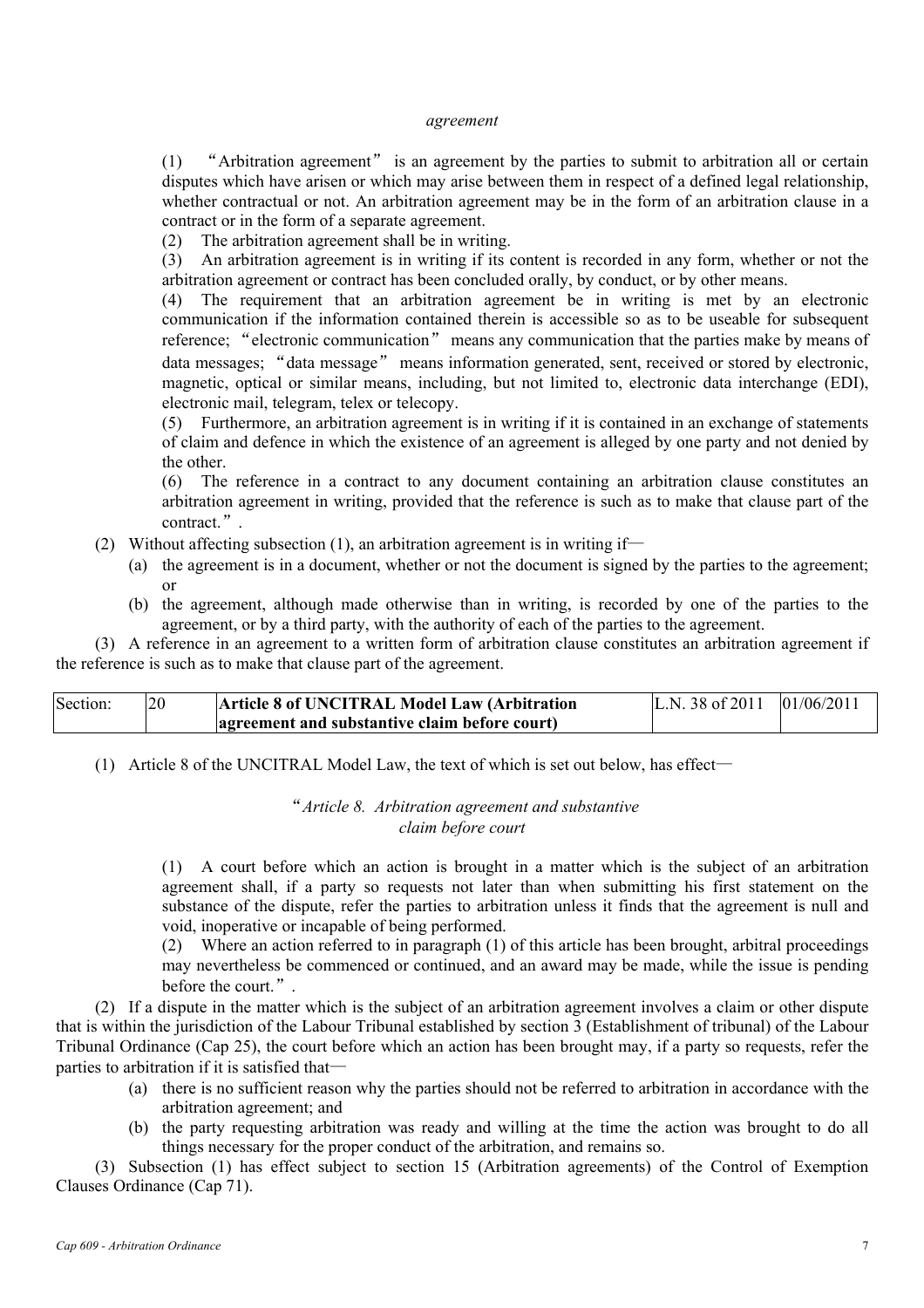(4) If the court refuses to refer the parties to arbitration, any provision of the arbitration agreement that an award is a condition precedent to the bringing of legal proceedings in respect of any matter is of no effect in relation to those proceedings.

(5) If the court refers the parties in an action to arbitration, it must make an order staying the legal proceedings in that action.

- (6) In the case of Admiralty proceedings—
	- (a) the reference of the parties to arbitration and an order for the stay of those proceedings may, despite subsections (1) and (5), be made conditional on the giving of security for the satisfaction of any award made in the arbitration; or
	- (b) if the court makes an order under subsection (5) staying those proceedings, the court may (where property has been arrested, or bail or other security has been given to prevent or obtain release from arrest, in those proceedings) order that the property arrested, or the bail or security given, be retained as security for the satisfaction of any award made in the arbitration.

(7) Subject to any provision made by rules of court and to any necessary modifications, the same law and practice apply to the property, bail or security retained in pursuance of an order under subsection (6) as would apply if the property, bail or security retained were held for the purposes of proceedings in the court making the order.

- (8) A decision of the court to refer the parties to arbitration under—
	- (a) article 8 of the UNCITRAL Model Law, given effect to by subsection (1); or
	- (b) subsection (2),

is not subject to appeal.

- (9) The leave of the court making a decision to refuse to refer the parties to arbitration under—
	- (a) article 8 of the UNCITRAL Model Law, given effect to by subsection (1); or
	- (b) subsection (2),

is required for any appeal from that decision.

(10) A decision or order of the court under subsection (6) is not subject to appeal.

| Section: | <b>Article 9 of UNCITRAL Model Law (Arbitration</b> | L.N. 38 of 2011 $ 01/06/2011 $ |  |
|----------|-----------------------------------------------------|--------------------------------|--|
|          | agreement and interim measures by court)            |                                |  |

Article 9 of the UNCITRAL Model Law, the text of which is set out below, has effect—

"*Article 9. Arbitration agreement and interim* 

*measures by court* 

It is not incompatible with an arbitration agreement for a party to request, before or during arbitral proceedings, from a court an interim measure of protection and for a court to grant such measure.".

| Section: | Whether agreement discharged by death of a party | L.N. 38 of 2011 $ 01/06/2011$ |  |
|----------|--------------------------------------------------|-------------------------------|--|
|          |                                                  |                               |  |

(1) Unless otherwise agreed by the parties, an arbitration agreement is not discharged by the death of a party and may be enforced by or against the personal representatives of that party.

(2) Subsection (1) does not affect the operation of any enactment or rule of law by virtue of which a substantive right or obligation is extinguished by death.

| Part:    | 3A  | <b>Enforcement of Emergency Relief</b> | 7 of 2013 | 19/07/2013                     |
|----------|-----|----------------------------------------|-----------|--------------------------------|
|          |     |                                        |           | (Part 3A added 7 of 2013 s. 5) |
| Section: | 22A | <i>Interpretation</i>                  | 7 of 2013 | 19/07/2013                     |

In this Part—

*emergency arbitrator* (緊急仲裁員) means an emergency arbitrator appointed under the arbitration rules (including the arbitration rules of a permanent arbitral institution) agreed to or adopted by the parties to deal with the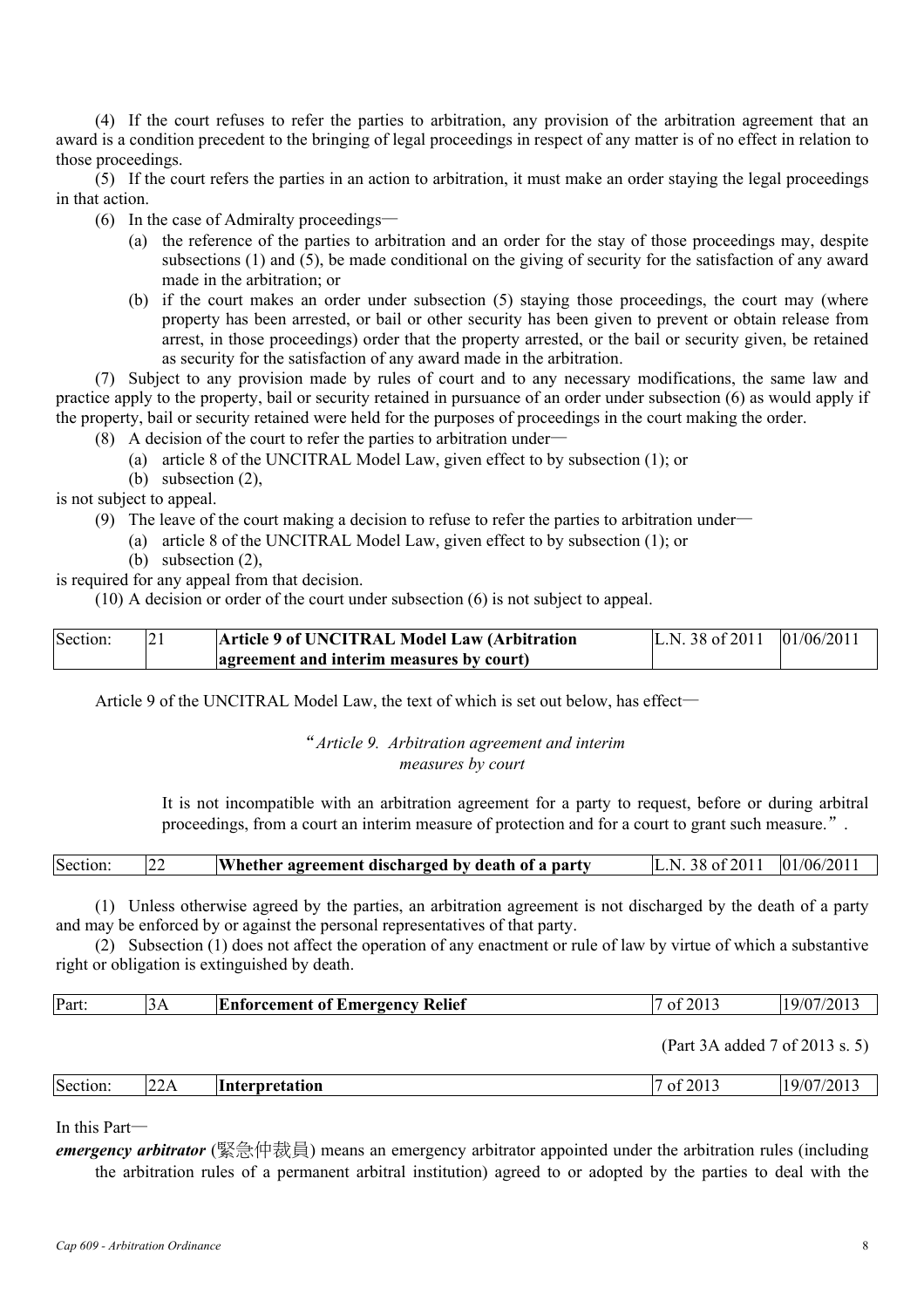parties' applications for emergency relief before an arbitral tribunal is constituted.

| Section: | 22B | Enforcement of emergency relief granted by emergency | 7 of 2013 | 19/07/2013 |
|----------|-----|------------------------------------------------------|-----------|------------|
|          |     | <b>larbitrator</b>                                   |           |            |

- (1) Any emergency relief granted, whether in or outside Hong Kong, by an emergency arbitrator under the relevant arbitration rules is enforceable in the same manner as an order or direction of the Court that has the same effect, but only with the leave of the Court.
- (2) The Court may not grant leave to enforce any emergency relief granted outside Hong Kong unless the party seeking to enforce it can demonstrate that it consists only of one or more temporary measures (including an injunction) by which the emergency arbitrator orders a party to do one or more of the following—
	- (a) maintain or restore the status quo pending the determination of the dispute concerned;
	- (b) take action that would prevent, or refrain from taking action that is likely to cause, current or imminent harm or prejudice to the arbitral process itself;
	- (c) provide a means of preserving assets out of which a subsequent award made by an arbitral tribunal may be satisfied;
	- (d) preserve evidence that may be relevant and material to resolving the dispute;
	- (e) give security in connection with anything to be done under paragraph (a), (b), (c) or (d);
	- (f) give security for the costs of the arbitration.
- (3) If leave is granted under subsection (1), the Court may enter judgment in terms of the emergency relief.
- (4) A decision of the Court to grant or refuse to grant leave under subsection (1) is not subject to appeal.

| Part: | Arbitral<br>$\sim 0^{\rm m}$<br><b>Tibuna</b><br>-01<br>tıon | 201 | 20.1 |
|-------|--------------------------------------------------------------|-----|------|
|       |                                                              |     |      |

(\*Format changes—E.R. 3 of 2015)

### **Note:**

### **\* The format of Part 4 has been updated to the current legislative styles.**

| Part:            | <b>\rbitrators</b> | of 2015<br>к<br>Las | $\sqrt{201}$<br>/2015 |
|------------------|--------------------|---------------------|-----------------------|
| In.<br>Division: |                    |                     |                       |

| Section: | <b>Article 10 of UNCITRAL Model Law (Number of</b> | E.R. 3 of 2015 | 12/11/2015 |
|----------|----------------------------------------------------|----------------|------------|
|          | arbitrators                                        |                |            |

(1) Article 10(1) of the UNCITRAL Model Law, the text of which is set out below, has effect—

 $\mathcal{L}_\mathcal{L} = \{ \mathcal{L}_\mathcal{L} = \{ \mathcal{L}_\mathcal{L} = \{ \mathcal{L}_\mathcal{L} = \{ \mathcal{L}_\mathcal{L} = \{ \mathcal{L}_\mathcal{L} = \{ \mathcal{L}_\mathcal{L} = \{ \mathcal{L}_\mathcal{L} = \{ \mathcal{L}_\mathcal{L} = \{ \mathcal{L}_\mathcal{L} = \{ \mathcal{L}_\mathcal{L} = \{ \mathcal{L}_\mathcal{L} = \{ \mathcal{L}_\mathcal{L} = \{ \mathcal{L}_\mathcal{L} = \{ \mathcal{L}_\mathcal{$ 

### "*Article 10. Number of arbitrators*

- (1) The parties are free to determine the number of arbitrators.
- (2) [*Not applicable*]".
- (2) For the purposes of subsection (1), the freedom of the parties to determine the number of arbitrators includes the right of the parties to authorize a third party, including an institution, to make that determination.
- (3) The number of arbitrators in an arbitration is to be either 1 or 3 as decided by the HKIAC in the particular case if
	- (a) the parties fail to agree on the number of arbitrators; and
	- (b) section 1 of Schedule 2 does not apply. (Replaced 11 of 2015 s. 3)

| Section: | 24 | Article 11 of UNCITRAL Model Law (Appointment of | E.R. $3$ of 2015 | 12/11/2015 |
|----------|----|--------------------------------------------------|------------------|------------|
|          |    | arbitrators)                                     |                  |            |

(1) Article 11 of the UNCITRAL Model Law, the text of which is set out below, has effect subject to section 13(2) and  $(3)$ —

—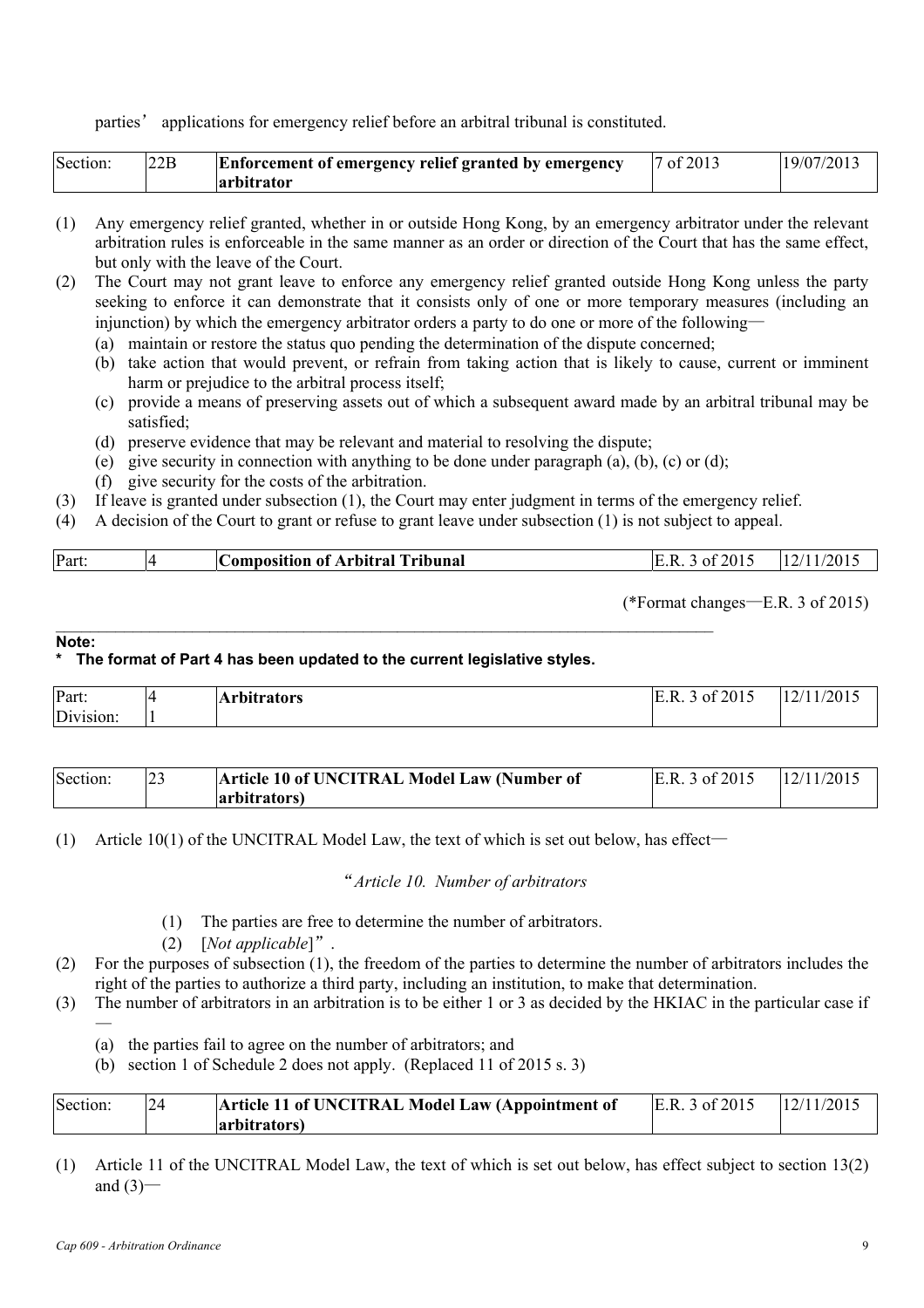(1) No person shall be precluded by reason of his nationality from acting as an arbitrator, unless otherwise agreed by the parties.

(2) The parties are free to agree on a procedure of appointing the arbitrator or arbitrators, subject to the provisions of paragraphs (4) and (5) of this article.

(3) Failing such agreement,

*(a)* in an arbitration with three arbitrators, each party shall appoint one arbitrator, and the two arbitrators thus appointed shall appoint the third arbitrator; if a party fails to appoint the arbitrator within thirty days of receipt of a request to do so from the other party, or if the two arbitrators fail to agree on the third arbitrator within thirty days of their appointment, the appointment shall be made, upon request of a party, by the court or other authority specified in article 6;

*(b)* in an arbitration with a sole arbitrator, if the parties are unable to agree on the arbitrator, he shall be appointed, upon request of a party, by the court or other authority specified in article 6.

(4) Where, under an appointment procedure agreed upon by the parties,

*(a)* a party fails to act as required under such procedure, or

*(b)* the parties, or two arbitrators, are unable to reach an agreement expected of them under such procedure, or

*(c)* a third party, including an institution, fails to perform any function entrusted to it under such procedure, any party may request the court or other authority specified in article 6 to take the necessary measure, unless the agreement on the appointment procedure provides other means for securing the appointment.

(5) A decision on a matter entrusted by paragraph (3) or (4) of this article to the court or other authority specified in article 6 shall be subject to no appeal. The court or other authority, in appointing an arbitrator, shall have due regard to any qualifications required of the arbitrator by the agreement of the parties and to such considerations as are likely to secure the appointment of an independent and impartial arbitrator and, in the case of a sole or third arbitrator, shall take into account as well the advisability of appointing an arbitrator of a nationality other than those of the parties.".

- (2) In an arbitration with an even number of arbitrators—
	- (a) if the parties have not agreed on a procedure for appointing the arbitrators under article 11(2) of the UNCITRAL Model Law, given effect to by subsection (1), each party is to appoint the same number of arbitrators; or
	- $(b)$  if—
		- (i) a party fails to act as required under an appointment procedure agreed upon by the parties; or
		- (ii) in the case of paragraph (a), a party fails to appoint the appropriate number of arbitrators under that paragraph within 30 days of receipt of a request to do so from the other party,

the HKIAC must make the necessary appointment upon a request to do so from any party.

- (3) In an arbitration with an uneven number of arbitrators greater than  $3-$ 
	- (a) if the parties have not agreed on a procedure for appointing the arbitrators under article 11(2) of the UNCITRAL Model Law, given effect to by subsection (1)—
		- (i) each party is to appoint the same number of arbitrators; and
		- (ii) unless otherwise agreed by the parties, the HKIAC must appoint the remaining arbitrator or arbitrators; or
	- $(b)$  if—
		- (i) a party fails to act as required under an appointment procedure agreed upon by the parties; or
		- (ii) in the case of paragraph (a), a party fails to appoint the appropriate number of arbitrators under that paragraph within 30 days of receipt of a request to do so from the other party,
		- the HKIAC must make the necessary appointment upon a request to do so from any party.
- (4) In any other case (in particular, if there are more than 2 parties) article 11(4) of the UNCITRAL Model Law, given effect to by subsection (1), applies as in the case of a failure to agree on an appointment procedure.
- (5) If any appointment of an arbitrator is made by the HKIAC by virtue of this Ordinance, the appointment—
	- (a) has effect as if it were made with the agreement of all parties; and
	- (b) is subject to article 11(5) of the UNCITRAL Model Law, given effect to by subsection (1).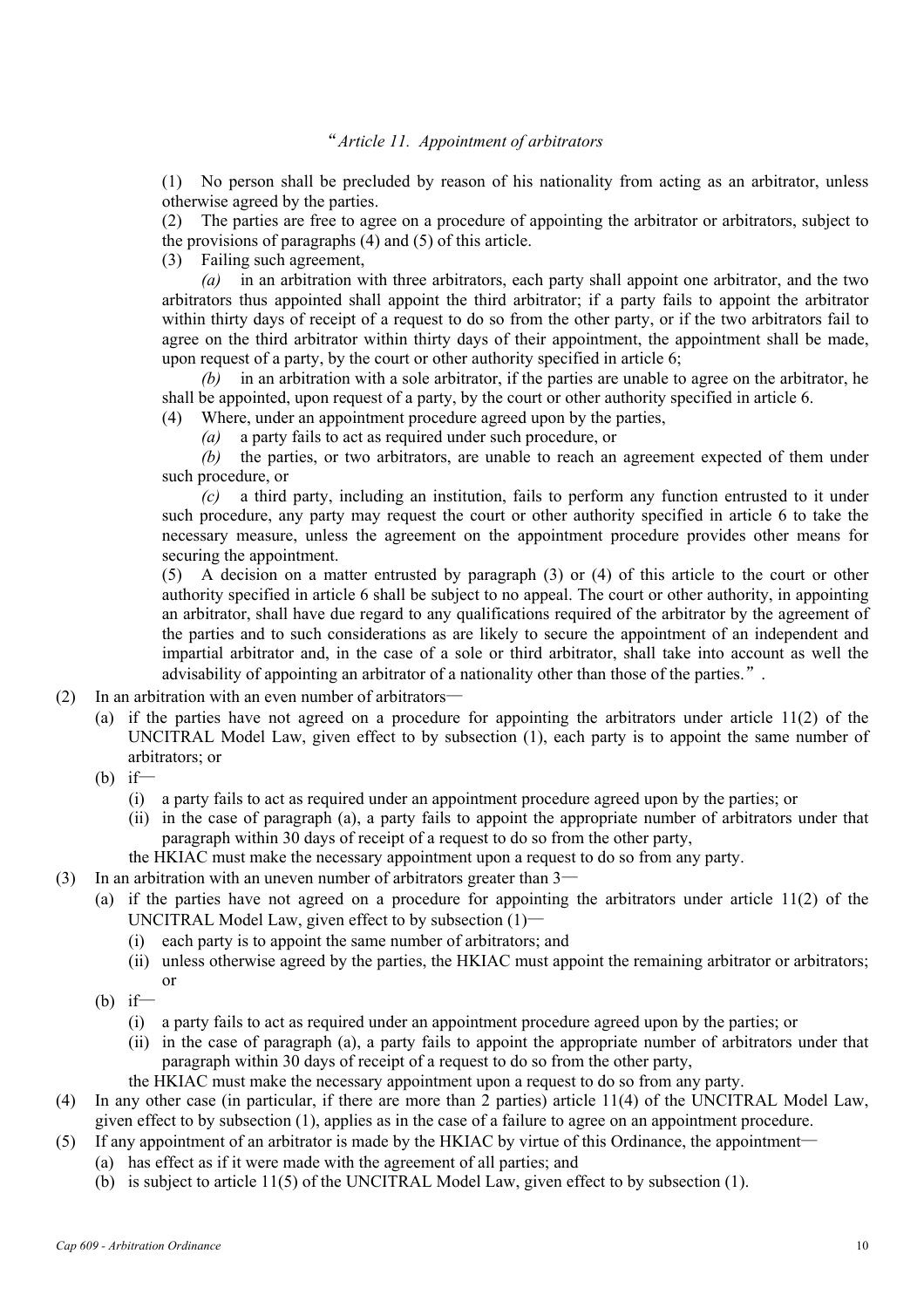| Section: | <b>Article 12 of UNCITRAL Model Law (Grounds for</b> | E.R. $3 \text{ of } 2015$ | 12/11/2015 |
|----------|------------------------------------------------------|---------------------------|------------|
|          | challenge)                                           |                           |            |

Article 12 of the UNCITRAL Model Law, the text of which is set out below, has effect—

### "*Article 12. Grounds for challenge*

(1) When a person is approached in connection with his possible appointment as an arbitrator, he shall disclose any circumstances likely to give rise to justifiable doubts as to his impartiality or independence. An arbitrator, from the time of his appointment and throughout the arbitral proceedings, shall without delay disclose any such circumstances to the parties unless they have already been informed of them by him.

(2) An arbitrator may be challenged only if circumstances exist that give rise to justifiable doubts as to his impartiality or independence, or if he does not possess qualifications agreed to by the parties. A party may challenge an arbitrator appointed by him, or in whose appointment he has participated, only for reasons of which he becomes aware after the appointment has been made.".

| Section: | 26 | <b>Article 13 of UNCITRAL Model Law (Challenge</b> | E.R. $3$ of 2015 | 12/11/2015 |
|----------|----|----------------------------------------------------|------------------|------------|
|          |    | (brocedure)                                        |                  |            |

(1) Article 13 of the UNCITRAL Model Law, the text of which is set out below, has effect subject to section 13(4)

# "*Article 13. Challenge procedure*

(1) The parties are free to agree on a procedure for challenging an arbitrator, subject to the provisions of paragraph (3) of this article.

(2) Failing such agreement, a party who intends to challenge an arbitrator shall, within fifteen days after becoming aware of the constitution of the arbitral tribunal or after becoming aware of any circumstance referred to in article 12(2), send a written statement of the reasons for the challenge to the arbitral tribunal. Unless the challenged arbitrator withdraws from his office or the other party agrees to the challenge, the arbitral tribunal shall decide on the challenge.

(3) If a challenge under any procedure agreed upon by the parties or under the procedure of paragraph (2) of this article is not successful, the challenging party may request, within thirty days after having received notice of the decision rejecting the challenge, the court or other authority specified in article 6 to decide on the challenge, which decision shall be subject to no appeal; while such a request is pending, the arbitral tribunal, including the challenged arbitrator, may continue the arbitral proceedings and make an award.".

- (2) During the period that a request for the Court to decide on a challenge is pending, the Court may refuse to grant leave under section 84 for the enforcement of any award made during that period by the arbitral tribunal that includes the challenged arbitrator.
- (3) An arbitrator who is challenged under article 13(2) of the UNCITRAL Model Law, given effect to by subsection (1), is entitled, if the arbitrator considers it appropriate in the circumstances of the challenge, to withdraw from office as an arbitrator.
- (4) The mandate of a challenged arbitrator terminates under article 13 of the UNCITRAL Model Law, given effect to by subsection  $(1)$ , if-
	- (a) the arbitrator withdraws from office;
	- (b) the parties agree to the challenge;
	- (c) the arbitral tribunal upholds the challenge and no request is made for the Court to decide on the challenge; or
	- (d) the Court, upon request to decide on the challenge, upholds the challenge.
- (5) If the Court upholds the challenge, the Court may set aside the award referred to in subsection (2).

—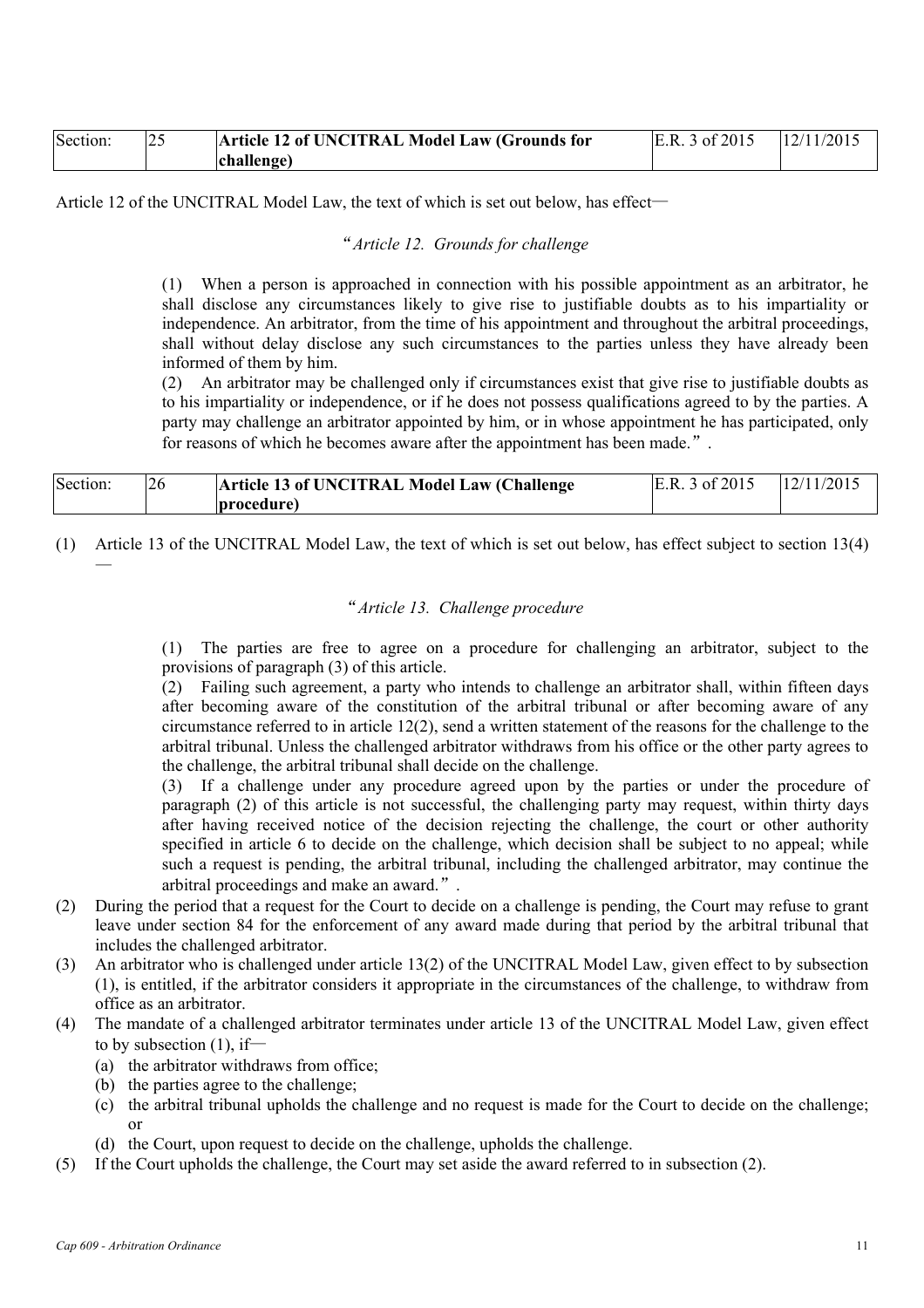| Section: | Article 14 of UNCITRAL Model Law (Failure or | E.R. $3 \text{ of } 2015$ | 12/11/2015 |
|----------|----------------------------------------------|---------------------------|------------|
|          | impossibility to act)                        |                           |            |

Article 14 of the UNCITRAL Model Law, the text of which is set out below, has effect subject to section 13(4)—

"*Article 14. Failure or impossibility to act* 

(1) If an arbitrator becomes *de jure* or *de facto* unable to perform his functions or for other reasons fails to act without undue delay, his mandate terminates if he withdraws from his office or if the parties agree on the termination. Otherwise, if a controversy remains concerning any of these grounds, any party may request the court or other authority specified in article 6 to decide on the termination of the mandate, which decision shall be subject to no appeal.

(2) If, under this article or article 13(2), an arbitrator withdraws from his office or a party agrees to the termination of the mandate of an arbitrator, this does not imply acceptance of the validity of any ground referred to in this article or article 12(2).".

| Section: | 28 | Article 15 of UNCITRAL Model Law (Appointment of | E.R. 3 of 2015 $12/11/2015$ |  |
|----------|----|--------------------------------------------------|-----------------------------|--|
|          |    | substitute arbitrator)                           |                             |  |

Article 15 of the UNCITRAL Model Law, the text of which is set out below, has effect—

### "*Article 15. Appointment of substitute arbitrator*

Where the mandate of an arbitrator terminates under article 13 or 14 or because of his withdrawal from office for any other reason or because of the revocation of his mandate by agreement of the parties or in any other case of termination of his mandate, a substitute arbitrator shall be appointed according to the rules that were applicable to the appointment of the arbitrator being replaced.".

| Section: | <sup>29</sup> | Death of arbitrator or person appointing arbitrator | E.R. 3 of 2015 $12/11/2015$ |  |
|----------|---------------|-----------------------------------------------------|-----------------------------|--|
|----------|---------------|-----------------------------------------------------|-----------------------------|--|

(1) The authority of an arbitrator is personal and the mandate of the arbitrator terminates on the arbitrator's death.

(2) Unless otherwise agreed by the parties, the death of the person by whom an arbitrator was appointed does not revoke the arbitrator's authority.

| Section:<br>30<br>201:<br>oointment of umpire<br>റ:<br>к<br>401. |
|------------------------------------------------------------------|
|------------------------------------------------------------------|

In an arbitration with an even number of arbitrators, the arbitrators may, unless otherwise agreed by the parties, appoint an umpire at any time after they are themselves appointed.

| Section: | <b>Functions of umpire in arbitral proceedings</b> | 3 of 2015<br>E.R.3 | 12/11/2015 |
|----------|----------------------------------------------------|--------------------|------------|
|          |                                                    |                    |            |

- (1) The parties are free to agree what the functions of an umpire are to be and, in particular—
	- (a) whether the umpire is to attend the arbitral proceedings; and
	- (b) when, and the extent to which, the umpire is to replace the arbitrators as the arbitral tribunal with the power to make orders, directions and awards.
- (2) If or to the extent that there is no such agreement of the parties, the arbitrators are free to agree on the functions of the umpire.
- (3) Subsections (4) to (11) apply subject to any agreement of the parties or the arbitrators.
- (4) After an umpire is appointed, the umpire must attend the arbitral proceedings.
- (5) The umpire must be supplied with the same documents and other materials as are supplied to the arbitrators.
- (6) Orders, directions and awards are to be made by the arbitrators unless, subject to subsection (9), the arbitrators cannot agree on a matter relating to the dispute submitted to arbitration.
- (7) If the arbitrators cannot agree on a matter relating to the dispute submitted to arbitration, they must forthwith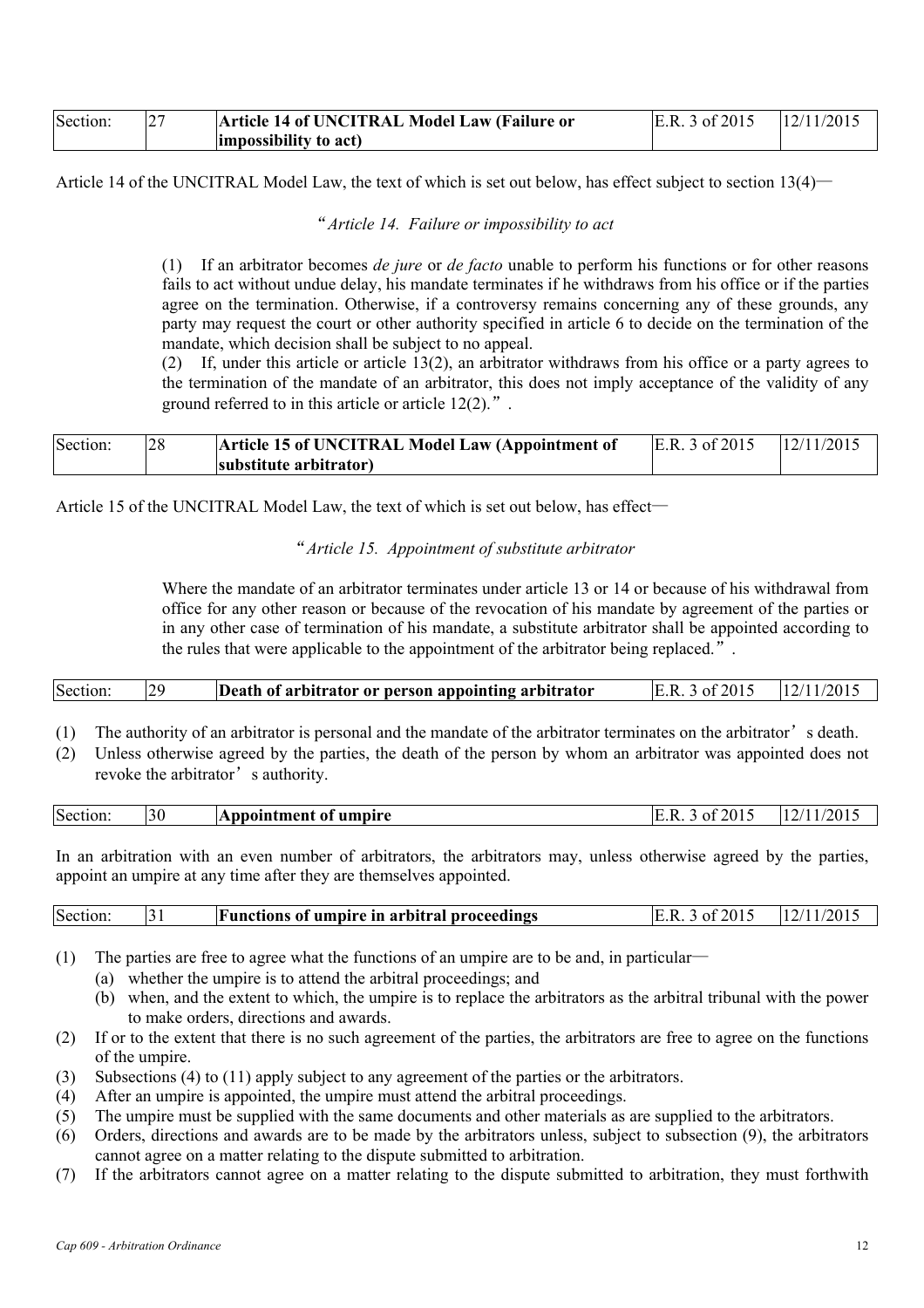give notice of that fact in writing to the parties and the umpire, in which case the umpire is to replace the arbitrators as the arbitral tribunal with the power to make orders, directions and awards, in respect of that matter only, subject to subsection (9)(b), as if the umpire were the sole arbitrator.

- (8) If the arbitrators cannot agree on a matter relating to the dispute submitted to arbitration but—
	- (a) they fail to give notice of that fact; or
	- (b) any of them fails to join in the giving of notice,

any party may apply to the Court which may decide that the umpire is to replace the arbitrators as the arbitral tribunal with the power to make orders, directions and awards, in respect of that matter only, as if the umpire were the sole arbitrator.

- (9) Despite the replacement by the umpire as the arbitral tribunal in respect of a matter, on which the arbitrators cannot agree, relating to the dispute submitted to arbitration, the arbitrators may—
	- (a) still make orders, directions and awards in respect of the other matters relating to the dispute if they consider that it would save costs by doing so; or
	- (b) refer the entirety of the dispute to the umpire for arbitration.
- (10) For the purposes of this section, the arbitrators cannot agree on a matter relating to the dispute submitted to arbitration if any one of the arbitrators, in that arbitrator's view, disagrees with the other arbitrator or any of the other arbitrators over that matter.
- (11) A decision of the Court under subsection (8) is not subject to appeal.

| Part:     |   | $\blacksquare$<br>Mediators | $0.001$ $\tau$<br>2015<br>∩1 | /2015 |
|-----------|---|-----------------------------|------------------------------|-------|
| Division: | ╶ |                             |                              |       |

| Section:<br>201<br>Appointment of mediator<br>. J 4<br>the contract of the contract of |
|----------------------------------------------------------------------------------------|
|----------------------------------------------------------------------------------------|

 $(1)$  If—

- (a) any arbitration agreement provides for the appointment of a mediator by a person who is not one of the parties; and
- (b) that person—
	- (i) refuses to make the appointment; or
	- (ii) does not make the appointment within the time specified in the arbitration agreement or, if no time is so specified, within a reasonable time after being requested by any party to make the appointment,
- the HKIAC may, on the application of any party, appoint a mediator.
- (2) An appointment made by the HKIAC under subsection (1) is not subject to appeal.
- (3) If any arbitration agreement provides for the appointment of a mediator and further provides that the person so appointed is to act as an arbitrator in the event that no settlement acceptable to the parties can be reached in the mediation proceedings—
	- (a) no objection may be made against the person's acting as an arbitrator, or against the person's conduct of the arbitral proceedings, solely on the ground that the person had acted previously as a mediator in connection with some or all of the matters relating to the dispute submitted to arbitration; or
	- (b) if the person declines to act as an arbitrator, any other person appointed as an arbitrator is not required first to act as a mediator unless it is otherwise expressed in the arbitration agreement.

| Section: | <b>Power of arbitrator to act as mediator</b> | 2015<br>ot. | /2015 |
|----------|-----------------------------------------------|-------------|-------|
|          |                                               |             |       |

- (1) If all parties consent in writing, and for so long as no party withdraws the party's consent in writing, an arbitrator may act as a mediator after the arbitral proceedings have commenced.
- (2) If an arbitrator acts as a mediator, the arbitral proceedings must be stayed to facilitate the conduct of the mediation proceedings.
- (3) An arbitrator who is acting as a mediator—
	- (a) may communicate with the parties collectively or separately; and
	- (b) must treat the information obtained by the arbitrator from a party as confidential, unless otherwise agreed by that party or unless subsection (4) applies.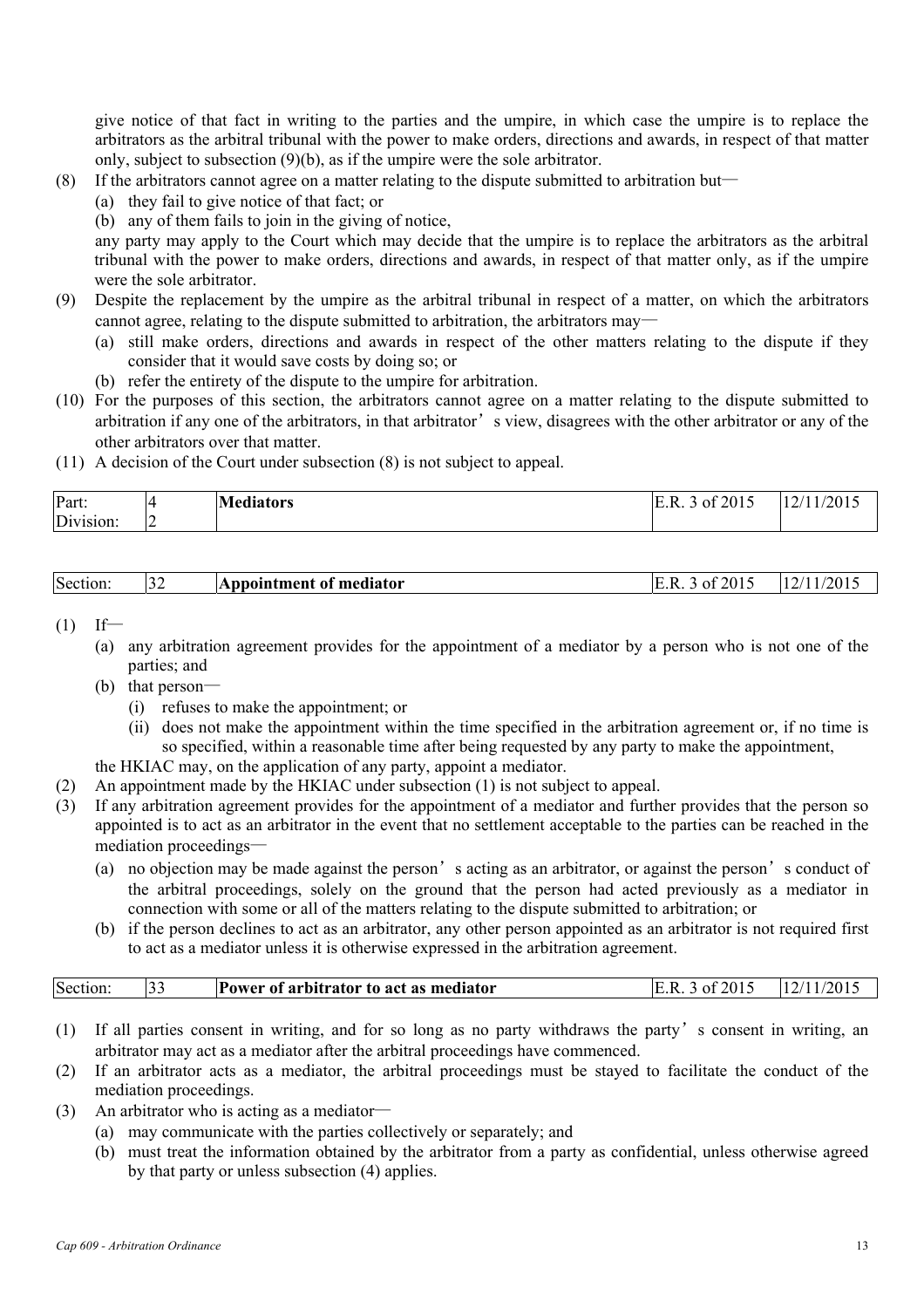$(4)$  If—

- (a) confidential information is obtained by an arbitrator from a party during the mediation proceedings conducted by the arbitrator as a mediator; and
- (b) those mediation proceedings terminate without reaching a settlement acceptable to the parties,
- the arbitrator must, before resuming the arbitral proceedings, disclose to all other parties as much of that information as the arbitrator considers is material to the arbitral proceedings.
- (5) No objection may be made against the conduct of the arbitral proceedings by an arbitrator solely on the ground that the arbitrator had acted previously as a mediator in accordance with this section.

| Part<br><b>JURISDICTION OF ARBITRAL TRIBUNAL</b> | L.N. 38 of 2011 $ 01/06/2011$ |
|--------------------------------------------------|-------------------------------|
|--------------------------------------------------|-------------------------------|

| Section: | 34 | Article 16 of UNCITRAL Model Law (Competence of | L.N. 38 of 2011 $ 01/06/2011 $ |  |
|----------|----|-------------------------------------------------|--------------------------------|--|
|          |    | arbitral tribunal to rule on its jurisdiction)  |                                |  |

(1) Article 16 of the UNCITRAL Model Law, the text of which is set out below, has effect subject to section  $13(5)$ —

# "*Article 16. Competence of arbitral tribunal to rule on its jurisdiction*

(1) The arbitral tribunal may rule on its own jurisdiction, including any objections with respect to the existence or validity of the arbitration agreement. For that purpose, an arbitration clause which forms part of a contract shall be treated as an agreement independent of the other terms of the contract. A decision by the arbitral tribunal that the contract is null and void shall not entail *ipso jure* the invalidity of the arbitration clause.

(2) A plea that the arbitral tribunal does not have jurisdiction shall be raised not later than the submission of the statement of defence. A party is not precluded from raising such a plea by the fact that he has appointed, or participated in the appointment of, an arbitrator. A plea that the arbitral tribunal is exceeding the scope of its authority shall be raised as soon as the matter alleged to be beyond the scope of its authority is raised during the arbitral proceedings. The arbitral tribunal may, in either case, admit a later plea if it considers the delay justified.

(3) The arbitral tribunal may rule on a plea referred to in paragraph (2) of this article either as a preliminary question or in an award on the merits. If the arbitral tribunal rules as a preliminary question that it has jurisdiction, any party may request, within thirty days after having received notice of that ruling, the court specified in article 6 to decide the matter, which decision shall be subject to no appeal; while such a request is pending, the arbitral tribunal may continue the arbitral proceedings and make an award.".

(2) The power of the arbitral tribunal to rule on its own jurisdiction under subsection (1) includes the power to decide as to—

- (a) whether the tribunal is properly constituted; or
- (b) what matters have been submitted to arbitration in accordance with the arbitration agreement.
- (3) If a dispute is submitted to arbitration in accordance with an arbitration agreement and a party—
	- (a) makes a counter-claim arising out of the same dispute; or
	- (b) relies on a claim arising out of that dispute for the purposes of a set-off,

the arbitral tribunal has jurisdiction to decide on the counter-claim or the claim so relied on only to the extent that the subject matter of that counter-claim or that claim falls within the scope of the same arbitration agreement.

(4) A ruling of the arbitral tribunal that it does not have jurisdiction to decide a dispute is not subject to appeal.

(5) Despite section 20, if the arbitral tribunal rules that it does not have jurisdiction to decide a dispute, the court must, if it has jurisdiction, decide that dispute.

### **Part:** 6 **INTERIM MEASURES AND PRELIMINARY ORDERS** L.N. 38 of 2011 01/06/2011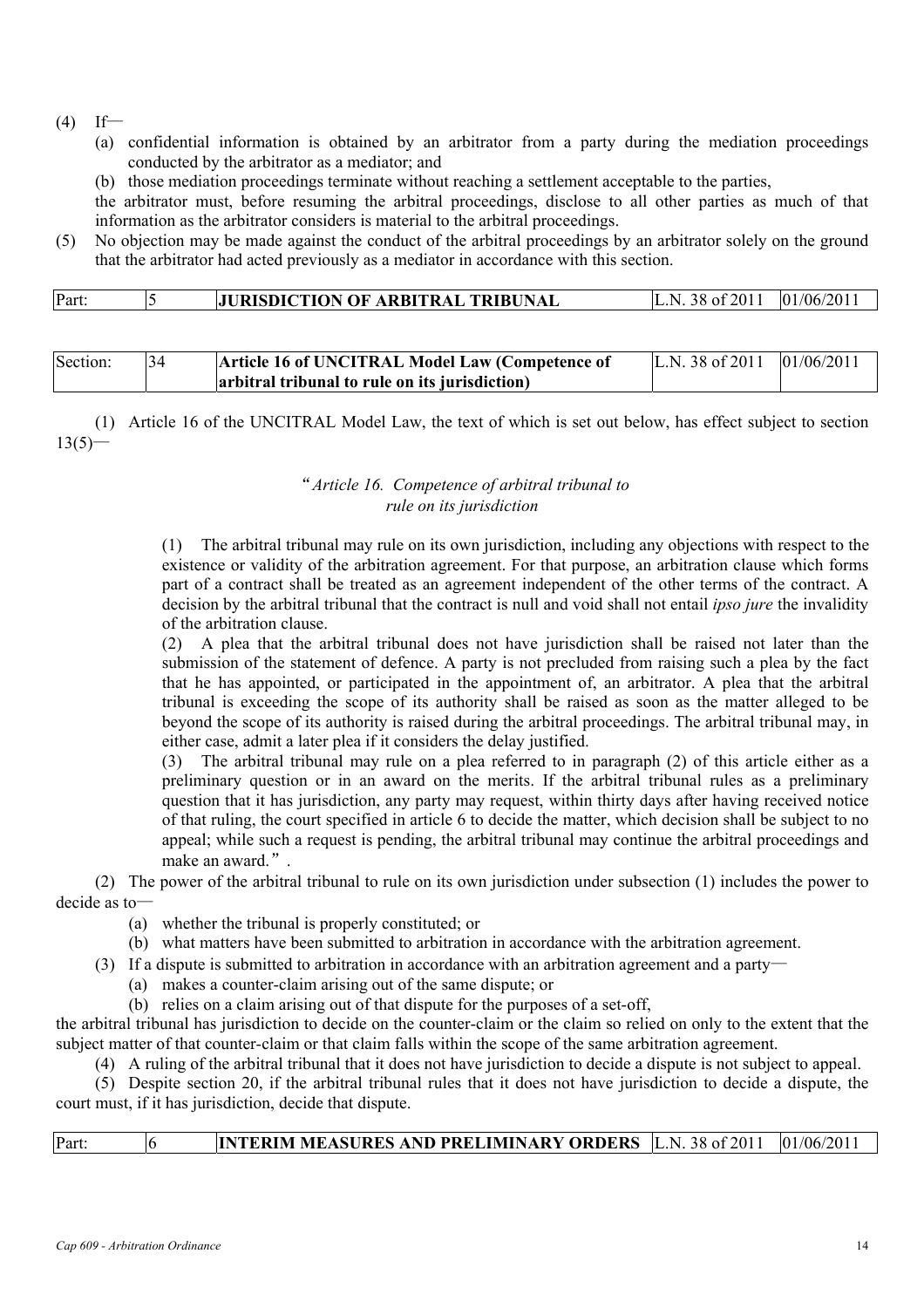| Part:     | Interim measures | f 2011<br>$38$ of | 01/06/2011 |
|-----------|------------------|-------------------|------------|
| Division: |                  |                   |            |

| Section: | Article 17 of UNCITRAL Model Law (Power of arbitral | L.N. 38 of 2011 $ 01/06/2011 $ |  |
|----------|-----------------------------------------------------|--------------------------------|--|
|          | tribunal to order interim measures)                 |                                |  |

(1) Article 17 of the UNCITRAL Model Law, the text of which is set out below, has effect—

"*Article 17. Power of arbitral tribunal to order interim measures* 

(1) Unless otherwise agreed by the parties, the arbitral tribunal may, at the request of a party, grant interim measures.

(2) An interim measure is any temporary measure, whether in the form of an award or in another form, by which, at any time prior to the issuance of the award by which the dispute is finally decided, the arbitral tribunal orders a party to:

*(a)* Maintain or restore the status quo pending determination of the dispute;

*(b)* Take action that would prevent, or refrain from taking action that is likely to cause, current or imminent harm or prejudice to the arbitral process itself;

- *(c)* Provide a means of preserving assets out of which a subsequent award may be satisfied; or
- *(d)* Preserve evidence that may be relevant and material to the resolution of the dispute.".

(2) An interim measure referred to in article 17 of the UNCITRAL Model Law, given effect to by subsection (1), is to be construed as including an injunction but not including an order under section 56.

(3) If an arbitral tribunal has granted an interim measure, the tribunal may, on the application of any party, make an award to the same effect as the interim measure.

| Section: | 36 | <b>Article 17A of UNCITRAL Model Law (Conditions for</b> | L.N. 38 of 2011 $ 01/06/2011$ |  |
|----------|----|----------------------------------------------------------|-------------------------------|--|
|          |    | <b>granting interim measures</b> )                       |                               |  |

Article 17A of the UNCITRAL Model Law, the text of which is set out below, has effect—

"*Article 17A. Conditions for granting interim measures* 

(1) The party requesting an interim measure under article 17(2)*(a)*, *(b)* and *(c)* shall satisfy the arbitral tribunal that:

*(a)* Harm not adequately reparable by an award of damages is likely to result if the measure is not ordered, and such harm substantially outweighs the harm that is likely to result to the party against whom the measure is directed if the measure is granted; and

*(b)* There is a reasonable possibility that the requesting party will succeed on the merits of the claim. The determination on this possibility shall not affect the discretion of the arbitral tribunal in making any subsequent determination.

(2) With regard to a request for an interim measure under article 17(2)*(d)*, the requirements in paragraphs (1)*(a)* and *(b)* of this article shall apply only to the extent the arbitral tribunal considers appropriate.".

| Part:     | <b>Preliminary orders</b> | 38 of 2011<br>N.<br>4L.I | 01/06/201 |
|-----------|---------------------------|--------------------------|-----------|
| Division: |                           |                          |           |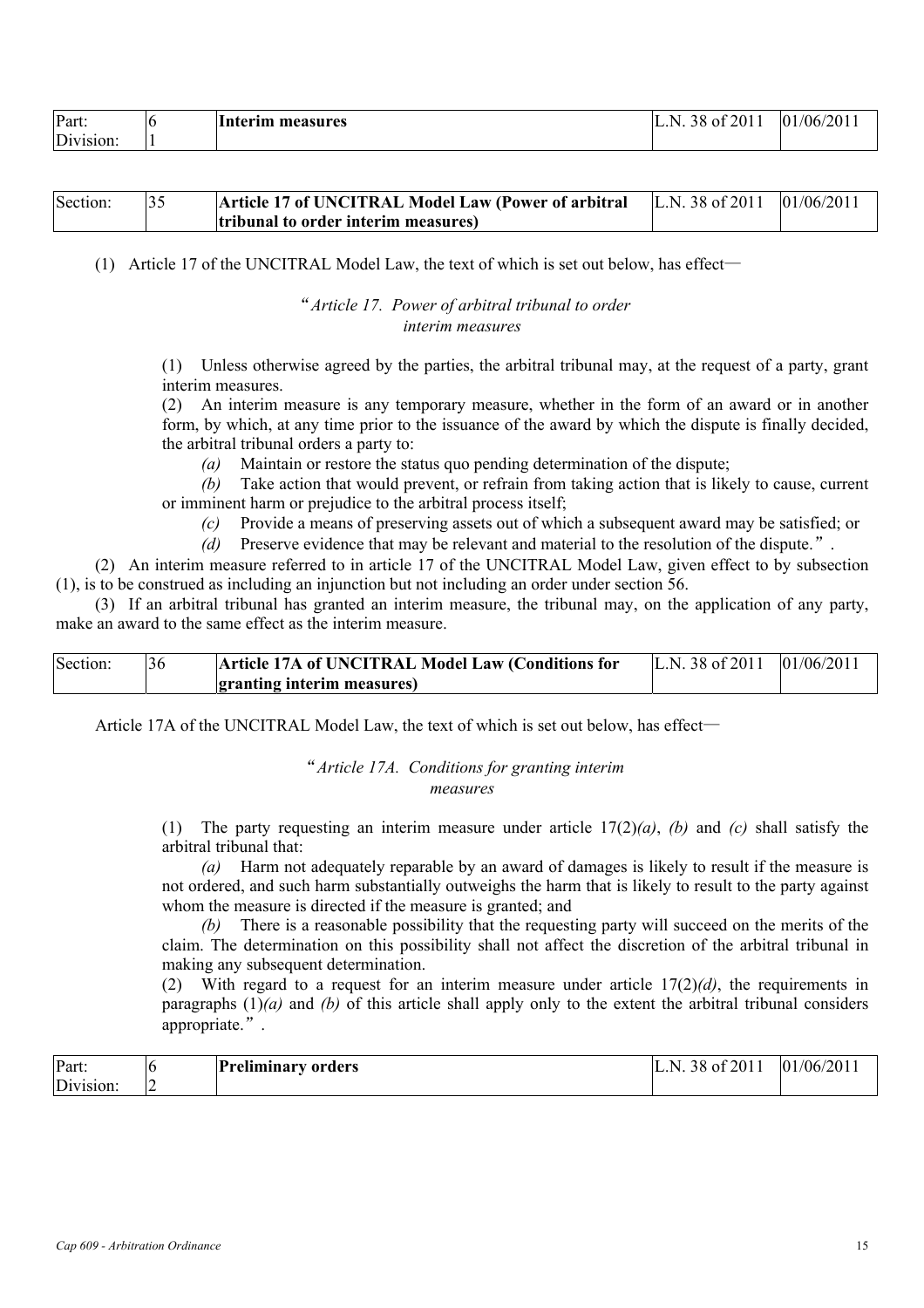| Section: | <b>Article 17B of UNCITRAL Model Law (Applications for</b> | L.N. 38 of 2011 $ 01/06/2011 $ |  |
|----------|------------------------------------------------------------|--------------------------------|--|
|          | preliminary orders and conditions for granting             |                                |  |
|          | preliminary orders)                                        |                                |  |

Article 17B of the UNCITRAL Model Law, the text of which is set out below, has effect—

"*Article 17B. Applications for preliminary orders and conditions for granting preliminary orders* 

(1) Unless otherwise agreed by the parties, a party may, without notice to any other party, make a request for an interim measure together with an application for a preliminary order directing a party not to frustrate the purpose of the interim measure requested.

(2) The arbitral tribunal may grant a preliminary order provided it considers that prior disclosure of the request for the interim measure to the party against whom it is directed risks frustrating the purpose of the measure.

(3) The conditions defined under article 17A apply to any preliminary order, provided that the harm to be assessed under article  $17A(1)(a)$ , is the harm likely to result from the order being granted or not.".

| Section: | 38 | Article 17C of UNCITRAL Model Law (Specific regime | L.N. 38 of 2011 $ 01/06/2011 $ |  |
|----------|----|----------------------------------------------------|--------------------------------|--|
|          |    | for preliminary orders)                            |                                |  |

Article 17C of the UNCITRAL Model Law, the text of which is set out below, has effect—

"*Article 17C. Specific regime for preliminary orders* 

(1) Immediately after the arbitral tribunal has made a determination in respect of an application for a preliminary order, the arbitral tribunal shall give notice to all parties of the request for the interim measure, the application for the preliminary order, the preliminary order, if any, and all other communications, including by indicating the content of any oral communication, between any party and the arbitral tribunal in relation thereto.

(2) At the same time, the arbitral tribunal shall give an opportunity to any party against whom a preliminary order is directed to present its case at the earliest practicable time.

(3) The arbitral tribunal shall decide promptly on any objection to the preliminary order.

(4) A preliminary order shall expire after twenty days from the date on which it was issued by the arbitral tribunal. However, the arbitral tribunal may issue an interim measure adopting or modifying the preliminary order, after the party against whom the preliminary order is directed has been given notice and an opportunity to present its case.

(5) A preliminary order shall be binding on the parties but shall not be subject to enforcement by a court. Such a preliminary order does not constitute an award.".

| Part:     | <b>Provisions applicable to interim measures and preliminary</b> L.N. 38 of 2011 $ 01/06/2011 $ |  |
|-----------|-------------------------------------------------------------------------------------------------|--|
| Division: | <b>Lorders</b>                                                                                  |  |

| Section: | 39 | Article 17D of UNCITRAL Model Law (Modification, | L.N. 38 of 2011 $ 01/06/2011 $ |  |
|----------|----|--------------------------------------------------|--------------------------------|--|
|          |    | suspension, termination)                         |                                |  |

Article 17D of the UNCITRAL Model Law, the text of which is set out below, has effect—

"*Article 17D. Modification, suspension, termination*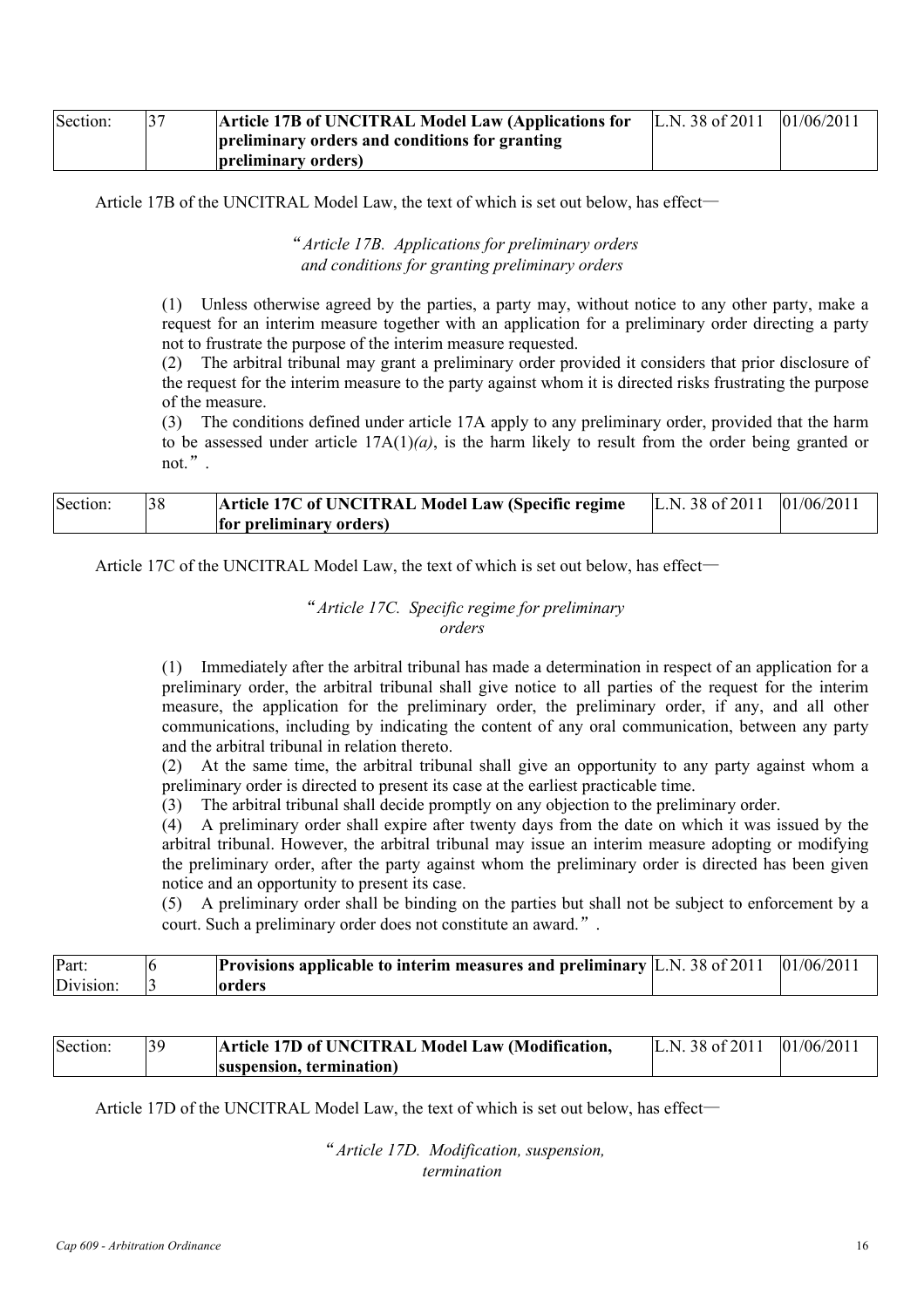The arbitral tribunal may modify, suspend or terminate an interim measure or a preliminary order it has granted, upon application of any party or, in exceptional circumstances and upon prior notice to the parties, on the arbitral tribunal's own initiative.".

| Section: | 40 | <b>Article 17E of UNCITRAL Model Law (Provision of</b> | L.N. 38 of 2011 $ 01/06/2011 $ |  |
|----------|----|--------------------------------------------------------|--------------------------------|--|
|          |    | security)                                              |                                |  |

Article 17E of the UNCITRAL Model Law, the text of which is set out below, has effect—

"*Article 17E. Provision of security* 

(1) The arbitral tribunal may require the party requesting an interim measure to provide appropriate security in connection with the measure.

(2) The arbitral tribunal shall require the party applying for a preliminary order to provide security in connection with the order unless the arbitral tribunal considers it inappropriate or unnecessary to do so." $\cdot$ 

| <b>Article 17F of UNCITRAL Model Law (Disclosure)</b><br>Section: | L.N. 38 of 2011 $ 01/06/2011$ |  |
|-------------------------------------------------------------------|-------------------------------|--|
|-------------------------------------------------------------------|-------------------------------|--|

Article 17F of the UNCITRAL Model Law, the text of which is set out below, has effect—

# "*Article 17F. Disclosure*

(1) The arbitral tribunal may require any party promptly to disclose any material change in the circumstances on the basis of which the measure was requested or granted.

(2) The party applying for a preliminary order shall disclose to the arbitral tribunal all circumstances that are likely to be relevant to the arbitral tribunal's determination whether to grant or maintain the order, and such obligation shall continue until the party against whom the order has been requested has had an opportunity to present its case. Thereafter, paragraph (1) of this article shall apply.".

| Section: | <b>142</b> | Article 17G of UNCITRAL Model Law (Costs and | L.N. 38 of 2011 $ 01/06/2011 $ |  |
|----------|------------|----------------------------------------------|--------------------------------|--|
|          |            | damages)                                     |                                |  |

Article 17G of the UNCITRAL Model Law, the text of which is set out below, has effect—

"*Article 17G. Costs and damages* 

 The party requesting an interim measure or applying for a preliminary order shall be liable for any costs and damages caused by the measure or the order to any party if the arbitral tribunal later determines that, in the circumstances, the measure or the order should not have been granted. The arbitral tribunal may award such costs and damages at any point during the proceedings.".

| Part      | <b>Recognition and enforcement of interim measures</b> | 38 of 2011<br>IL N | $ 01/06/201\rangle$ |
|-----------|--------------------------------------------------------|--------------------|---------------------|
| Division: |                                                        |                    |                     |

| Section: | 43 | <b>Article 17H of UNCITRAL Model Law (Recognition and </b> L.N. 38 of 2011 $ 01/06/2011 $ |  |
|----------|----|-------------------------------------------------------------------------------------------|--|
|          |    | enforcement)                                                                              |  |

Section 61 has effect in substitution for article 17H of the UNCITRAL Model Law.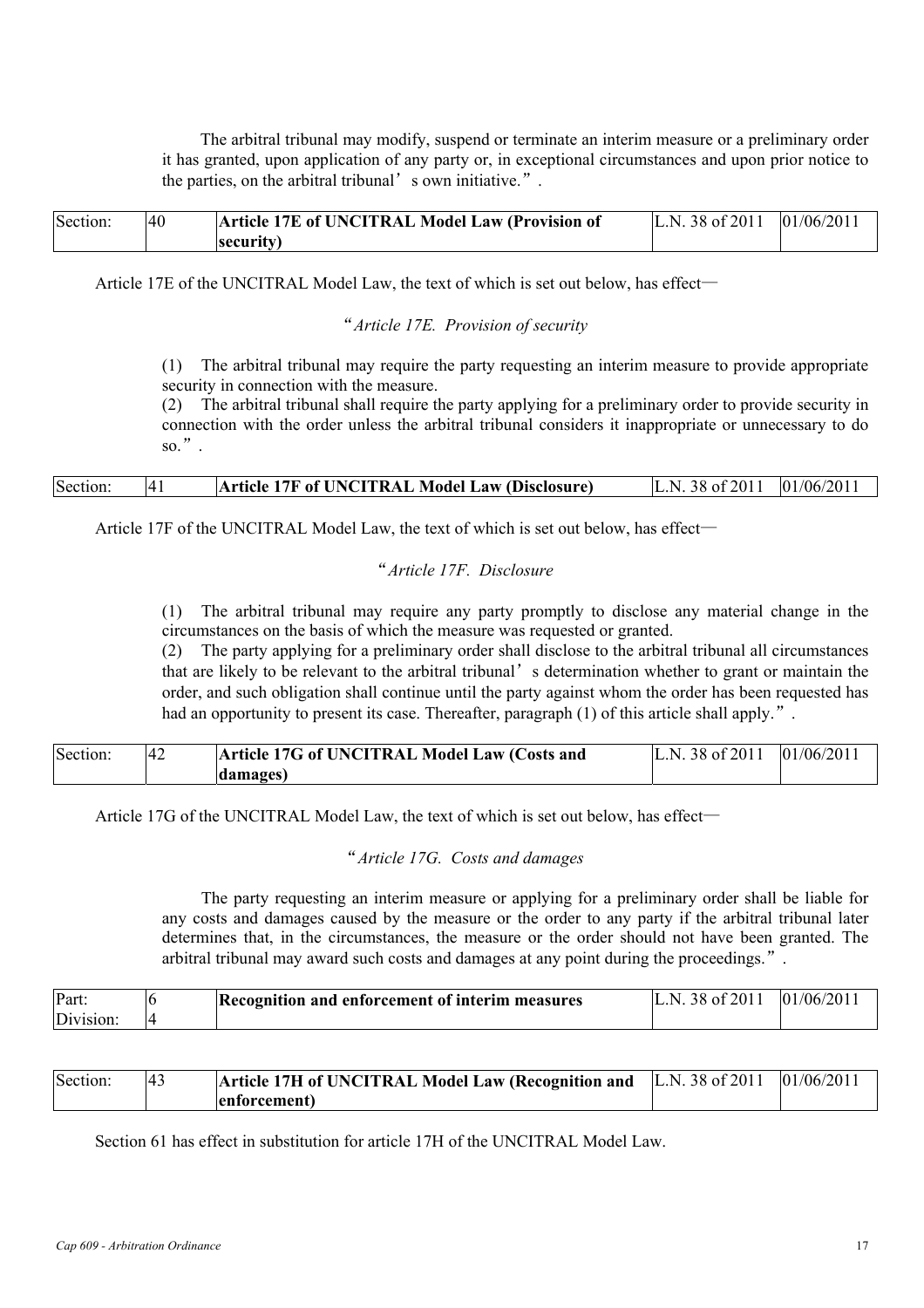| Section: | -44 | <b>Article 17I of UNCITRAL Model Law (Grounds for</b> | L.N. 38 of 2011 $ 01/06/2011 $ |  |
|----------|-----|-------------------------------------------------------|--------------------------------|--|
|          |     | refusing recognition or enforcement)                  |                                |  |

Article 17I of the UNCITRAL Model Law does not have effect.

| Part:     | Court-ordered interim measures_ | $\degree$ 2011<br>38 of<br>N | 01/06/201 |
|-----------|---------------------------------|------------------------------|-----------|
| Division: |                                 |                              |           |

| Section: | <sup>45</sup> | Article 17J of UNCITRAL Model Law (Court-ordered | L.N. 38 of 2011 $ 01/06/2011 $ |  |
|----------|---------------|--------------------------------------------------|--------------------------------|--|
|          |               | linterim measures)                               |                                |  |

(1) Article 17J of the UNCITRAL Model Law does not have effect.

(2) On the application of any party, the Court may, in relation to any arbitral proceedings which have been or are to be commenced in or outside Hong Kong, grant an interim measure.

(3) The powers conferred by this section may be exercised by the Court irrespective of whether or not similar powers may be exercised by an arbitral tribunal under section 35 in relation to the same dispute.

- (4) The Court may decline to grant an interim measure under subsection (2) on the ground that—
	- (a) the interim measure sought is currently the subject of arbitral proceedings; and
	- (b) the Court considers it more appropriate for the interim measure sought to be dealt with by the arbitral tribunal.

(5) In relation to arbitral proceedings which have been or are to be commenced outside Hong Kong, the Court may grant an interim measure under subsection (2) only if—

- (a) the arbitral proceedings are capable of giving rise to an arbitral award (whether interim or final) that may be enforced in Hong Kong under this Ordinance or any other Ordinance; and
- (b) the interim measure sought belongs to a type or description of interim measure that may be granted in Hong Kong in relation to arbitral proceedings by the Court.
- (6) Subsection (5) applies even if—
	- (a) the subject matter of the arbitral proceedings would not, apart from that subsection, give rise to a cause of action over which the Court would have jurisdiction; or
	- (b) the order sought is not ancillary or incidental to any arbitral proceedings in Hong Kong.

(7) In exercising the power under subsection (2) in relation to arbitral proceedings outside Hong Kong, the Court must have regard to the fact that the power is—

- (a) ancillary to the arbitral proceedings outside Hong Kong; and
- (b) for the purposes of facilitating the process of a court or arbitral tribunal outside Hong Kong that has primary jurisdiction over the arbitral proceedings.

(8) The Court has the same power to make any incidental order or direction for the purposes of ensuring the effectiveness of an interim measure granted in relation to arbitral proceedings outside Hong Kong as if the interim measure were granted in relation to arbitral proceedings in Hong Kong.

(9) An interim measure referred to in subsection (2) means an interim measure referred to in article 17(2) of the UNCITRAL Model Law, given effect to by section 35(1), as if—

- (a) a reference to the arbitral tribunal in that article were the court; and
- (b) a reference to arbitral proceedings in that article were court proceedings,

and is to be construed as including an injunction but not including an order under section 60.

(10) A decision, order or direction of the Court under this section is not subject to appeal.

| Section: | -46 | <b>Article 18 of UNCITRAL Model Law (Equal treatment of L.N. 38 of 2011   01/06/2011</b> |  |
|----------|-----|------------------------------------------------------------------------------------------|--|
|          |     | <i>parties</i> )                                                                         |  |

(1) Subsections (2) and (3) have effect in substitution for article 18 of the UNCITRAL Model Law.

(2) The parties must be treated with equality.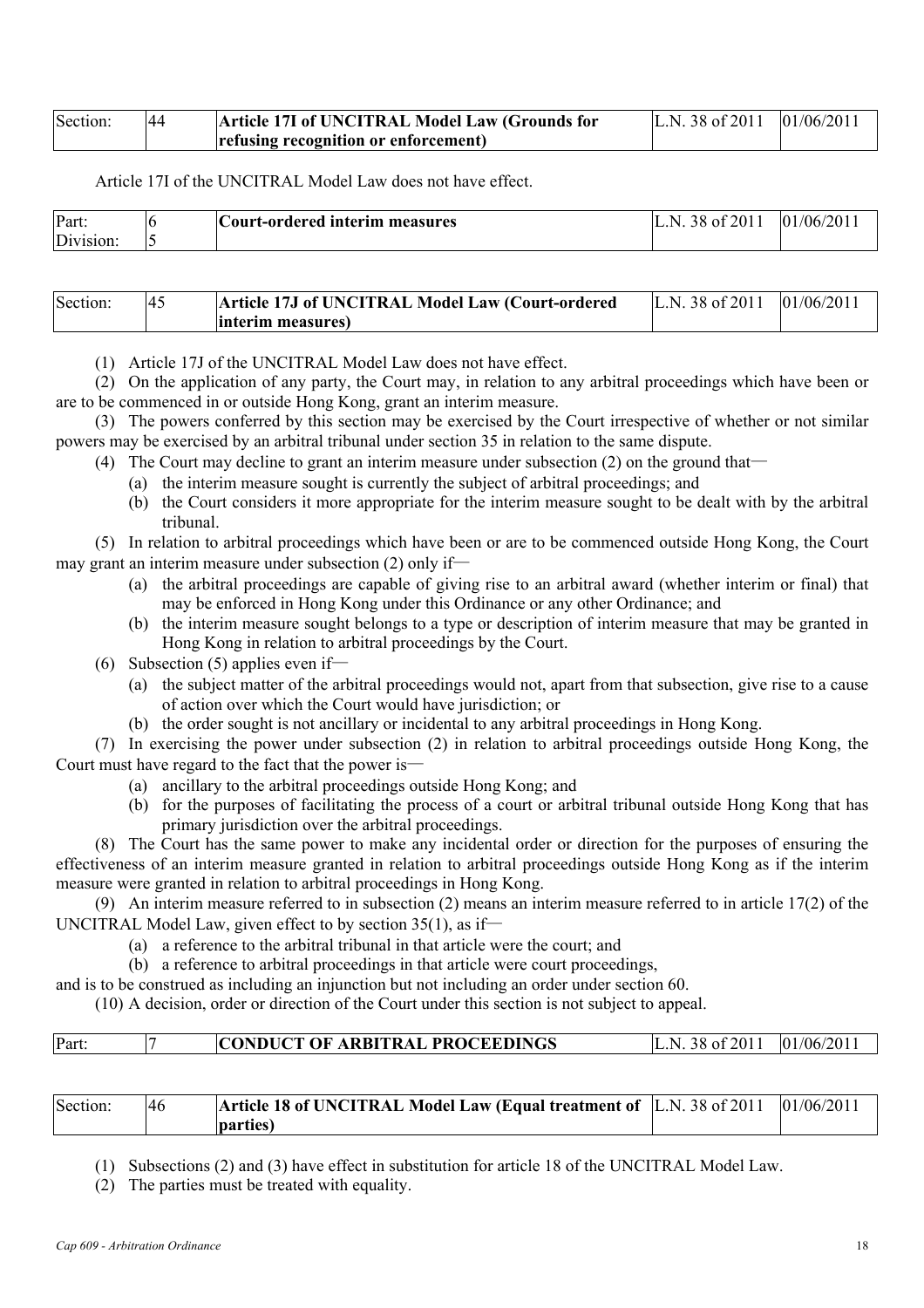(3) When conducting arbitral proceedings or exercising any of the powers conferred on an arbitral tribunal by this Ordinance or by the parties to any of those arbitral proceedings, the arbitral tribunal is required—

- (a) to be independent;
- (b) to act fairly and impartially as between the parties, giving them a reasonable opportunity to present their cases and to deal with the cases of their opponents; and
- (c) to use procedures that are appropriate to the particular case, avoiding unnecessary delay or expense, so as to provide a fair means for resolving the dispute to which the arbitral proceedings relate.

| Section: | <b>147</b> | Article 19 of UNCITRAL Model Law (Determination of | L.N. 38 of 2011 | 01/06/2011 |
|----------|------------|----------------------------------------------------|-----------------|------------|
|          |            | rules of procedure)                                |                 |            |

(1) Article 19(1) of the UNCITRAL Model Law, the text of which is set out below, has effect—

"*Article 19. Determination of rules of procedure* 

(1) Subject to the provisions of this Law, the parties are free to agree on the procedure to be followed by the arbitral tribunal in conducting the proceedings.

(2) [*Not applicable*]".

(2) If or to the extent that there is no such agreement of the parties, the arbitral tribunal may, subject to the provisions of this Ordinance, conduct the arbitration in the manner that it considers appropriate.

(3) When conducting arbitral proceedings, an arbitral tribunal is not bound by the rules of evidence and may receive any evidence that it considers relevant to the arbitral proceedings, but it must give the weight that it considers appropriate to the evidence adduced in the arbitral proceedings.

Section: |48 |Article 20 of UNCITRAL Model Law (Place of *arbitration*)
$$
[L.N. 38 of 2011 | 01/06/2011]
$$

Article 20 of the UNCITRAL Model Law, the text of which is set out below, has effect—

### "*Article 20. Place of arbitration*

(1) The parties are free to agree on the place of arbitration. Failing such agreement, the place of arbitration shall be determined by the arbitral tribunal having regard to the circumstances of the case, including the convenience of the parties.

(2) Notwithstanding the provisions of paragraph (1) of this article, the arbitral tribunal may, unless otherwise agreed by the parties, meet at any place it considers appropriate for consultation among its members, for hearing witnesses, experts or the parties, or for inspection of goods, other property or documents.".

| Section: | <u>149</u> | $\vert$ Article 21 of UNCITRAL Model Law (Commencement of $\vert$ L.N. 38 of 2011 $\vert$ 01/06/2011 |  |
|----------|------------|------------------------------------------------------------------------------------------------------|--|
|          |            | arbitral proceedings)                                                                                |  |

(1) Article 21 of the UNCITRAL Model Law, the text of which is set out below, has effect—

#### "*Article 21. Commencement of arbitral proceedings*

Unless otherwise agreed by the parties, the arbitral proceedings in respect of a particular dispute commence on the date on which a request for that dispute to be referred to arbitration is received by the respondent.".

(2) A request referred to in article 21 of the UNCITRAL Model Law, given effect to by subsection (1), has to be made by way of a written communication as referred to in section 10.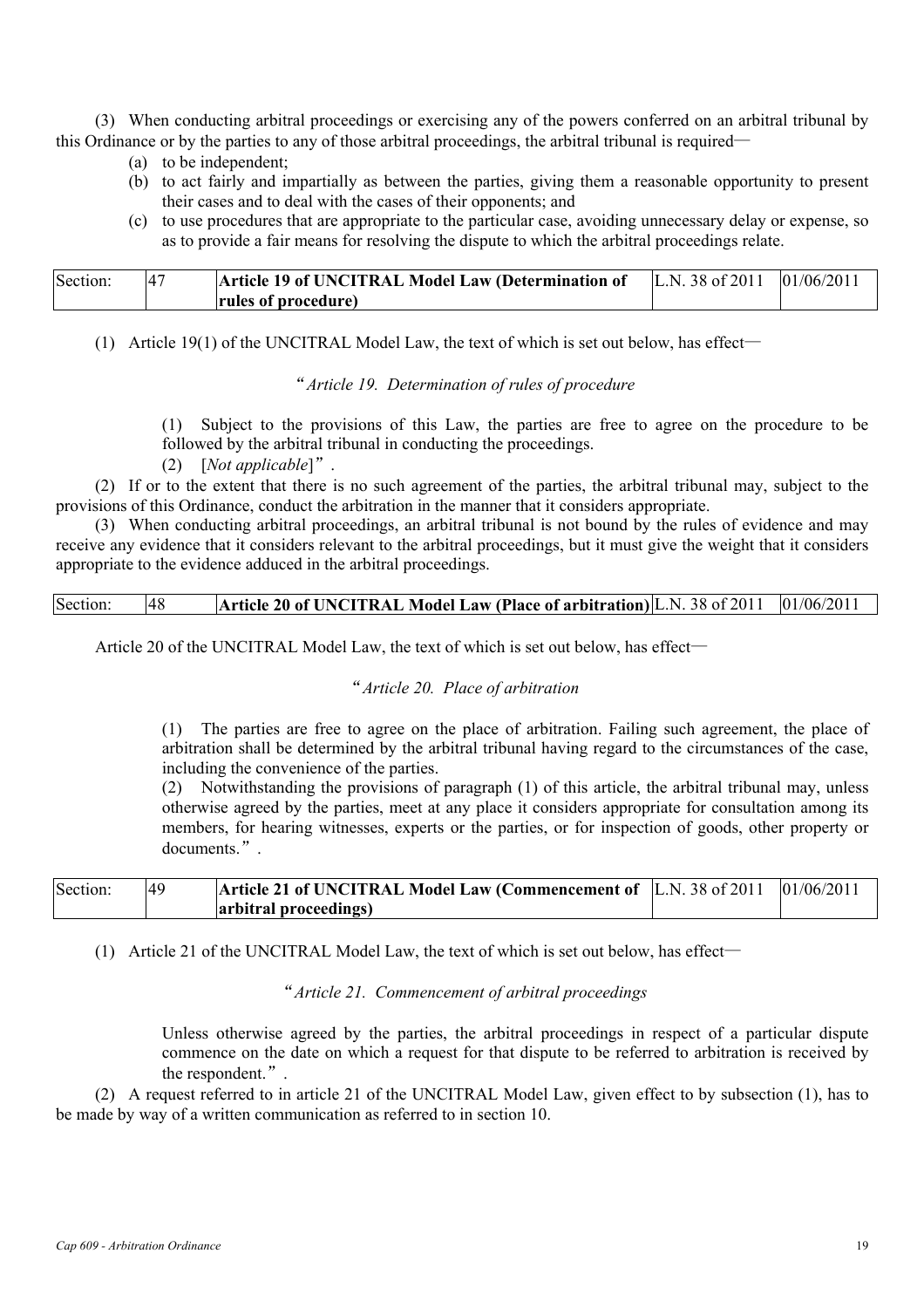| Section:<br><b>Article 22 of UNCITRAL Model Law (Language)</b> | L.N. 38 of 2011 | 01/06/2011 |
|----------------------------------------------------------------|-----------------|------------|
|----------------------------------------------------------------|-----------------|------------|

Article 22 of the UNCITRAL Model Law, the text of which is set out below, has effect—

# "*Article 22. Language*

(1) The parties are free to agree on the language or languages to be used in the arbitral proceedings. Failing such agreement, the arbitral tribunal shall determine the language or languages to be used in the proceedings. This agreement or determination, unless otherwise specified therein, shall apply to any written statement by a party, any hearing and any award, decision or other communication by the arbitral tribunal.

(2) The arbitral tribunal may order that any documentary evidence shall be accompanied by a translation into the language or languages agreed upon by the parties or determined by the arbitral tribunal.".

| Section: | <b>Article 23 of UNCITRAL Model Law (Statements of claim L.N. 38 of 2011)</b> | 101/06/2011 |
|----------|-------------------------------------------------------------------------------|-------------|
|          | and defence)                                                                  |             |

Article 23 of the UNCITRAL Model Law, the text of which is set out below, has effect—

### "*Article 23. Statements of claim and defence*

(1) Within the period of time agreed by the parties or determined by the arbitral tribunal, the claimant shall state the facts supporting his claim, the points at issue and the relief or remedy sought, and the respondent shall state his defence in respect of these particulars, unless the parties have otherwise agreed as to the required elements of such statements. The parties may submit with their statements all documents they consider to be relevant or may add a reference to the documents or other evidence they will submit.

(2) Unless otherwise agreed by the parties, either party may amend or supplement his claim or defence during the course of the arbitral proceedings, unless the arbitral tribunal considers it inappropriate to allow such amendment having regard to the delay in making it.".

| Section: | Article 24 of UNCITRAL Model Law (Hearings and | L.N. 38 of 2011 | 01/06/2011 |
|----------|------------------------------------------------|-----------------|------------|
|          | written proceedings)                           |                 |            |

Article 24 of the UNCITRAL Model Law, the text of which is set out below, has effect—

### "*Article 24. Hearings and written proceedings*

(1) Subject to any contrary agreement by the parties, the arbitral tribunal shall decide whether to hold oral hearings for the presentation of evidence or for oral argument, or whether the proceedings shall be conducted on the basis of documents and other materials. However, unless the parties have agreed that no hearings shall be held, the arbitral tribunal shall hold such hearings at an appropriate stage of the proceedings, if so requested by a party.

(2) The parties shall be given sufficient advance notice of any hearing and of any meeting of the arbitral tribunal for the purposes of inspection of goods, other property or documents.

(3) All statements, documents or other information supplied to the arbitral tribunal by one party shall be communicated to the other party. Also any expert report or evidentiary document on which the arbitral tribunal may rely in making its decision shall be communicated to the parties.".

# Section: 53 **Article 25 of UNCITRAL Model Law (Default of a party)** L.N. 38 of 2011 **[01/06/2011**

(1) Article 25 of the UNCITRAL Model Law, the text of which is set out below, has effect—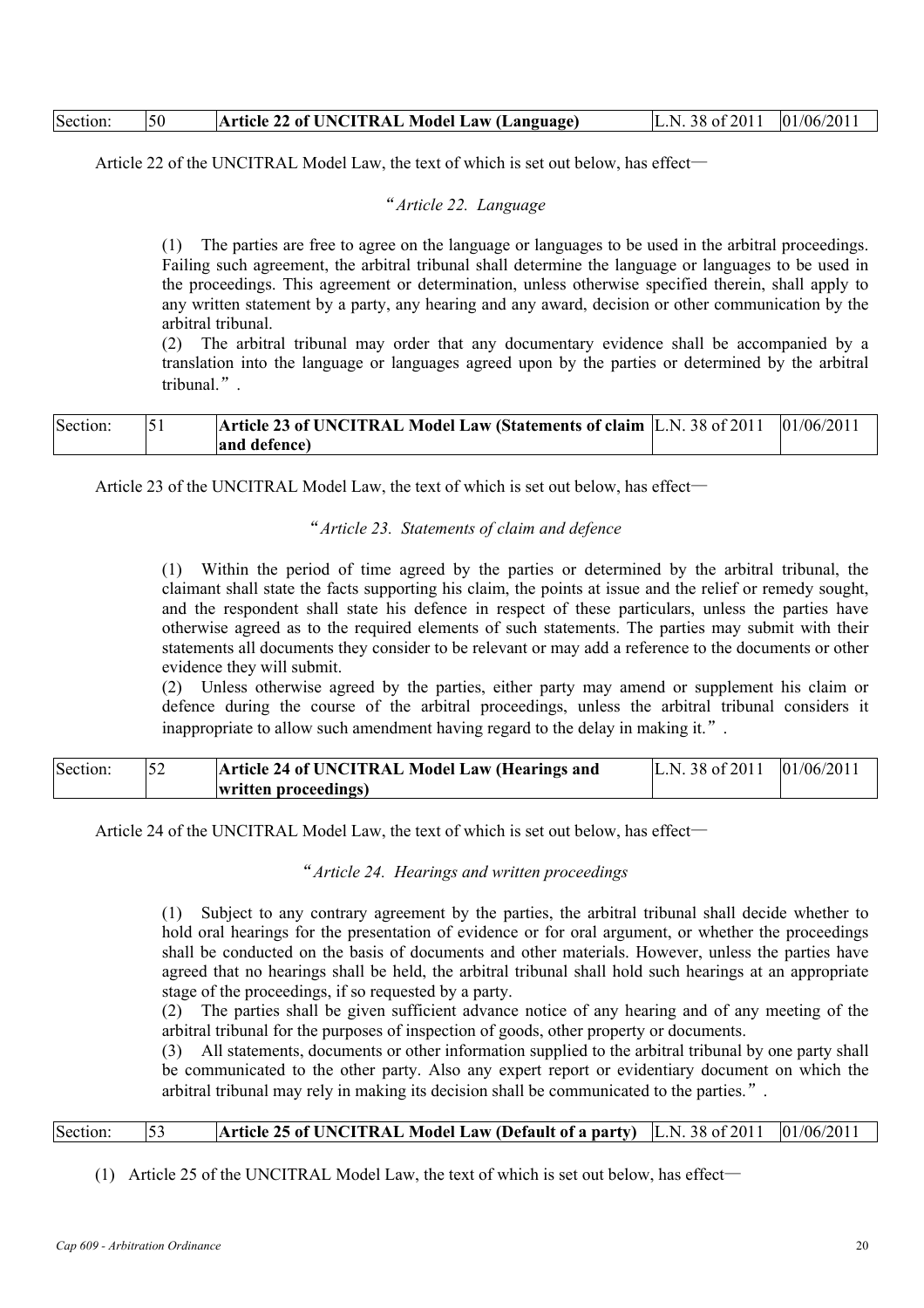"*Article 25. Default of a party* 

Unless otherwise agreed by the parties, if, without showing sufficient cause,

*(a)* the claimant fails to communicate his statement of claim in accordance with article 23(1), the arbitral tribunal shall terminate the proceedings;

*(b)* the respondent fails to communicate his statement of defence in accordance with article 23(1), the arbitral tribunal shall continue the proceedings without treating such failure in itself as an admission of the claimant's allegations;

*(c)* any party fails to appear at a hearing or to produce documentary evidence, the arbitral tribunal may continue the proceedings and make the award on the evidence before it.".

(2) Unless otherwise agreed by the parties, subsections (3) and (4) apply except in relation to an application for security for costs.

(3) If, without showing sufficient cause, a party fails to comply with any order or direction of the arbitral tribunal, the tribunal may make a peremptory order to the same effect, prescribing the time for compliance with it that the arbitral tribunal considers appropriate.

(4) If a party fails to comply with a peremptory order, then without affecting section 61, the arbitral tribunal may—

- (a) direct that the party is not entitled to rely on any allegation or material which was the subject matter of the peremptory order;
- (b) draw any adverse inferences that the circumstances may justify from the non-compliance;
- (c) make an award on the basis of any materials which have been properly provided to the arbitral tribunal; or
- (d) make any order that the arbitral tribunal thinks fit as to the payment of the costs of the arbitration incurred in consequence of the non-compliance.

| Section: | 54 | Article 26 of UNCITRAL Model Law (Expert appointed $ L.N. 38$ of 2011 $ 01/06/2011$ |  |
|----------|----|-------------------------------------------------------------------------------------|--|
|          |    | (by arbitral tribunal)                                                              |  |

(1) Article 26 of the UNCITRAL Model Law, the text of which is set out below, has effect—

### "*Article 26. Expert appointed by arbitral tribunal*

(1) Unless otherwise agreed by the parties, the arbitral tribunal

*(a)* may appoint one or more experts to report to it on specific issues to be determined by the arbitral tribunal;

*(b)* may require a party to give the expert any relevant information or to produce, or to provide access to, any relevant documents, goods or other property for his inspection.

(2) Unless otherwise agreed by the parties, if a party so requests or if the arbitral tribunal considers it necessary, the expert shall, after delivery of his written or oral report, participate in a hearing where the parties have the opportunity to put questions to him and to present expert witnesses in order to testify on the points at issue.".

(2) Without affecting article 26 of the UNCITRAL Model Law, given effect to by subsection (1), in assessing the amount of the costs of arbitral proceedings (other than the fees and expenses of the tribunal) under section 74—

- (a) the arbitral tribunal may appoint assessors to assist it on technical matters, and may allow any of those assessors to attend the proceedings; and
- (b) the parties must be given a reasonable opportunity to comment on any information, opinion or advice offered by any of those assessors.

| Section: | Article 27 of UNCITRAL Model Law (Court assistance in $ L.N. 38$ of 2011 $ 01/06/2011$ |  |
|----------|----------------------------------------------------------------------------------------|--|
|          | taking evidence)                                                                       |  |

(1) Article 27 of the UNCITRAL Model Law, the text of which is set out below, has effect—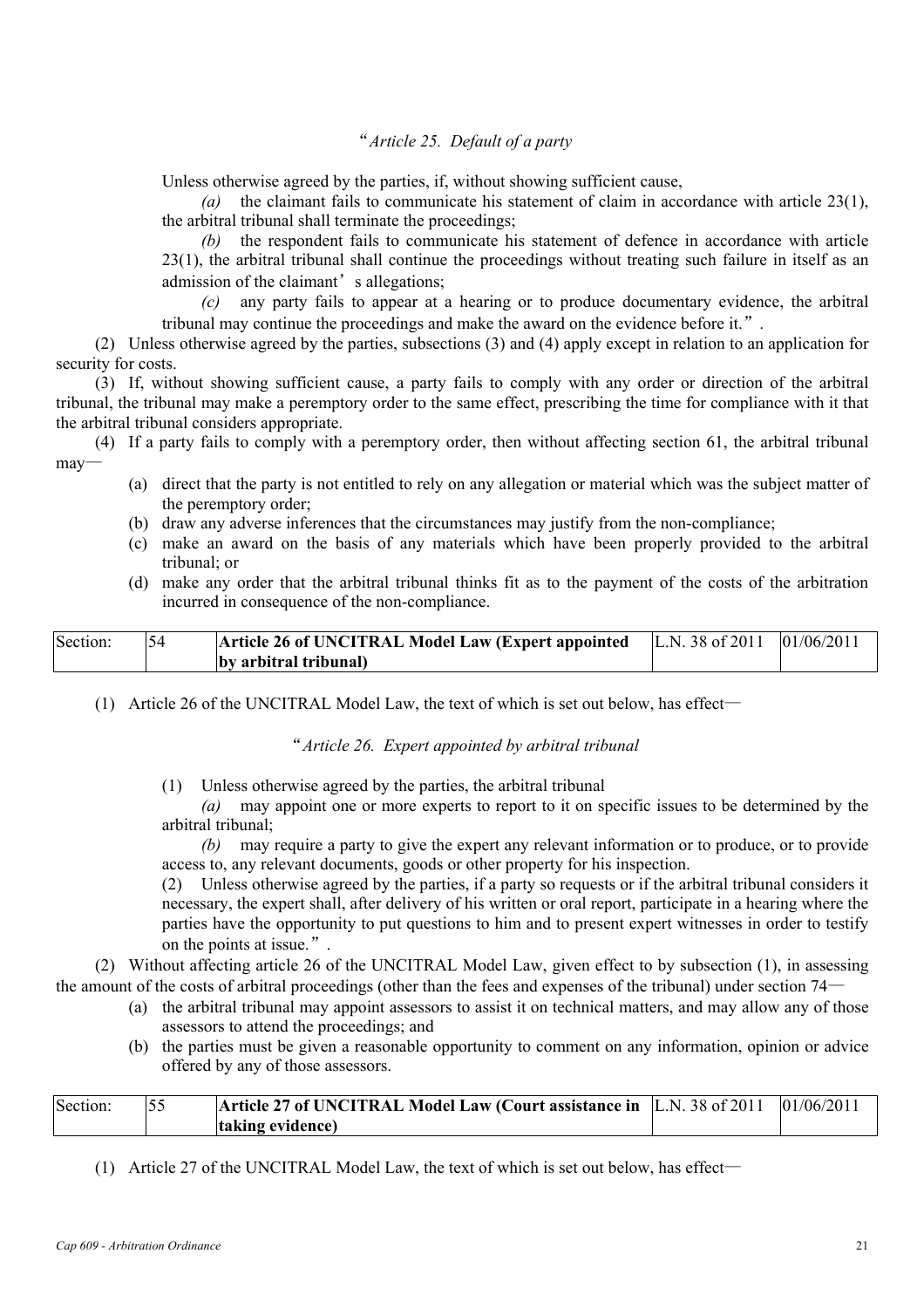"*Article 27. Court assistance in taking evidence* 

The arbitral tribunal or a party with the approval of the arbitral tribunal may request from a competent court of this State assistance in taking evidence. The court may execute the request within its competence and according to its rules on taking evidence.".

(2) The Court may order a person to attend proceedings before an arbitral tribunal to give evidence or to produce documents or other evidence.

(3) The powers conferred by this section may be exercised by the Court irrespective of whether or not similar powers may be exercised by an arbitral tribunal under section 56 in relation to the same dispute.

(4) A decision or order of the Court made in the exercise of its power under this section is not subject to appeal.

(5) Section 81 (Warrant or order to bring up prisoner to give evidence) of the Evidence Ordinance (Cap 8) applies as if a reference to any proceedings, either criminal or civil, in that section were any arbitral proceedings.

| Section:<br>56<br><b>General powers exercisable by arbitral tribunal</b> | L.N. 38 of 2011 $ 01/06/2011 $ |  |
|--------------------------------------------------------------------------|--------------------------------|--|
|--------------------------------------------------------------------------|--------------------------------|--|

Expanded Cross Reference: 39, 40, 41, 42

—

(1) Unless otherwise agreed by the parties, when conducting arbitral proceedings, an arbitral tribunal may make an order—

- (a) requiring a claimant to give security for the costs of the arbitration;
- (b) directing the discovery of documents or the delivery of interrogatories;
- (c) directing evidence to be given by affidavit; or
- (d) in relation to any relevant property—
	- (i) directing the inspection, photographing, preservation, custody, detention or sale of the relevant property by the arbitral tribunal, a party to the arbitral proceedings or an expert; or
	- (ii) directing samples to be taken from, observations to be made of, or experiments to be conducted on the relevant property.
- (2) An arbitral tribunal must not make an order under subsection (1)(a) only on the ground that the claimant is
	- (a) a natural person who is ordinarily resident outside Hong Kong;
	- (b) a body corporate—
		- (i) incorporated under the law of a place outside Hong Kong; or
		- (ii) the central management and control of which is exercised outside Hong Kong; or
	- (c) an association—
		- (i) formed under the law of a place outside Hong Kong; or
		- (ii) the central management and control of which is exercised outside Hong Kong.
	- (3) An arbitral tribunal—
		- (a) must, when making an order under subsection (1)(a), specify the period within which the order has to be complied with; and
		- (b) may extend that period or an extended period.

(4) An arbitral tribunal may make an award dismissing a claim or stay a claim if it has made an order under subsection (1)(a) but the order has not been complied with within the period specified under subsection (3)(a) or extended under subsection (3)(b).

(5) Despite section 35(2), sections 39 to 42 apply, if appropriate, to an order under subsection (1)(d) as if a reference to an interim measure in those sections were an order under that subsection. <\*Note-Exp. x-Ref: Sections 39, 40, 41, 42 $\ast$ >

- (6) Property is a relevant property for the purposes of subsection  $(1)(d)$  if—
	- (a) the property is owned by or is in the possession of a party to the arbitral proceedings; and
	- (b) the property is the subject of the arbitral proceedings, or any question relating to the property has arisen in the arbitral proceedings.

(7) Unless otherwise agreed by the parties, an arbitral tribunal may, when conducting arbitral proceedings, decide whether and to what extent it should itself take the initiative in ascertaining the facts and the law relevant to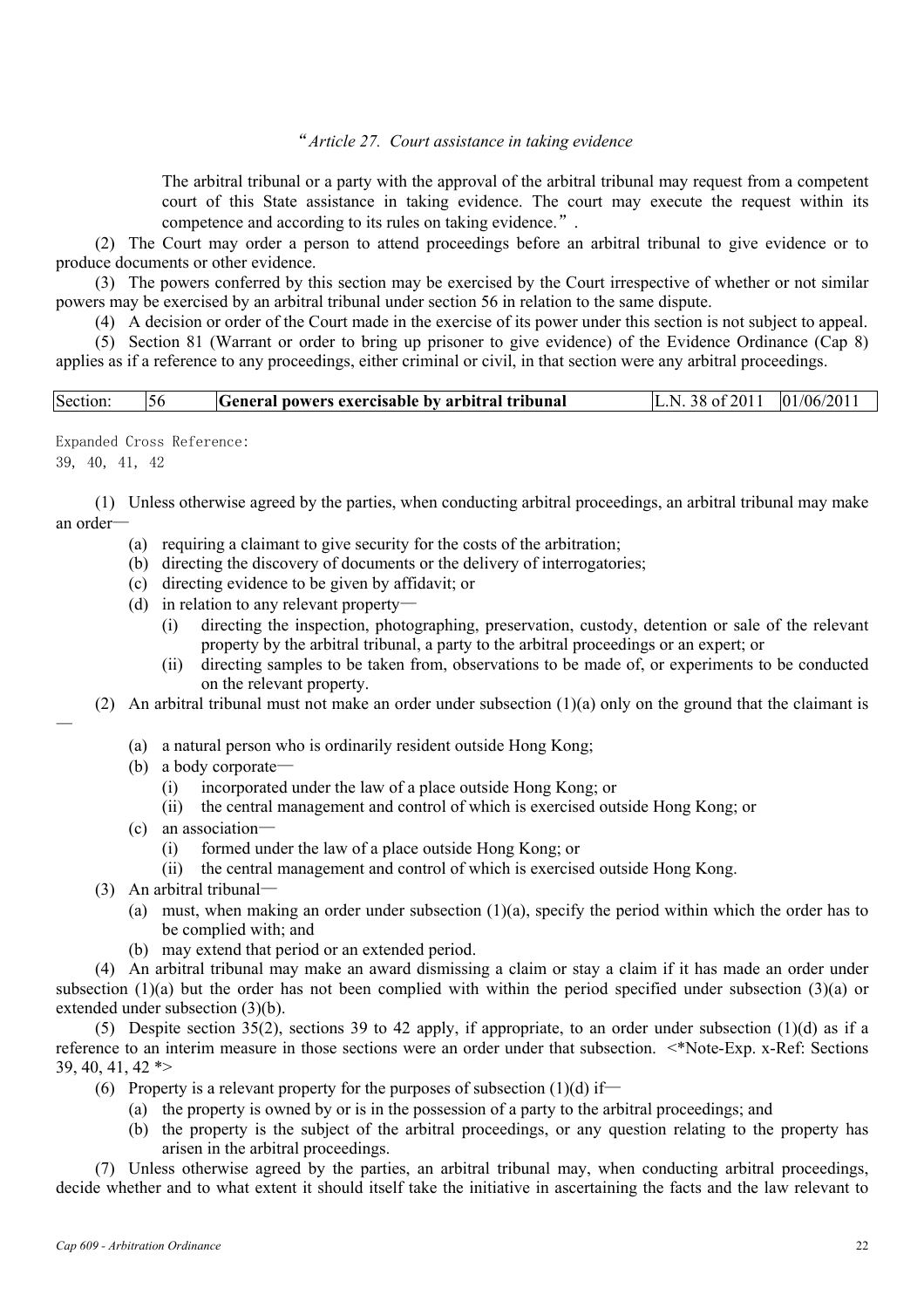those arbitral proceedings.

- (8) Unless otherwise agreed by the parties, an arbitral tribunal may—
	- (a) administer oaths to, or take the affirmations of, witnesses and parties;
	- (b) examine witnesses and parties on oath or affirmation; or
	- (c) direct the attendance before the arbitral tribunal of witnesses in order to give evidence or to produce documents or other evidence.

(9) A person is not required to produce in arbitral proceedings any document or other evidence that the person could not be required to produce in civil proceedings before a court.

| Section: |  |  | Arbitral tribunal may limit amount of recoverable costs | L.N. 38 of 2011 $ 01/06/2011 $ |  |
|----------|--|--|---------------------------------------------------------|--------------------------------|--|
|----------|--|--|---------------------------------------------------------|--------------------------------|--|

(1) Unless otherwise agreed by the parties, an arbitral tribunal may direct that the recoverable costs of arbitral proceedings before it are limited to a specified amount.

- (2) Subject to subsection (3), the arbitral tribunal may make or vary a direction either—
	- (a) on its own initiative; or
	- (b) on the application of any party.

(3) A direction may be made or varied at any stage of the arbitral proceedings but, for the limit of the recoverable costs to be taken into account, this must be done sufficiently in advance of—

- (a) the incurring of the costs to which the direction or the variation relates; or
- (b) the taking of the steps in the arbitral proceedings which may be affected by the direction or the variation.
- (4) In this section—
	- (a) a reference to costs is to be construed as the parties' own costs; and
	- (b) a reference to arbitral proceedings includes any part of those arbitral proceedings.

|  | Section: |  | <b>Power to extend time for arbitral proceedings</b> | $^{\circ}2011$<br>38 of<br>ILN. | 01/06/2011 |
|--|----------|--|------------------------------------------------------|---------------------------------|------------|
|--|----------|--|------------------------------------------------------|---------------------------------|------------|

(1) This section applies to an arbitration agreement that provides for a claim to be barred or for a claimant's right to be extinguished unless the claimant, before the time or within the period specified in the agreement, takes a step—

- (a) to commence arbitral proceedings; or
- (b) to commence any other dispute resolution procedure that must be exhausted before arbitral proceedings may be commenced.

(2) On the application of any party to such an arbitration agreement, an arbitral tribunal may make an order extending the time or period referred to in subsection (1).

(3) An application may be made only after a claim has arisen and after exhausting any available arbitral procedures for obtaining an extension of time.

(4) An arbitral tribunal may make an order under this section extending the time or period referred to in subsection (1) only if it is satisfied—

- $(a)$  that
	- (i) the circumstances were such as to be outside the reasonable contemplation of the parties when they entered into the arbitration agreement; and
	- (ii) it would be just to extend the time or period; or
- (b) that the conduct of any party makes it unjust to hold the other party to the strict terms of the agreement.

(5) An arbitral tribunal may extend the time or period referred to in subsection (1), or the time or period extended under subsection (4), for a further period and on the terms that it thinks fit, and the tribunal may do so even though that time or period or the extended time or period has expired.

(6) This section does not affect the operation of section 14 or any other enactment that limits the period for commencing arbitral proceedings.

(7) The power conferred on an arbitral tribunal by this section is exercisable by the Court if at the relevant time there is not in existence an arbitral tribunal that is capable of exercising that power.

(8) An order of the Court made in exercise of its power conferred by subsection (7) is not subject to appeal.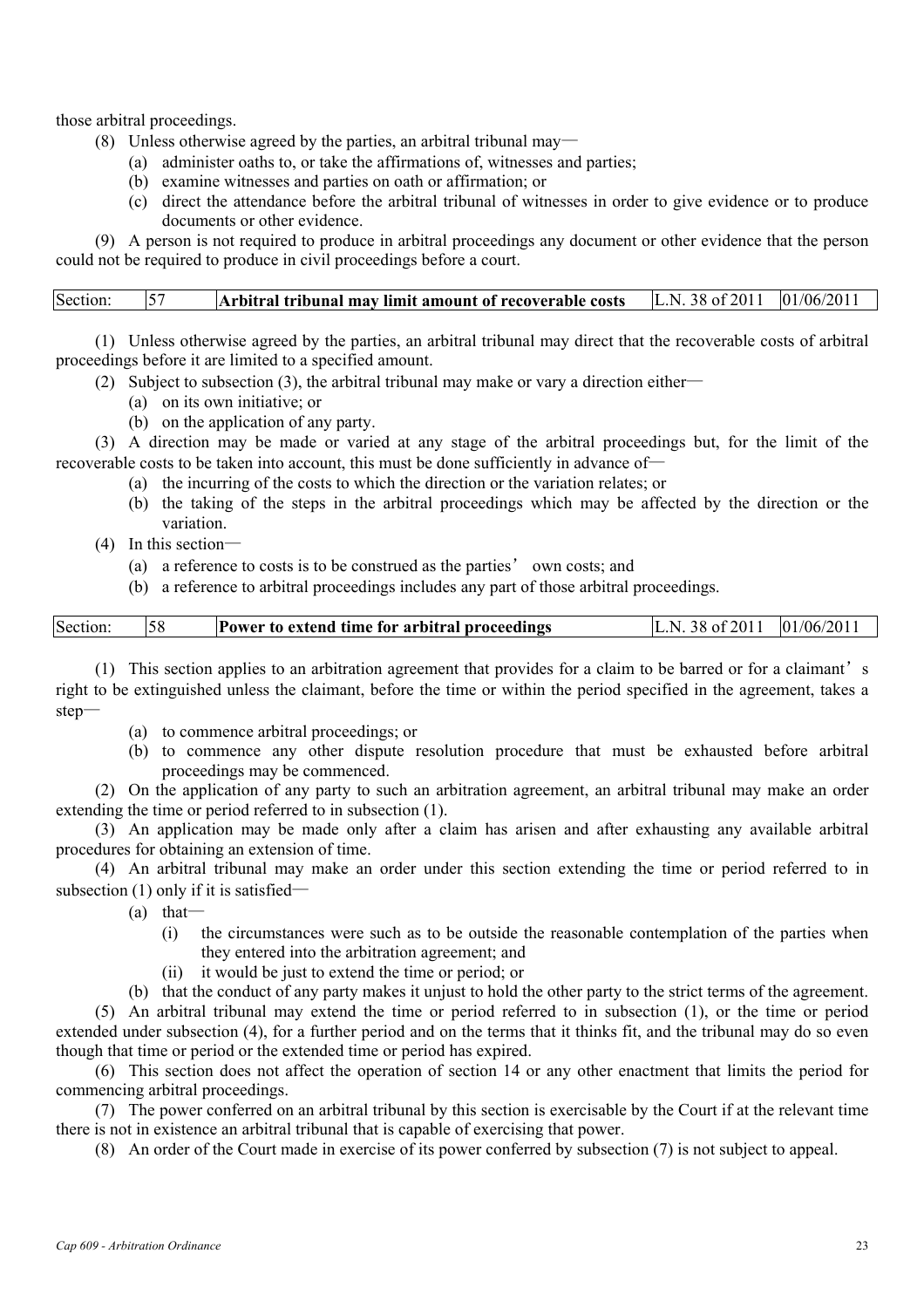| Section: | <b>Order to be made in case of delay in pursuing claims in</b> | L.N. 38 of 2011 $ 01/06/2011 $ |  |
|----------|----------------------------------------------------------------|--------------------------------|--|
|          | arbitral proceedings                                           |                                |  |

(1) Unless otherwise expressed in an arbitration agreement, a party who has a claim under the agreement must, after the commencement of the arbitral proceedings, pursue that claim without unreasonable delay.

(2) Without affecting article 25 of the UNCITRAL Model Law, given effect to by section 53(1), the arbitral tribunal—

- (a) may make an award dismissing a party's claim; and
- (b) may make an order prohibiting the party from commencing further arbitral proceedings in respect of the claim,

if it is satisfied that the party has unreasonably delayed in pursuing the claim in the arbitral proceedings.

- (3) The arbitral tribunal may make an award or order either—
	- (a) on its own initiative; or
	- (b) on the application of any other party.
	- (4) For the purposes of subsection (2), delay is unreasonable if—
		- (a) it gives rise, or is likely to give rise, to a substantial risk that the issues in the claim will not be resolved fairly; or
			- (b) it has caused, or is likely to cause, serious prejudice to any other party.

(5) The power conferred on an arbitral tribunal by this section is exercisable by the Court if there is not in existence an arbitral tribunal that is capable of exercising that power.

(6) An award or order made by the Court in exercise of its power conferred by subsection (5) is not subject to appeal.

| Section:<br>Special powers of Court in relation to arbitral proceedings $[L.N. 38 of 2011 \ 01/06/2011]$<br>60 |  |  |
|----------------------------------------------------------------------------------------------------------------|--|--|
|----------------------------------------------------------------------------------------------------------------|--|--|

(1) On the application of any party, the Court may, in relation to any arbitral proceedings which have been or are to be commenced in or outside Hong Kong, make an order—

- (a) directing the inspection, photographing, preservation, custody, detention or sale of any relevant property by the arbitral tribunal, a party to the arbitral proceedings or an expert; or
- (b) directing samples to be taken from, observations to be made of, or experiments to be conducted on any relevant property.

(2) Property is a relevant property for the purposes of subsection (1) if the property is the subject of the arbitral proceedings, or any question relating to the property has arisen in the arbitral proceedings.

(3) The powers conferred by this section may be exercised by the Court irrespective of whether or not similar powers may be exercised by an arbitral tribunal under section 56 in relation to the same dispute.

(4) The Court may decline to make an order under this section in relation to a matter referred to in subsection (1) on the ground that—

- (a) the matter is currently the subject of arbitral proceedings; and
- (b) the Court considers it more appropriate for the matter to be dealt with by the arbitral tribunal.

(5) An order made by the Court under this section may provide for the cessation of that order, in whole or in part, when the arbitral tribunal makes an order for the cessation.

(6) In relation to arbitral proceedings which have been or are to be commenced outside Hong Kong, the Court may make an order under subsection (1) only if the arbitral proceedings are capable of giving rise to an arbitral award (whether interim or final) that may be enforced in Hong Kong under this Ordinance or any other Ordinance.

- (7) Subsection (6) applies even if—
	- (a) the subject matter of the arbitral proceedings would not, apart from that subsection, give rise to a cause of action over which the Court would have jurisdiction; or
	- (b) the order sought is not ancillary or incidental to any arbitral proceedings in Hong Kong.

(8) In exercising the power under subsection (1) in relation to arbitral proceedings outside Hong Kong, the Court must have regard to the fact that the power is—

- (a) ancillary to the arbitral proceedings outside Hong Kong; and
- (b) for the purposes of facilitating the process of a court or arbitral tribunal outside Hong Kong that has primary jurisdiction over the arbitral proceedings.
- (9) Subject to subsection (10), an order or decision of the Court under this section is not subject to appeal.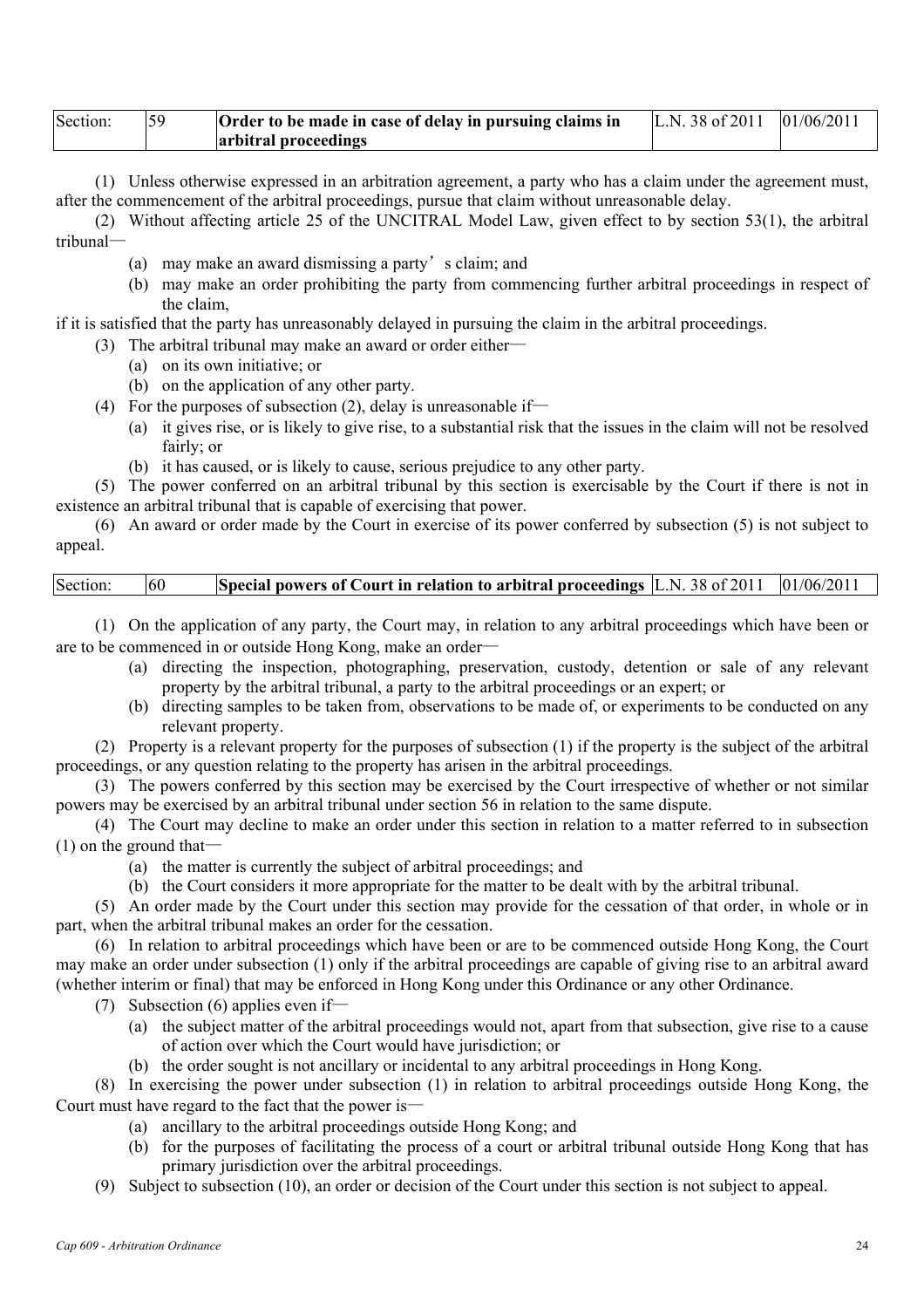(10) The leave of the Court is required for any appeal from an order of the Court under subsection (1) for the sale of any relevant property.

Section: 61 **Enforcement of orders and directions of arbitral tribunal** L.N. 38 of 2011 01/06/2011

(1) An order or direction made, whether in or outside Hong Kong, in relation to arbitral proceedings by an arbitral tribunal is enforceable in the same manner as an order or direction of the Court that has the same effect, but only with the leave of the Court.

(2) Leave to enforce an order or direction made outside Hong Kong is not to be granted, unless the party seeking to enforce it can demonstrate that it belongs to a type or description of order or direction that may be made in Hong Kong in relation to arbitral proceedings by an arbitral tribunal.

(3) If leave is granted under subsection (1), the Court may enter judgment in terms of the order or direction.

(4) A decision of the Court to grant or refuse to grant leave under subsection (1) is not subject to appeal.

(5) An order or direction referred to in this section includes an interim measure.

| Section: | <sup>62</sup> | <b>Power of Court to order recovery of arbitrator's fees</b> | L.N. 38 of 2011 $ 01/06/2011 $ |  |
|----------|---------------|--------------------------------------------------------------|--------------------------------|--|
|----------|---------------|--------------------------------------------------------------|--------------------------------|--|

(1) Where an arbitrator's mandate terminates under article 13 of the UNCITRAL Model Law, given effect to by section 26, or under article 14 of the UNCITRAL Model Law, given effect to by section 27, then on the application of any party, the Court, in its discretion and having regard to the conduct of the arbitrator and any other relevant circumstances—

- (a) may order that the arbitrator is not entitled to receive the whole or part of the arbitrator's fees or expenses; and
- (b) may order that the arbitrator must repay the whole or part of the fees or expenses already paid to the arbitrator.
- (2) An order of the Court under subsection (1) is not subject to appeal.

| L.N. 38 of 2011 $ 01/06/2011 $<br>Section:<br>63<br><b>Representation and preparation work</b> |  |
|------------------------------------------------------------------------------------------------|--|
|------------------------------------------------------------------------------------------------|--|

Section 44 (Penalty for unlawfully practising as a barrister or notary public), section 45 (Unqualified person not to act as solicitor) and section 47 (Unqualified person not to prepare certain instruments, etc.) of the Legal Practitioners Ordinance (Cap 159) do not apply to—

- (a) arbitral proceedings;
- (b) the giving of advice and the preparation of documents for the purposes of arbitral proceedings; or
- (c) any other thing done in relation to arbitral proceedings, except where it is done in connection with court proceedings—
	- (i) arising out of an arbitration agreement; or
	- (ii) arising in the course of, or resulting from, arbitral proceedings.

| Part. | <b>MAKING OF AWARD AND TERMINATION OF</b> | L.N. 38 of 2011 | 01/06/2011 |
|-------|-------------------------------------------|-----------------|------------|
|       | <b>PROCEEDINGS</b>                        |                 |            |

| Section: | -64 | Article 28 of UNCITRAL Model Law (Rules applicable to $ L.N. 38$ of 2011 $ 01/06/2011$ |  |
|----------|-----|----------------------------------------------------------------------------------------|--|
|          |     | substance of dispute)                                                                  |  |

Article 28 of the UNCITRAL Model Law, the text of which is set out below, has effect—

### "*Article 28. Rules applicable to substance of dispute*

(1) The arbitral tribunal shall decide the dispute in accordance with such rules of law as are chosen by the parties as applicable to the substance of the dispute. Any designation of the law or legal system of a given State shall be construed, unless otherwise expressed, as directly referring to the substantive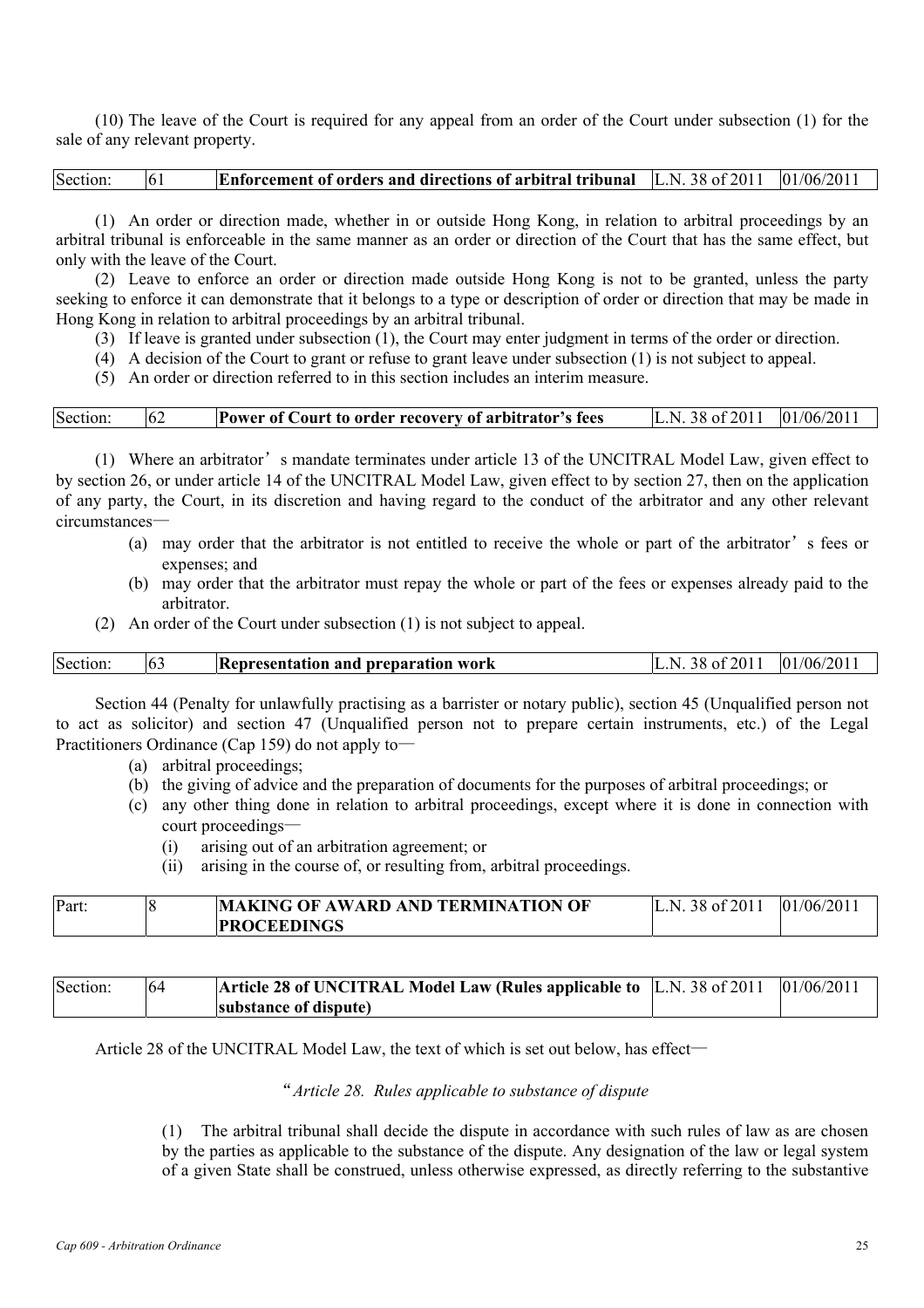law of that State and not to its conflict of laws rules.

(2) Failing any designation by the parties, the arbitral tribunal shall apply the law determined by the conflict of laws rules which it considers applicable.

(3) The arbitral tribunal shall decide *ex aequo et bono* or as *amiable compositeur* only if the parties have expressly authorized it to do so.

(4) In all cases, the arbitral tribunal shall decide in accordance with the terms of the contract and shall take into account the usages of the trade applicable to the transaction.".

| Section: | <b>Article 29 of UNCITRAL Model Law (Decision-making by L.N. 38 of 2011   <math> 01/06/2011 </math></b> |  |
|----------|---------------------------------------------------------------------------------------------------------|--|
|          | <b>panel of arbitrators</b>                                                                             |  |

Article 29 of the UNCITRAL Model Law, the text of which is set out below, has effect—

### "*Article 29. Decision-making by panel of arbitrators*

In arbitral proceedings with more than one arbitrator, any decision of the arbitral tribunal shall be made, unless otherwise agreed by the parties, by a majority of all its members. However, questions of procedure may be decided by a presiding arbitrator, if so authorized by the parties or all members of the arbitral tribunal.".

| Section: | <b>66</b> | <b>Article 30 of UNCITRAL Model Law (Settlement)</b> |  | L.N. 38 of 2011 $ 01/06/2011$ |  |  |
|----------|-----------|------------------------------------------------------|--|-------------------------------|--|--|
|----------|-----------|------------------------------------------------------|--|-------------------------------|--|--|

(1) Article 30 of the UNCITRAL Model Law, the text of which is set out below, has effect—

# "*Article 30. Settlement*

(1) If, during arbitral proceedings, the parties settle the dispute, the arbitral tribunal shall terminate the proceedings and, if requested by the parties and not objected to by the arbitral tribunal, record the settlement in the form of an arbitral award on agreed terms.

(2) An award on agreed terms shall be made in accordance with the provisions of article 31 and shall state that it is an award. Such an award has the same status and effect as any other award on the merits of the case.".

(2) If, in a case other than that referred to in article 30 of the UNCITRAL Model Law, given effect to by subsection (1), the parties to an arbitration agreement settle their dispute and enter into an agreement in writing containing the terms of settlement ("settlement agreement"), the settlement agreement is, for the purposes of its enforcement, to be treated as an arbitral award.

| Section: | <sup>67</sup> | <b>Article 31 of UNCITRAL Model Law (Form and contents L.N. 38 of 2011   <math> 01/06/2011 </math></b> |  |
|----------|---------------|--------------------------------------------------------------------------------------------------------|--|
|          |               | lof award)                                                                                             |  |

(1) Article 31 of the UNCITRAL Model Law, the text of which is set out below, has effect—

### "*Article 31. Form and contents of award*

(1) The award shall be made in writing and shall be signed by the arbitrator or arbitrators. In arbitral proceedings with more than one arbitrator, the signatures of the majority of all members of the arbitral tribunal shall suffice, provided that the reason for any omitted signature is stated.

(2) The award shall state the reasons upon which it is based, unless the parties have agreed that no reasons are to be given or the award is an award on agreed terms under article 30.

(3) The award shall state its date and the place of arbitration as determined in accordance with article 20(1). The award shall be deemed to have been made at that place.

(4) After the award is made, a copy signed by the arbitrators in accordance with paragraph (1) of this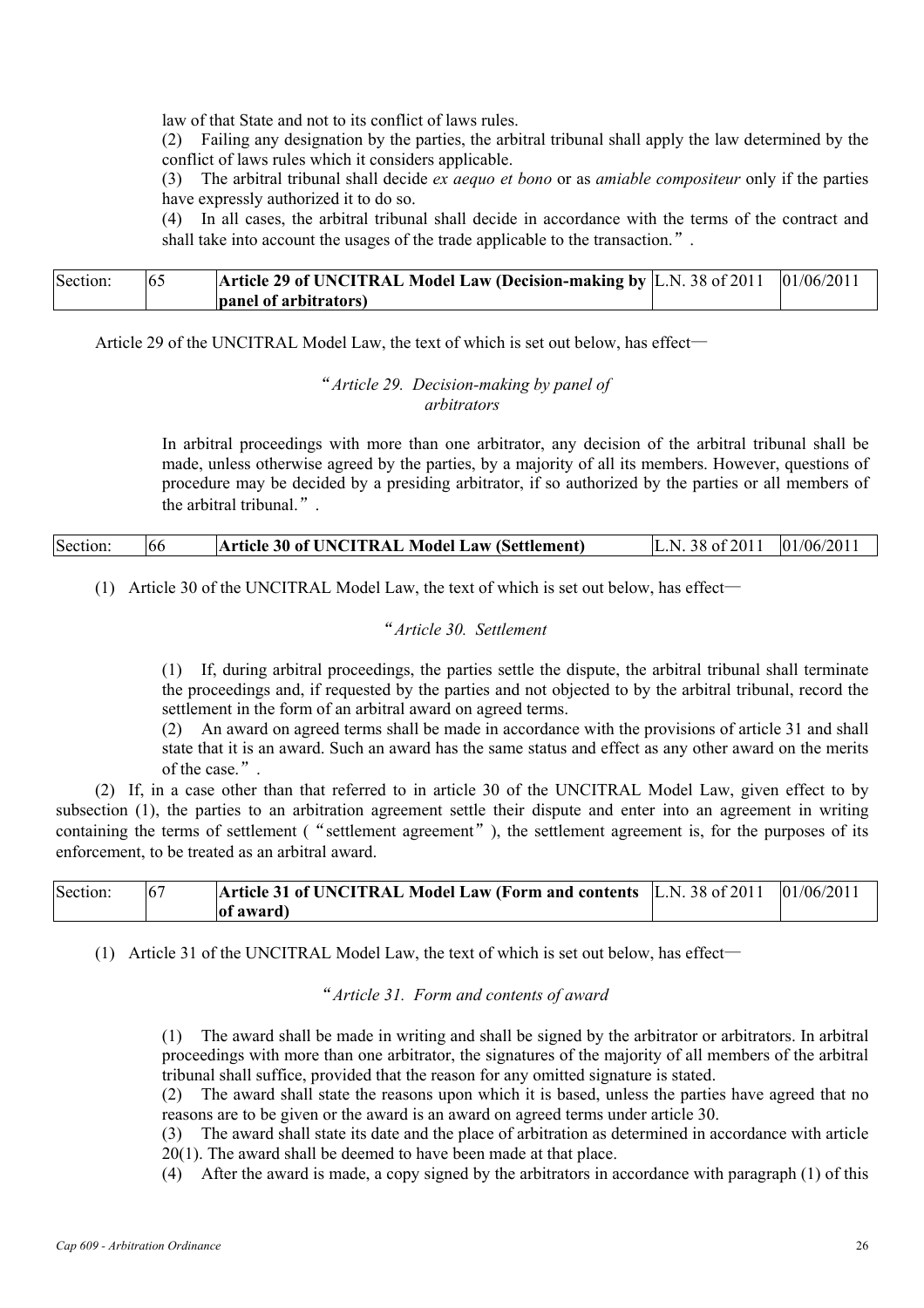article shall be delivered to each party.".

(2) Article 31(4) of the UNCITRAL Model Law, given effect to by subsection (1), has effect subject to section 77.

| Section: | 68 | <b>Article 32 of UNCITRAL Model Law (Termination of</b> | L.N. 38 of 2011 $ 01/06/2011 $ |  |
|----------|----|---------------------------------------------------------|--------------------------------|--|
|          |    | proceedings)                                            |                                |  |

Article 32 of the UNCITRAL Model Law, the text of which is set out below, has effect—

# "*Article 32. Termination of proceedings*

(1) The arbitral proceedings are terminated by the final award or by an order of the arbitral tribunal in accordance with paragraph (2) of this article.

(2) The arbitral tribunal shall issue an order for the termination of the arbitral proceedings when:

*(a)* the claimant withdraws his claim, unless the respondent objects thereto and the arbitral tribunal recognizes a legitimate interest on his part in obtaining a final settlement of the dispute;

*(b)* the parties agree on the termination of the proceedings;

*(c)* the arbitral tribunal finds that the continuation of the proceedings has for any other reason become unnecessary or impossible.

(3) The mandate of the arbitral tribunal terminates with the termination of the arbitral proceedings, subject to the provisions of articles 33 and 34(4).".

| Section: | 69 | Article 33 of UNCITRAL Model Law (Correction and | L.N. 38 of 2011 $ 01/06/2011 $ |  |
|----------|----|--------------------------------------------------|--------------------------------|--|
|          |    | interpretation of award; additional award)       |                                |  |

(1) Article 33 of the UNCITRAL Model Law, the text of which is set out below, has effect—

"*Article 33. Correction and interpretation of award; additional award* 

(1) Within thirty days of receipt of the award, unless another period of time has been agreed upon by the parties:

*(a)* a party, with notice to the other party, may request the arbitral tribunal to correct in the award any errors in computation, any clerical or typographical errors or any errors of similar nature;

*(b)* if so agreed by the parties, a party, with notice to the other party, may request the arbitral tribunal to give an interpretation of a specific point or part of the award. If the arbitral tribunal considers the request to be justified, it shall make the correction or give the interpretation within thirty days of receipt of the request. The interpretation shall form part of the award.

(2) The arbitral tribunal may correct any error of the type referred to in paragraph (1)*(a)* of this article on its own initiative within thirty days of the date of the award.

(3) Unless otherwise agreed by the parties, a party, with notice to the other party, may request, within thirty days of receipt of the award, the arbitral tribunal to make an additional award as to claims presented in the arbitral proceedings but omitted from the award. If the arbitral tribunal considers the request to be justified, it shall make the additional award within sixty days.

(4) The arbitral tribunal may extend, if necessary, the period of time within which it shall make a correction, interpretation or an additional award under paragraph (1) or (3) of this article.

(5) The provisions of article 31 shall apply to a correction or interpretation of the award or to an additional award.".

(2) The arbitral tribunal has the power to make other changes to an arbitral award which are necessitated by or consequential on—

(a) the correction of any error in the award; or

(b) the interpretation of any point or part of the award,

under article 33 of the UNCITRAL Model Law, given effect to by subsection (1).

(3) The arbitral tribunal may review an award of costs within 30 days of the date of the award if, when making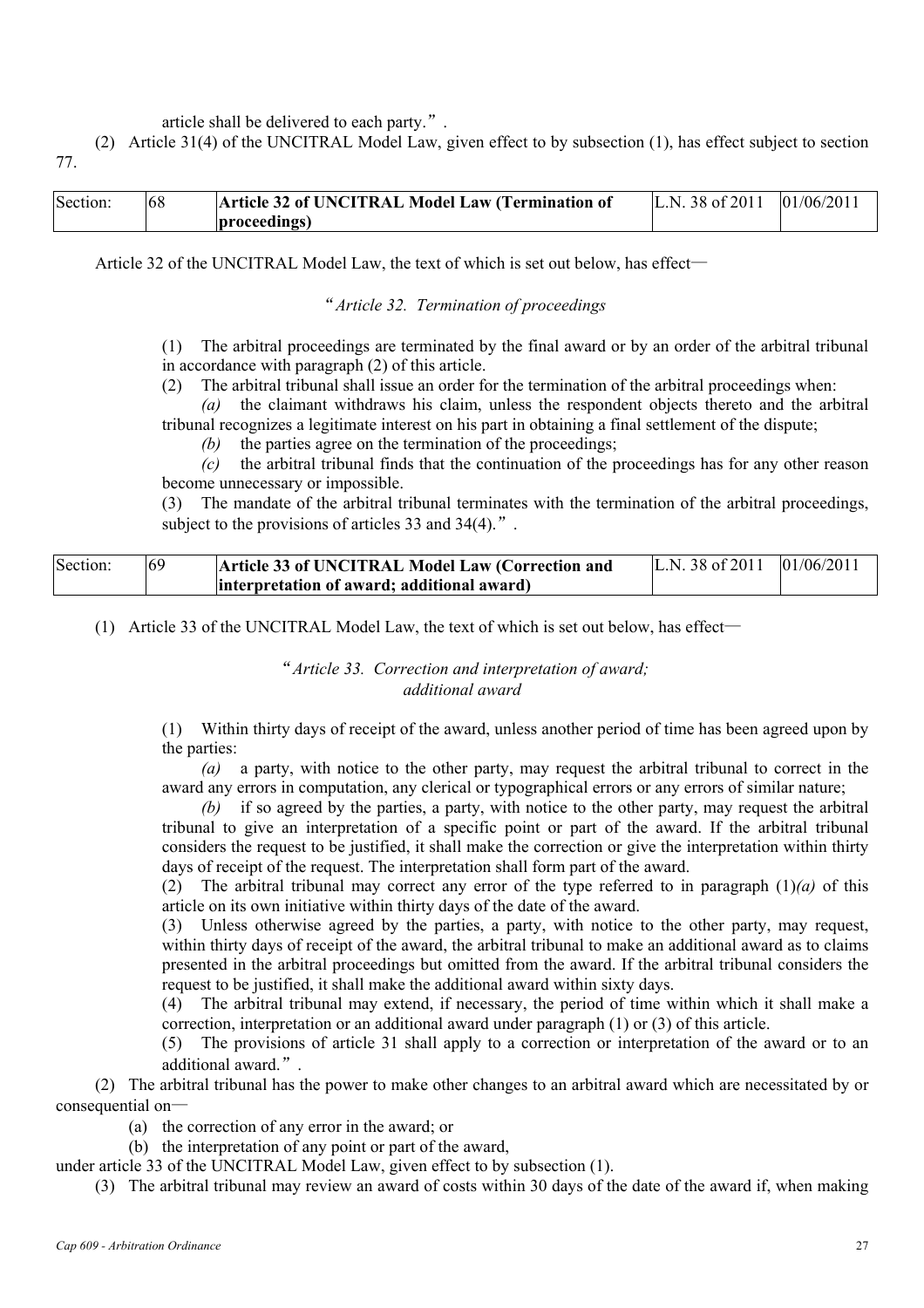the award, the tribunal was not aware of any information relating to costs (including any offer for settlement) which it should have taken into account.

(4) On a review under subsection (3), the arbitral tribunal may confirm, vary or correct the award of costs.

| Section: | 70 | <b>Award of remedy or relief</b> | 38 of 2011<br>N | 01/06/201 |
|----------|----|----------------------------------|-----------------|-----------|

(1) Subject to subsection (2), an arbitral tribunal may, in deciding a dispute, award any remedy or relief that could have been ordered by the Court if the dispute had been the subject of civil proceedings in the Court.

(2) Unless otherwise agreed by the parties, the arbitral tribunal has the same power as the Court to order specific performance of any contract, other than a contract relating to land or any interest in land.

| Section:<br><b>Awards on different aspects of matters</b> | L.N. 38 of 2011 $ 01/06/2011 $ |  |
|-----------------------------------------------------------|--------------------------------|--|
|-----------------------------------------------------------|--------------------------------|--|

Unless otherwise agreed by the parties, an arbitral tribunal may make more than one award at different times on different aspects of the matters to be determined.

| Section: | Time for making award | L.N. 38 of 2011 | 01/06/2011 |
|----------|-----------------------|-----------------|------------|

(1) Unless otherwise agreed by the parties, an arbitral tribunal has the power to make an award at any time.

(2) The time, if any, limited for making an award, whether under this Ordinance or otherwise, may from time to time be extended by order of the Court on the application of any party, whether that time has expired or not.

(3) An order of the Court under subsection (2) is not subject to appeal.

| Section: | <b>Effect of award</b> | L.N. 38 of 2011 | 01/06/201 |
|----------|------------------------|-----------------|-----------|
|          |                        |                 |           |

(1) Unless otherwise agreed by the parties, an award made by an arbitral tribunal pursuant to an arbitration agreement is final and binding both on—

(a) the parties; and

(b) any person claiming through or under any of the parties.

- (2) Subsection (1) does not affect the right of a person to challenge the award—
	- (a) as provided for in section 26 or 81, section 4 or 5 of Schedule 2, or any other provision of this Ordinance; or
	- (b) otherwise by any available arbitral process of appeal or review.

|  |  | Section: |  | <b>Arbitral tribunal may award costs of arbitral proceedings</b> L.N. 38 of 2011 $ 01/06/2011 $ |  |  |
|--|--|----------|--|-------------------------------------------------------------------------------------------------|--|--|
|--|--|----------|--|-------------------------------------------------------------------------------------------------|--|--|

(1) An arbitral tribunal may include in an award directions with respect to the costs of arbitral proceedings (including the fees and expenses of the tribunal).

(2) The arbitral tribunal may, having regard to all relevant circumstances (including the fact, if appropriate, that a written offer of settlement of the dispute concerned has been made), direct in the award under subsection (1) to whom and by whom and in what manner the costs are to be paid

(3) The arbitral tribunal may also, in its discretion, order costs (including the fees and expenses of the tribunal) to be paid by a party in respect of a request made by any of the parties for an order or direction (including an interim measure).

(4) The arbitral tribunal may direct that the costs ordered under subsection (3) are to be paid forthwith or at the time that the tribunal may otherwise specify.

- (5) Subject to section 75, the arbitral tribunal must—
	- (a) assess the amount of costs to be awarded or ordered to be paid under this section (other than the fees and expenses of the tribunal); and
	- (b) award or order those costs (including the fees and expenses of the tribunal).

(6) Subject to subsection (7), the arbitral tribunal is not obliged to follow the scales and practices adopted by the court on taxation when assessing the amount of costs (other than the fees and expenses of the tribunal) under subsection (5).

(7) The arbitral tribunal—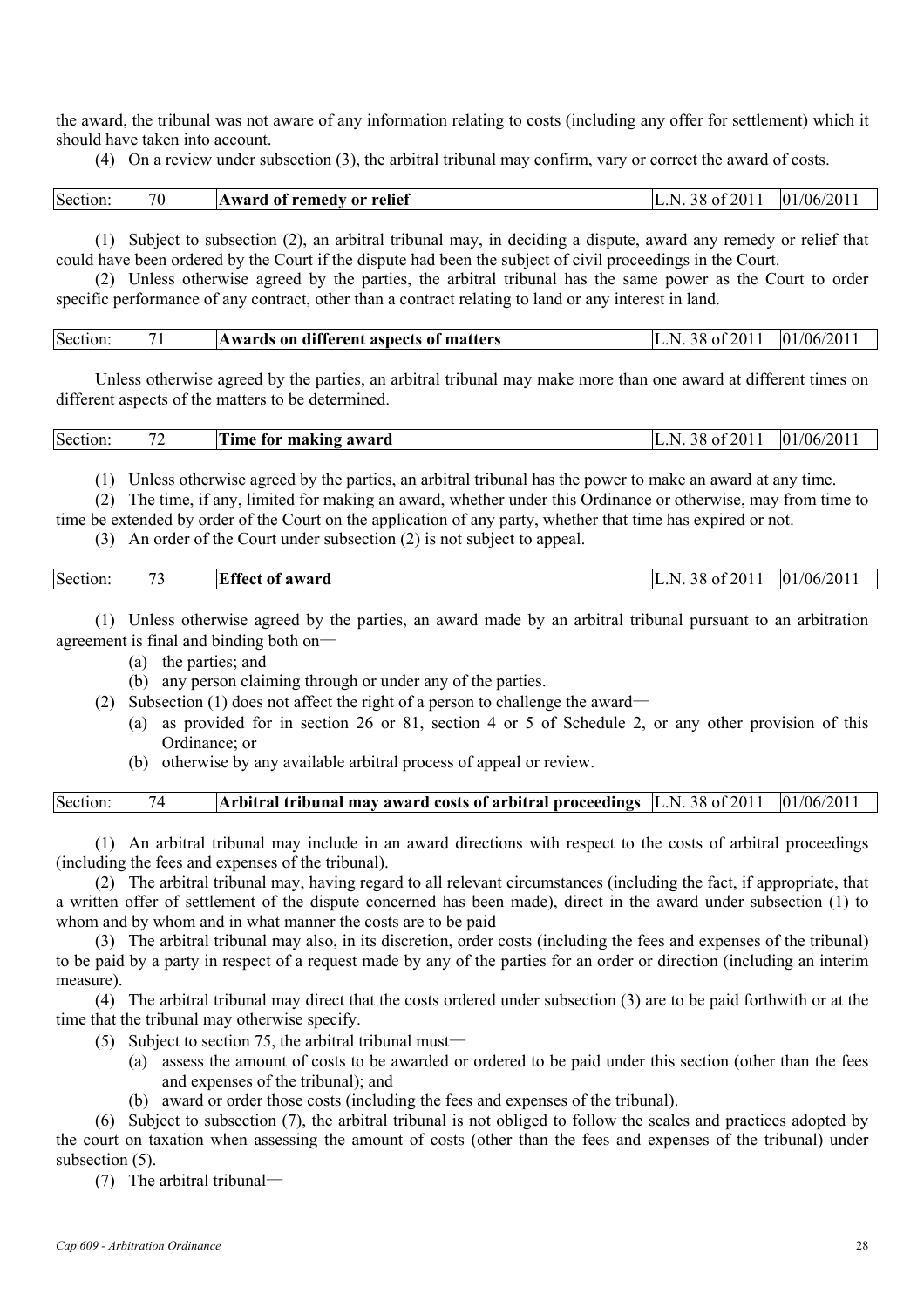- (a) must only allow costs that are reasonable having regard to all the circumstances; and
- (b) unless otherwise agreed by the parties, may allow costs incurred in the preparation of the arbitral proceedings prior to the commencement of the arbitration.

(8) A provision of an arbitration agreement to the effect that the parties, or any of the parties, must pay their own costs in respect of arbitral proceedings arising under the agreement is void.

(9) A provision referred to in subsection (8) is not void if it is part of an agreement to submit to arbitration a dispute that had arisen before the agreement was made.

| Section: | <b>Taxation of costs of arbitral proceedings (other than fees</b> | 7 of 2013 | 19/07/2013 |
|----------|-------------------------------------------------------------------|-----------|------------|
|          | and expenses of arbitral tribunal)                                |           |            |

(1) Without affecting section 74(1) and (2), if the parties have agreed that the costs of arbitral proceedings are to be taxed by the court, then unless the arbitral tribunal otherwise directs in an award, the award is deemed to have included the tribunal's directions that the costs (other than the fees and expenses of the tribunal) are to be taxed by the court on the party and party basis in accordance with rule 28(2) of Order 62 of the Rules of the High Court (Cap 4 sub. leg. A). (Amended 7 of 2013 s. 7)

(2) On taxation by the court, the arbitral tribunal must make an additional award of costs reflecting the result of such taxation.

- (3) A decision of the court on taxation is not subject to appeal.
- (4) This section does not apply to costs ordered to be paid under section 74(3).

| Section:<br>01/06/201<br>38 of 2011<br>Costs in respect of unqualified person<br>76 |  |
|-------------------------------------------------------------------------------------|--|
|-------------------------------------------------------------------------------------|--|

Section 50 (No costs for unqualified person) of the Legal Practitioners Ordinance (Cap 159) does not apply to the recovery of costs in an arbitration.

| Section: | Determination of arbitral tribunal's fees and expenses in | L.N. $38 \text{ of } 2011$ | 01/06/2011 |
|----------|-----------------------------------------------------------|----------------------------|------------|
|          | case of dispute                                           |                            |            |

(1) An arbitral tribunal may refuse to deliver an award to the parties unless full payment of the fees and expenses of the tribunal is made.

(2) If the arbitral tribunal refuses to deliver an award to the parties under subsection (1), a party may apply to the Court, which—

(a) may order the tribunal to deliver the award on the payment into the Court by the applicant of—

- (i) the fees and expenses demanded; or
- (ii) a lesser amount that the Court may specify;
- (b) may order that the amount of the fees and expenses payable to the tribunal is to be determined by the means and on the terms that the Court may direct; and
- (c) may order that—
	- (i) the fees and expenses as determined under paragraph (b) to be payable are to be paid to the tribunal out of the money paid into the Court; and
	- (ii) the balance of the money paid into the Court, if any, is to be paid out to the applicant.
- (3) For the purposes of subsection  $(2)$ —

(a) the amount of the fees and expenses payable is the amount which the applicant is liable to pay—

- (i) under section 78; or
- (ii) under any agreement relating to the payment of the arbitrators; and
- (b) the fees and expenses of—
	- (i) an expert appointed under article 26 of the UNCITRAL Model Law, given effect to by section  $54(1)$ ; or
	- (ii) an assessor appointed under section 54(2),

are to be treated as the fees and expenses of the arbitral tribunal.

- (4) No application under subsection (2) may be made if—
	- (a) there is any available arbitral process for appeal or review of the amount of the fees or expenses demanded; or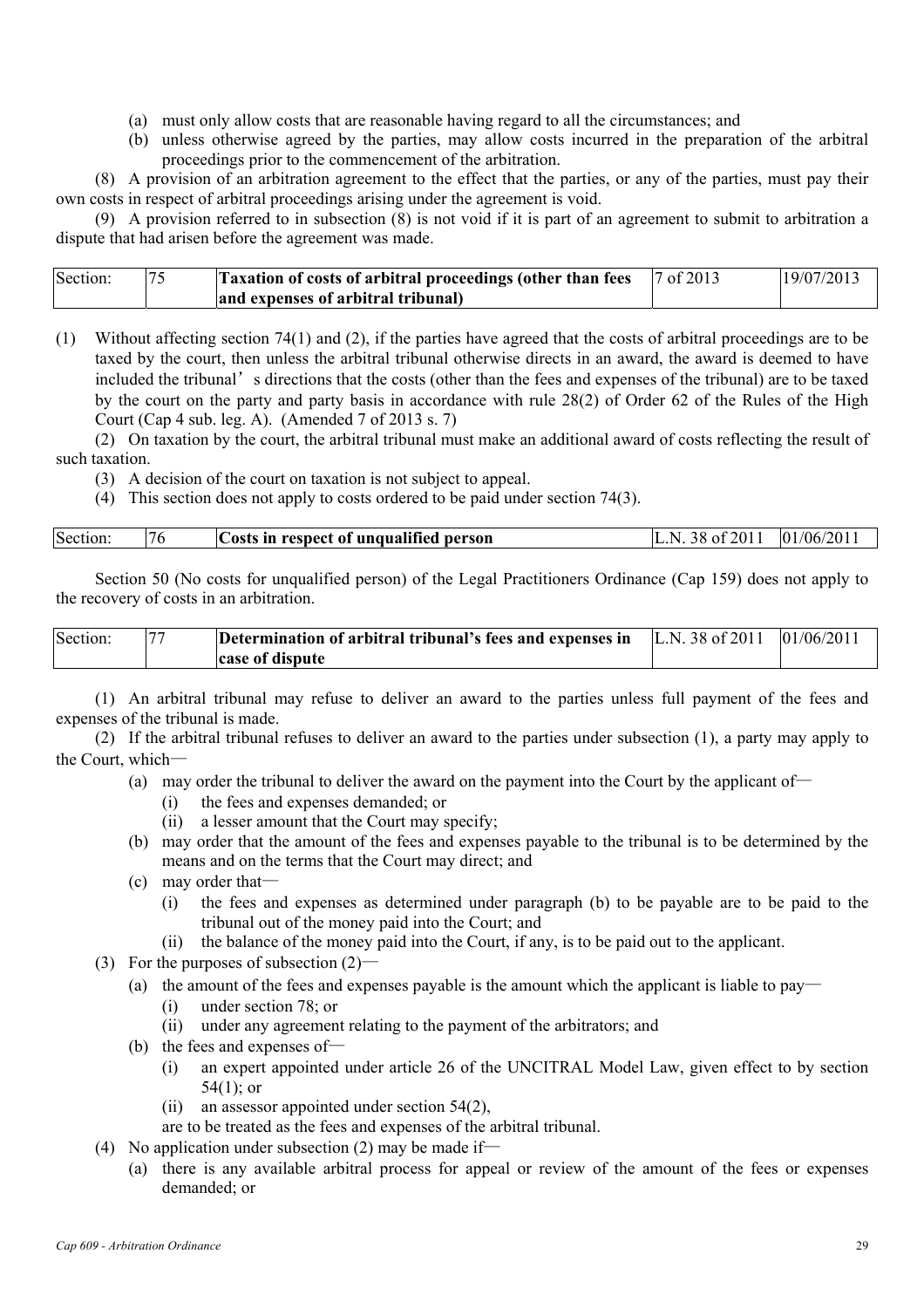(b) the total amount of the fees and expenses demanded has been fixed by a written agreement between a party and the arbitrators.

(5) Subsections (1) to (4) also apply to any arbitral or other institution or person vested by the parties with powers in relation to the delivery of the arbitral tribunal's award.

(6) If subsections (1) to (4) so apply under subsection (5), the references to the fees and expenses of the arbitral tribunal are to be construed as including the fees and expenses of that institution or person.

(7) If an application is made to the Court under subsection (2), enforcement of the award (when delivered to the parties), but only in so far as it relates to the fees or expenses of the arbitral tribunal, must be stayed until the application has been disposed of under this section.

(8) An arbitrator is entitled to appear and be heard on any determination under this section.

(9) If the amount of the fees and expenses determined under subsection (2)(b) is different from the amount previously awarded by the arbitral tribunal, the tribunal must amend the previous award to reflect the result of the determination.

(10) An order of the Court under this section is not subject to appeal.

| Section: | Liability to pay fees and expenses of arbitral tribunal | L.N. 38 of 2011 $ 01/06/2011 $ |  |
|----------|---------------------------------------------------------|--------------------------------|--|
|          |                                                         |                                |  |

(1) The parties to proceedings before an arbitral tribunal are jointly and severally liable to pay to the tribunal reasonable fees and expenses, if any, of the tribunal that are appropriate in the circumstances.

(2) Subsection (1) has effect subject to any order of the Court made under section 62 or any other relevant provision of this Ordinance.

- (3) This section does not affect—
	- (a) the liability of the parties as among themselves to pay the costs of the arbitral proceedings; or
	- (b) any contractual right or obligation relating to payment of the fees and expenses of the arbitral tribunal.
- (4) In this section, a reference to an arbitral tribunal includes—
	- (a) a member of the tribunal who has ceased to act; and
	- (b) an umpire who has not yet replaced members of the tribunal.

(1) Unless otherwise agreed by the parties, an arbitral tribunal may, in the arbitral proceedings before it, award simple or compound interest from the dates, at the rates, and with the rests that the tribunal considers appropriate, subject to section 80, for any period ending not later than the date of payment—

- (a) on money awarded by the tribunal in the arbitral proceedings;
- (b) on money claimed in, and outstanding at the commencement of, the arbitral proceedings but paid before the award is made; or
- (c) on costs awarded or ordered by the tribunal in the arbitral proceedings.
- (2) Subsection (1) does not affect any other power of an arbitral tribunal to award interest.

(3) A reference in subsection (1)(a) to money awarded by the tribunal includes an amount payable in consequence of a declaratory award by the tribunal.

| Section: | 80 | <b>Interest on money or costs awarded or ordered in arbitral</b> $ L.N. 38$ of 2011 $ 01/06/2011$ |  |
|----------|----|---------------------------------------------------------------------------------------------------|--|
|          |    | <i><u><b>I</b>proceedings</u></i>                                                                 |  |

(1) Interest is payable on money awarded by an arbitral tribunal from the date of the award at the judgment rate, except when the award otherwise provides.

(2) Interest is payable on costs awarded or ordered by an arbitral tribunal from—

- (a) the date of the award or order on costs; or
- (b) the date on which costs ordered are directed to be paid forthwith,

at the judgment rate, except when the award or order on costs otherwise provides.

(3) In this section, "judgment rate" (判定利率) means the rate of interest determined by the Chief Justice under section 49(1)(b) (Interest on judgments) of the High Court Ordinance (Cap 4).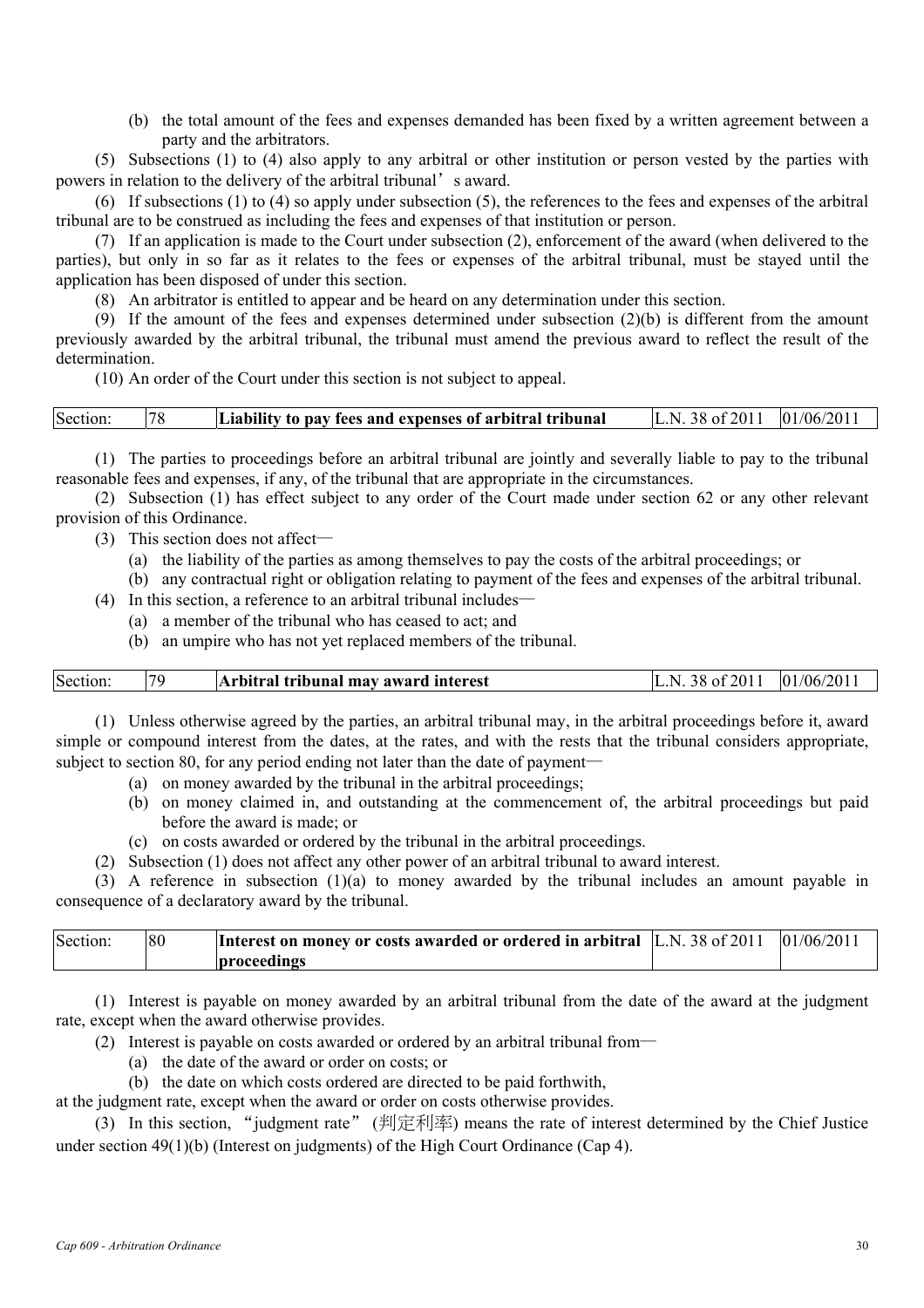### **Part:** 9 **RECOURSE AGAINST AWARD L.N. 38 of 2011 01/06/2011**

Section: 81 **Article 34 of UNCITRAL Model Law (Application for setting aside as exclusive recourse against arbitral award)** L.N. 38 of 2011  $|01/06/2011$ 

(1) Article 34 of the UNCITRAL Model Law, the text of which is set out below, has effect subject to section  $13(5)$ —

# "*Article 34. Application for setting aside as exclusive recourse against arbitral award*

- (1) Recourse to a court against an arbitral award may be made only by an application for setting aside in accordance with paragraphs (2) and (3) of this article.
- (2) An arbitral award may be set aside by the court specified in article 6 only if:
	- *(a)* the party making the application furnishes proof that:
		- (i) a party to the arbitration agreement referred to in article 7 was under some incapacity; or the said agreement is not valid under the law to which the parties have subjected it or, failing any indication thereon, under the law of this State; or
		- (ii) the party making the application was not given proper notice of the appointment of an arbitrator or of the arbitral proceedings or was otherwise unable to present his case; or
		- (iii) the award deals with a dispute not contemplated by or not falling within the terms of the submission to arbitration, or contains decisions on matters beyond the scope of the submission to arbitration, provided that, if the decisions on matters submitted to arbitration can be separated from those not so submitted, only that part of the award which contains decisions on matters not submitted to arbitration may be set aside; or
		- (iv) the composition of the arbitral tribunal or the arbitral procedure was not in accordance with the agreement of the parties, unless such agreement was in conflict with a provision of this Law from which the parties cannot derogate, or, failing such agreement, was not in accordance with this Law; or
	- *(b)* the court finds that:
		- (i) the subject-matter of the dispute is not capable of settlement by arbitration under the law of this State; or
		- (ii) the award is in conflict with the public policy of this State.

(3) An application for setting aside may not be made after three months have elapsed from the date on which the party making that application had received the award or, if a request had been made under article 33, from the date on which that request had been disposed of by the arbitral tribunal.

(4) The court, when asked to set aside an award, may, where appropriate and so requested by a party, suspend the setting aside proceedings for a period of time determined by it in order to give the arbitral tribunal an opportunity to resume the arbitral proceedings or to take such other action as in the arbitral tribunal's opinion will eliminate the grounds for setting aside.".

- (2) Subsection (1) does not affect—
	- (a) the power of the Court to set aside an arbitral award under section  $26(5)$ ;
	- (b) the right to challenge an arbitral award under section 4 of Schedule 2 (if applicable); or
	- (c) the right to appeal against an arbitral award on a question of law under section 5 of Schedule 2 (if applicable).

(3) Subject to subsection (2)(c), the Court does not have jurisdiction to set aside or remit an arbitral award on the ground of errors of fact or law on the face of the award.

(4) The leave of the Court is required for any appeal from a decision of the Court under article 34 of the UNCITRAL Model Law, given effect to by subsection (1).

| Part | <b>Recognition and Enforcement of Awards</b> | $\angle$ of 2014<br>E.R. | 10/04/2014 |
|------|----------------------------------------------|--------------------------|------------|
|      |                                              |                          |            |

(\*Format changes—E.R. 2 of 2014)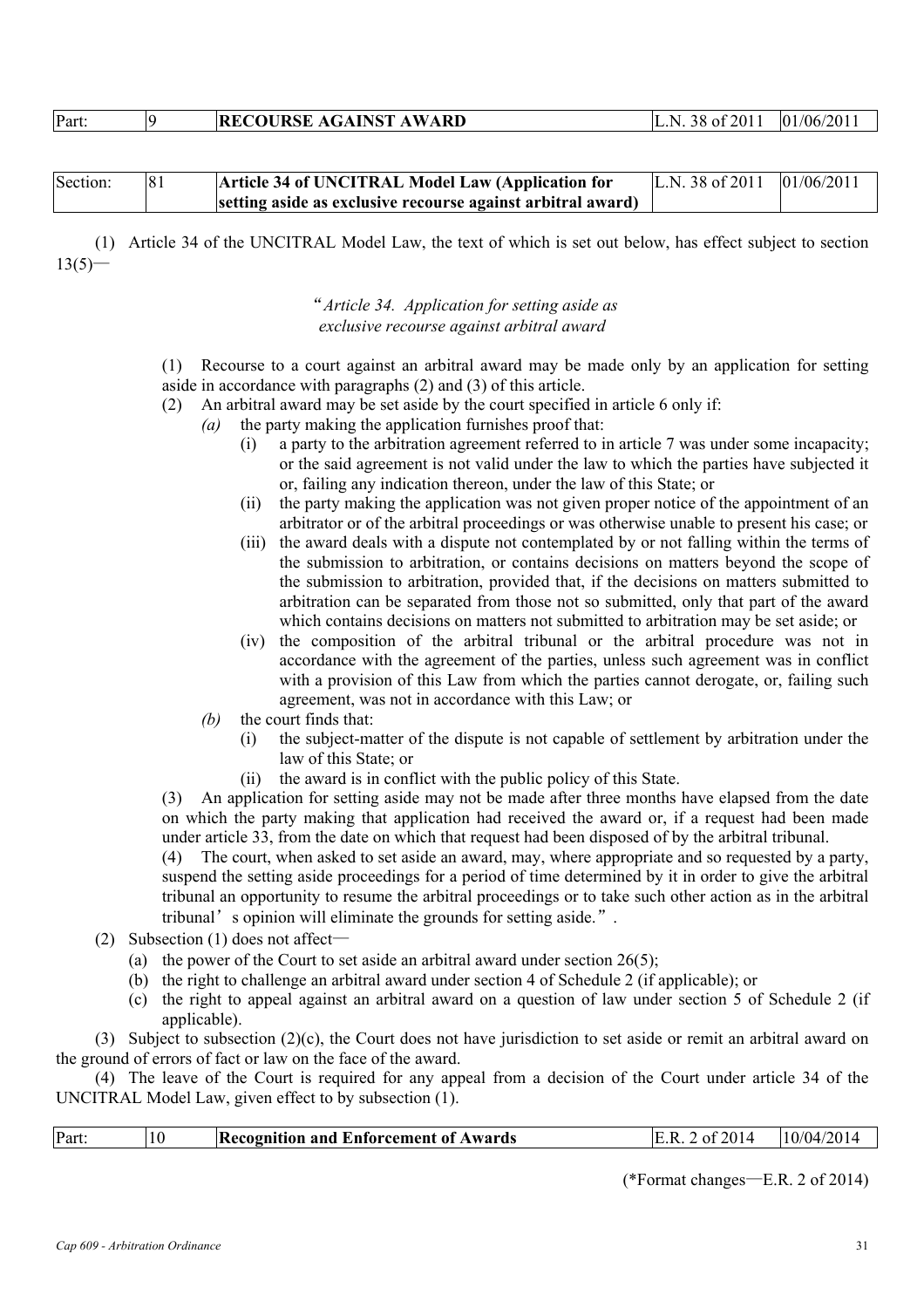#### **Note: \* The format of Part 10 has been updated to the current legislative styles.**

 $\mathcal{L}_\mathcal{L} = \{ \mathcal{L}_\mathcal{L} = \{ \mathcal{L}_\mathcal{L} = \{ \mathcal{L}_\mathcal{L} = \{ \mathcal{L}_\mathcal{L} = \{ \mathcal{L}_\mathcal{L} = \{ \mathcal{L}_\mathcal{L} = \{ \mathcal{L}_\mathcal{L} = \{ \mathcal{L}_\mathcal{L} = \{ \mathcal{L}_\mathcal{L} = \{ \mathcal{L}_\mathcal{L} = \{ \mathcal{L}_\mathcal{L} = \{ \mathcal{L}_\mathcal{L} = \{ \mathcal{L}_\mathcal{L} = \{ \mathcal{L}_\mathcal{$ 

| Part      | <b>Enforcement of arbitral awards</b> | $\degree$ 2014<br>Ωt<br>к | 1/2014<br>10/04/ |
|-----------|---------------------------------------|---------------------------|------------------|
| Division: |                                       |                           |                  |

| Section: | -82 | Article 35 of UNCITRAL Model Law (Recognition and | E.R. 2 of 2014 | 10/04/2014 |
|----------|-----|---------------------------------------------------|----------------|------------|
|          |     | lenforcement)                                     |                |            |

Article 35 of the UNCITRAL Model Law does not have effect.

| Section: | <b>Article 36 of UNCITRAL Model Law (Grounds for</b> | E.R. 2 of 2014 $10/04/2014$ |  |
|----------|------------------------------------------------------|-----------------------------|--|
|          | refusing recognition or enforcement)                 |                             |  |

Article 36 of the UNCITRAL Model Law does not have effect.

| Section:<br>10/04/2014<br>E.R. 2 of 2014<br><b>Enforcement of arbitral awards</b><br>84 |
|-----------------------------------------------------------------------------------------|
|-----------------------------------------------------------------------------------------|

- (1) Subject to section 26(2), an award, whether made in or outside Hong Kong, in arbitral proceedings by an arbitral tribunal is enforceable in the same manner as a judgment of the Court that has the same effect, but only with the leave of the Court.
- (2) If leave is granted under subsection (1), the Court may enter judgment in terms of the award.
- (3) The leave of the Court is required for any appeal from a decision of the Court to grant or refuse leave to enforce an award under subsection (1).

| Section: | 85 | Evidence to be produced for enforcement of arbitral | E.R. 2 of $2014$ | 10/04/2014 |
|----------|----|-----------------------------------------------------|------------------|------------|
|          |    | lawards                                             |                  |            |

The party seeking to enforce an arbitral award, whether made in or outside Hong Kong, which is not a Convention award, Mainland award or Macao award, must produce— (Amended 7 of 2013 s. 9)

- (a) the duly authenticated original award or a duly certified copy of it;
- (b) the original arbitration agreement or a duly certified copy of it; and
- (c) if the award or agreement is not in either or both of the official languages, a translation of it in either official language certified by an official or sworn translator or by a diplomatic or consular agent. (Replaced 7 of 2013 s. 9)

| Section: | 86 | <b>Refusal of enforcement of arbitral awards</b> | 2014<br>. ot<br>к | 10/04/2014 |
|----------|----|--------------------------------------------------|-------------------|------------|
|----------|----|--------------------------------------------------|-------------------|------------|

- (1) Enforcement of an award referred to in section 85 may be refused if the person against whom it is invoked proves—
	- (a) that a party to the arbitration agreement was under some incapacity (under the law applicable to that party); (Replaced 7 of 2013 s. 10)
	- (b) that the arbitration agreement was not valid—
		- (i) under the law to which the parties subjected it; or
		- (ii) (if there was no indication of the law to which the arbitration agreement was subjected) under the law of the country where the award was made;
	- (c) that the person—
		- (i) was not given proper notice of the appointment of the arbitrator or of the arbitral proceedings; or
		- (ii) was otherwise unable to present the person's case;
	- (d) subject to subsection (3), that the award—
		- (i) deals with a difference not contemplated by or not falling within the terms of the submission to arbitration; or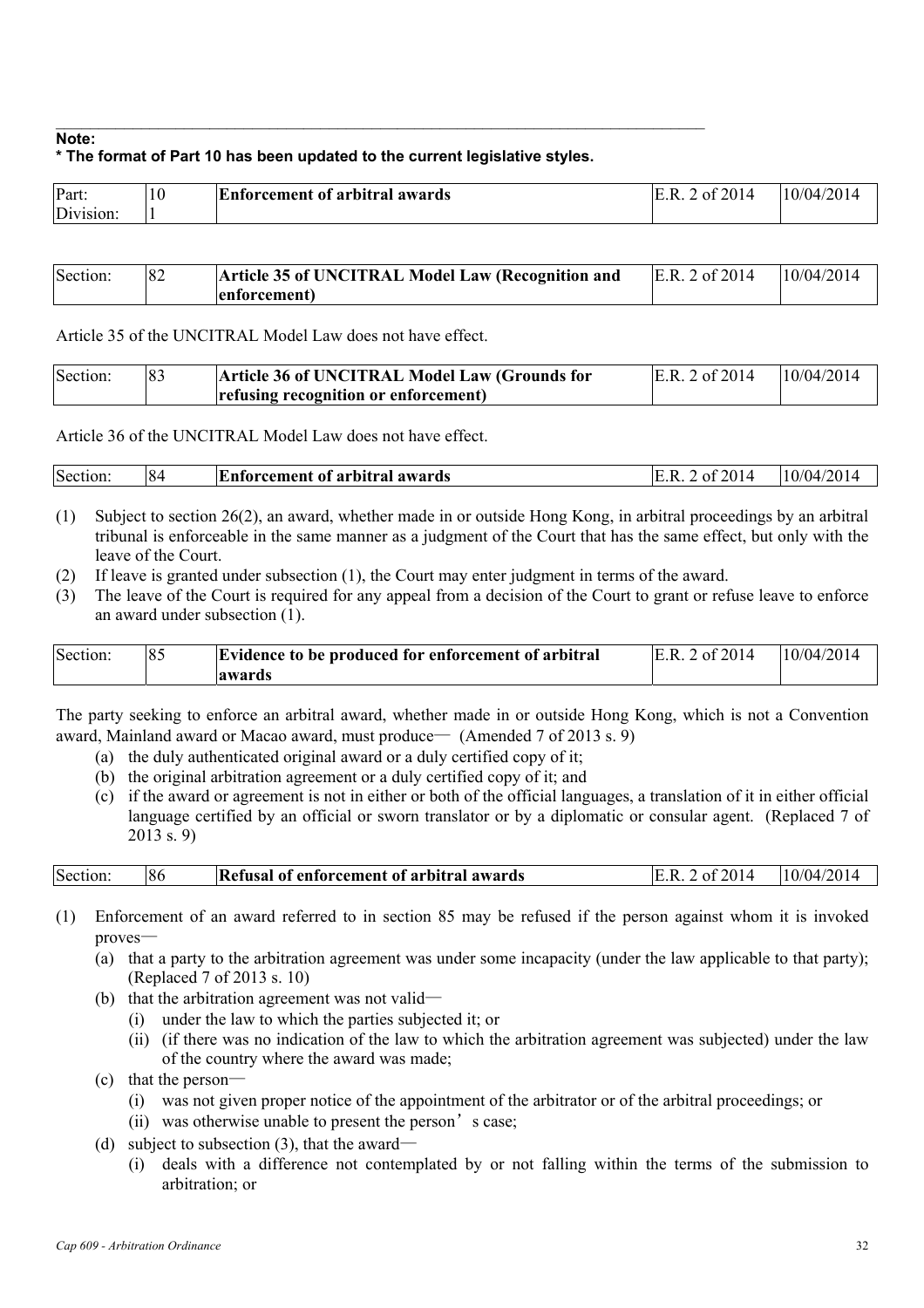- (ii) contains decisions on matters beyond the scope of the submission to arbitration;
- (e) that the composition of the arbitral authority or the arbitral procedure was not in accordance with—
	- (i) the agreement of the parties; or
	- (ii) (if there was no agreement) the law of the country where the arbitration took place; or
- (f) that the award—
	- (i) has not yet become binding on the parties; or
	- (ii) has been set aside or suspended by a competent authority of the country in which, or under the law of which, it was made.
- (2) Enforcement of an award referred to in section 85 may also be refused if—
	- (a) the award is in respect of a matter which is not capable of settlement by arbitration under the law of Hong Kong;
	- (b) it would be contrary to public policy to enforce the award; or
	- (c) for any other reason the court considers it just to do so.
- (3) If an award referred to in section 85 contains, apart from decisions on matters submitted to arbitration (*arbitral decisions*), decisions on matters not submitted to arbitration (*unrelated decisions*), the award may be enforced only in so far as it relates to the arbitral decisions that can be separated from the unrelated decisions. (Replaced 7 of 2013 s. 10)
- (4) If an application for setting aside or suspending an award referred to in section 85 has been made to a competent authority as mentioned in subsection  $(1)(f)$ , the court before which enforcement of the award is sought— (Amended 7 of 2013 s .10)
	- (a) may, if it thinks fit, adjourn the proceedings for the enforcement of the award; and
	- (b) may, on the application of the party seeking to enforce the award, order the person against whom the enforcement is invoked to give security.
- (5) A decision or order of the court under subsection (4) is not subject to appeal.

| Part:     | 10 | <b>Enforcement of Convention awards</b> | 2 of 2014<br>E.R. | 10/04/2014 |
|-----------|----|-----------------------------------------|-------------------|------------|
| Division: |    |                                         |                   |            |

| Section: | 87 | <b>Enforcement of Convention awards</b> | $\degree$ 2014<br>ot 2 | 10/04/2014 |
|----------|----|-----------------------------------------|------------------------|------------|

- (1) A Convention award is, subject to this Division, enforceable in Hong Kong either—
	- (a) by action in the Court; or
	- (b) in the same manner as an award to which section 84 applies, and that section applies to a Convention award accordingly as if a reference in that section to an award were a Convention award. (Amended 7 of 2013 s. 11)
- (2) A Convention award which is enforceable as mentioned in subsection (1) is to be treated as binding for all purposes on the parties, and may accordingly be relied on by any of them by way of defence, set off or otherwise in any legal proceedings in Hong Kong. (Replaced 7 of 2013 s. 11)
- (3) A reference in this Division to enforcement of a Convention award is to be construed as including reliance on a Convention award.

| Section: | 88 | <b>Evidence to be produced for enforcement of Convention</b> | E.R. 2 of 2014 | 10/04/2014 |
|----------|----|--------------------------------------------------------------|----------------|------------|
|          |    | awards                                                       |                |            |

The party seeking to enforce a Convention award must produce—

- (a) the duly authenticated original award or a duly certified copy of it;
- (b) the original arbitration agreement or a duly certified copy of it; and
- (c) if the award or agreement is not in either or both of the official languages, a translation of it in either official language certified by an official or sworn translator or by a diplomatic or consular agent. (Replaced 7 of 2013 s. 12)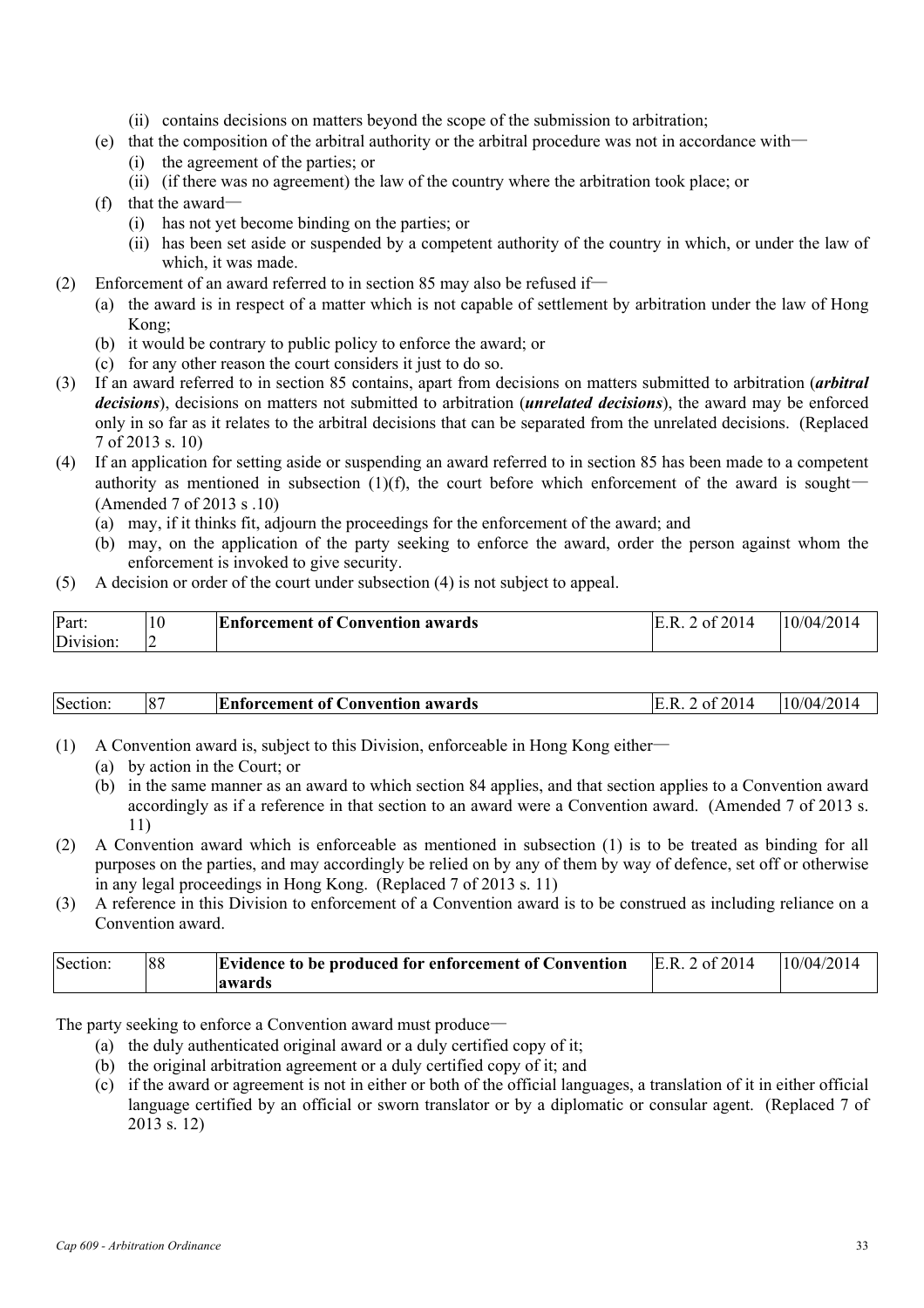| Section: | 89 | <b>Refusal of enforcement of Convention awards</b> | E.R. 2 of 2014 | 10/04/2014 |
|----------|----|----------------------------------------------------|----------------|------------|
|----------|----|----------------------------------------------------|----------------|------------|

- (1) Enforcement of a Convention award may not be refused except as mentioned in this section. (Amended 7 of 2013 s. 13)
- (2) Enforcement of a Convention award may be refused if the person against whom it is invoked proves—
	- (a) that a party to the arbitration agreement was under some incapacity (under the law applicable to that party); (Replaced 7 of 2013 s. 13)
	- (b) that the arbitration agreement was not valid—
		- (i) under the law to which the parties subjected it; or
		- (ii) (if there was no indication of the law to which the arbitration agreement was subjected) under the law of the country where the award was made;
	- (c) that the person—
		- (i) was not given proper notice of the appointment of the arbitrator or of the arbitral proceedings; or
		- (ii) was otherwise unable to present the person's case;
	- (d) subject to subsection (4), that the award—
		- (i) deals with a difference not contemplated by or not falling within the terms of the submission to arbitration; or
		- (ii) contains decisions on matters beyond the scope of the submission to arbitration;
	- (e) that the composition of the arbitral authority or the arbitral procedure was not in accordance with—
		- (i) the agreement of the parties; or
		- (ii) (if there was no agreement) the law of the country where the arbitration took place; or
	- (f) that the award—
		- (i) has not yet become binding on the parties; or
		- (ii) has been set aside or suspended by a competent authority of the country in which, or under the law of which, it was made.
- (3) Enforcement of a Convention award may also be refused if—
	- (a) the award is in respect of a matter which is not capable of settlement by arbitration under the law of Hong Kong; or
	- (b) it would be contrary to public policy to enforce the award.
- (4) If a Convention award contains, apart from decisions on matters submitted to arbitration (*arbitral decisions*), decisions on matters not submitted to arbitration (*unrelated decisions*), the award may be enforced only in so far as it relates to the arbitral decisions that can be separated from the unrelated decisions. (Replaced 7 of 2013 s. 13)
- (5) If an application for setting aside or suspending a Convention award has been made to a competent authority as mentioned in subsection (2)(f), the court before which enforcement of the award is sought— (Amended 7 of 2013 s. 13)
	- (a) may, if it thinks fit, adjourn the proceedings for the enforcement of the award; and
	- (b) may, on the application of the party seeking to enforce the award, order the person against whom the enforcement is invoked to give security.
- (6) A decision or order of the court under subsection (5) is not subject to appeal.

|  | Section: | 90 | <b>Order for declaring party to New York Convention</b> | E.R. 2 of 2014 $ 10/04/2014 $ |  |
|--|----------|----|---------------------------------------------------------|-------------------------------|--|
|--|----------|----|---------------------------------------------------------|-------------------------------|--|

- (1) The Chief Executive in Council may, by order in the Gazette, declare that any State or territory that—
	- (a) is a party to the New York Convention; and
	- (b) is specified in the order,
	- is a party to that Convention.
- (2) An order under subsection (1), while in force, is conclusive evidence that the State or territory specified in it is a party to the New York Convention.
- (3) Subsections (1) and (2) do not affect any other method of proving that a State or territory is a party to the New York Convention.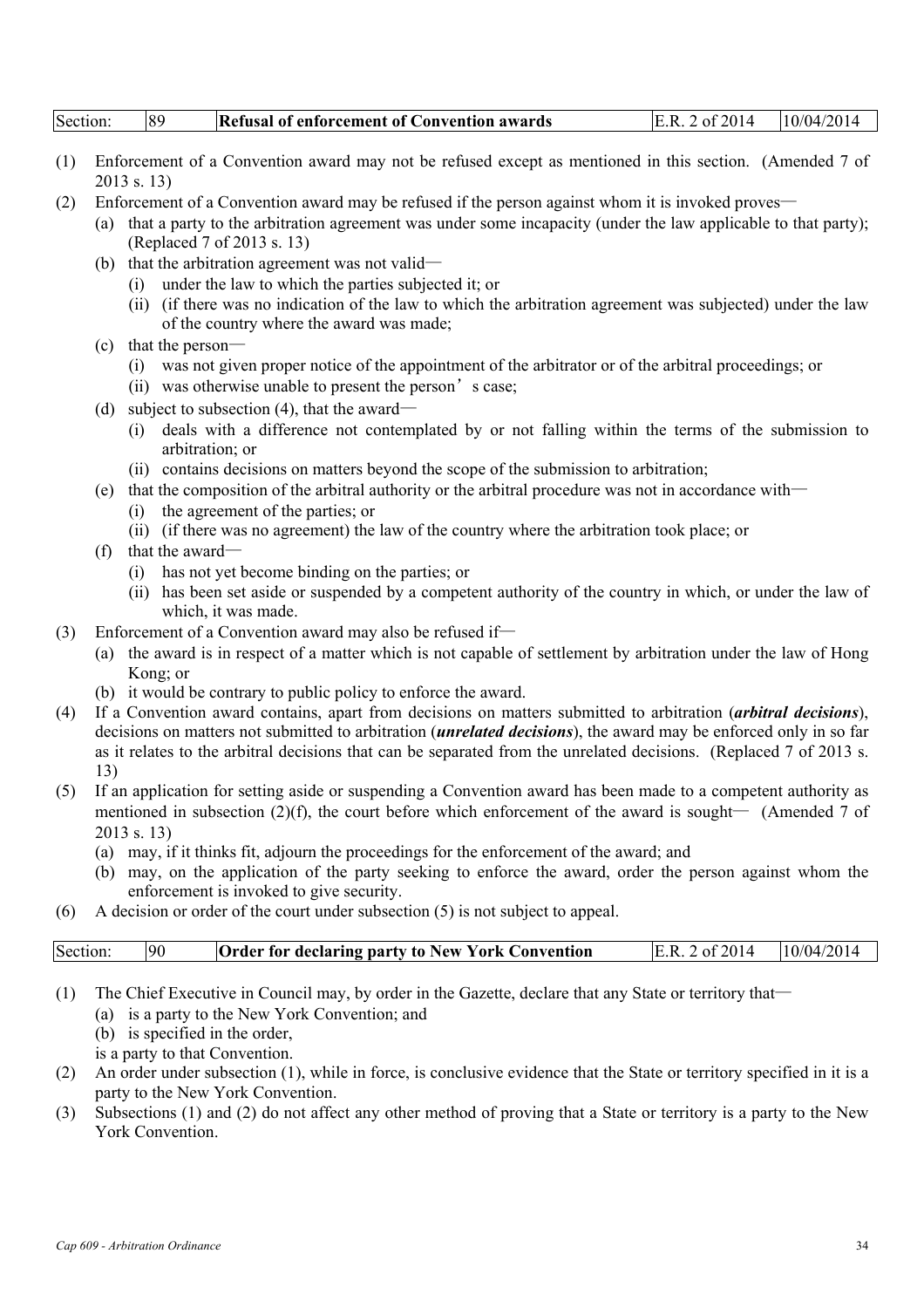| Section: | Saving of rights to enforce Convention awards | E.R. 2 of 2014 $10/04/2014$ |  |
|----------|-----------------------------------------------|-----------------------------|--|
|          |                                               |                             |  |

This Division does not affect any right to enforce or rely on a Convention award otherwise than under this Division.

| Part      | <b>Enforcement of Mainland awards</b> | $2$ of 2014<br>E.R. | 10/04/2014 |
|-----------|---------------------------------------|---------------------|------------|
| Division: |                                       |                     |            |

#### Section: 92 **Enforcement of Mainland awards** E.R. 2 of 2014 10/04/2014

(1) A Mainland award is, subject to this Division, enforceable in Hong Kong either—

- (a) by action in the Court; or
- (b) in the same manner as an award to which section 84 applies, and that section applies to a Mainland award accordingly as if a reference in that section to an award were a Mainland award. (Amended 7 of 2013 s. 14)
- (2) A Mainland award which is enforceable as mentioned in subsection (1) is to be treated as binding for all purposes on the parties, and may accordingly be relied on by any of them by way of defence, set off or otherwise in any legal proceedings in Hong Kong. (Replaced 7 of 2013 s. 14)
- (3) A reference in this Division to enforcement of a Mainland award is to be construed as including reliance on a Mainland award.

| Section: | <b>Restrictions on enforcement of Mainland awards</b> | E.R. 2 of $2014$ | 10/04/2014 |
|----------|-------------------------------------------------------|------------------|------------|
|          |                                                       |                  |            |

- (1) A Mainland award is not, subject to subsection (2), enforceable under this Division if an application has been made on the Mainland for enforcement of the award.
- (2) If a Mainland award is not fully satisfied by way of enforcement proceedings taken in the Mainland, or in any other place other than Hong Kong, that part of the award which is not satisfied in those proceedings is enforceable under this Division. (Replaced 7 of 2013 s. 15)

| Section: | 94 | <b>Evidence to be produced for enforcement of Mainland</b> | E.R. 2 of $2014$ | 10/04/2014 |
|----------|----|------------------------------------------------------------|------------------|------------|
|          |    | <b>lawards</b>                                             |                  |            |

The party seeking to enforce a Mainland award must produce—

- (a) the duly authenticated original award or a duly certified copy of it;
- (b) the original arbitration agreement or a duly certified copy of it; and
- (c) if the award or agreement is not in either or both of the official languages, a translation of it in either official language certified by an official or sworn translator or by a diplomatic or consular agent. (Replaced 7 of 2013 s. 16)

|  | Section: | -95 | <b>Refusal of enforcement of Mainland awards</b> | $\angle$ of 2014 | 10/04/2014 |
|--|----------|-----|--------------------------------------------------|------------------|------------|
|--|----------|-----|--------------------------------------------------|------------------|------------|

- (1) Enforcement of a Mainland award may not be refused except as mentioned in this section. (Amended 7 of 2013 s. 17)
- (2) Enforcement of a Mainland award may be refused if the person against whom it is invoked proves—
	- (a) that a party to the arbitration agreement was under some incapacity (under the law applicable to that party); (Replaced 7 of 2013 s. 17)
	- (b) that the arbitration agreement was not valid—
		- (i) under the law to which the parties subjected it; or
		- (ii) (if there was no indication of the law to which the arbitration agreement was subjected) under the law of the Mainland;
	- (c) that the person—
		- (i) was not given proper notice of the appointment of the arbitrator or of the arbitral proceedings; or
		- (ii) was otherwise unable to present the person's case;
	- (d) subject to subsection (4), that the award—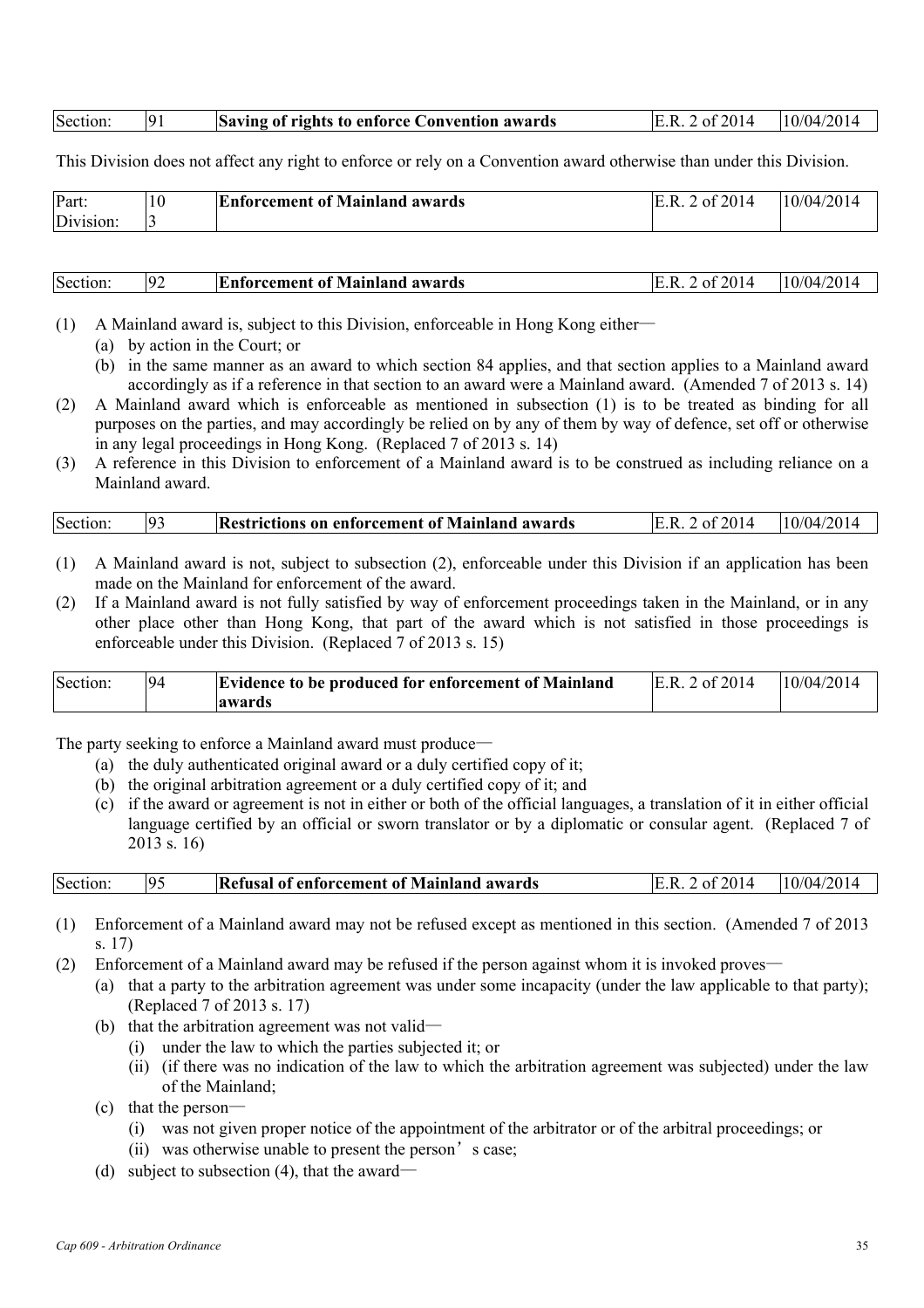- (i) deals with a difference not contemplated by or not falling within the terms of the submission to arbitration; or
- (ii) contains decisions on matters beyond the scope of the submission to arbitration;
- (e) that the composition of the arbitral authority or the arbitral procedure was not in accordance with—
	- (i) the agreement of the parties; or
	- (ii) (if there was no agreement) the law of the Mainland; or
- (f) that the award—
	- (i) has not yet become binding on the parties; or
	- (ii) has been set aside or suspended by a competent authority of the Mainland or under the law of the Mainland.
- (3) Enforcement of a Mainland award may also be refused if—
	- (a) the award is in respect of a matter which is not capable of settlement by arbitration under the law of Hong Kong; or
	- (b) it would be contrary to public policy to enforce the award.
- (4) If a Mainland award contains, apart from decisions on matters submitted to arbitration (*arbitral decisions*), decisions on matters not submitted to arbitration (*unrelated decisions*), the award may be enforced only in so far as it relates to the arbitral decisions that can be separated from the unrelated decisions. (Replaced 7 of 2013 s. 17)

| Section: | 96 | Mainland awards to which certain provisions of this | E.R. 2 of 2014 | 10/04/2014 |
|----------|----|-----------------------------------------------------|----------------|------------|
|          |    | Division do not apply                               |                |            |

Expanded Cross Reference: 92, 93, 94, 95

- (1) Subject to subsection (2), this Division has effect with respect to the enforcement of Mainland awards.
- $(2)$  If-
	- (a) a Mainland award was at any time before 1 July 1997 a Convention award within the meaning of Part IV of the repealed Ordinance as then in force; and
	- (b) the enforcement of that award had been refused at any time before the commencement of section 5 of the Arbitration (Amendment) Ordinance 2000 (2 of 2000) under section 44 of the repealed Ordinance as then in force,
	- then sections 92 to 95 have no effect with respect to the enforcement of that award. <\*Note-Exp. x-Ref: Sections 92, 93, 94, 95 \*>

| Section: | $19-$ | Publication of list of recognized Mainland arbitral | E.R. 2 of 2014 | 10/04/2014 |
|----------|-------|-----------------------------------------------------|----------------|------------|
|          |       | <b>Lauthorities</b>                                 |                |            |

- (1) The Secretary for Justice must, by notice in the Gazette, publish a list of recognized Mainland arbitral authorities supplied from time to time to the Government by the Legislative Affairs Office of the State Council of the People's Republic of China through the Hong Kong and Macao Affairs Office of the State Council.
- (2) A list published under subsection (1) is not subsidiary legislation.

| Section: | 98 | Saving of certain Mainland awards | f2014<br>'. ∩† | 10/04/2014 |
|----------|----|-----------------------------------|----------------|------------|
|          |    |                                   |                |            |

Despite the fact that enforcement of a Mainland award had been refused in Hong Kong at any time during the period between 1 July 1997 and the commencement of section 5 of the Arbitration (Amendment) Ordinance 2000 (2 of 2000) under the repealed Ordinance as then in force, the award is, subject to section 96(2), enforceable under this Division as if enforcement of the award had not previously been so refused.

| Part      | <b>Enforcement of Macao Awards</b> | 153 of 2013 16/12/2013<br>N. |  |
|-----------|------------------------------------|------------------------------|--|
| Division: |                                    |                              |  |

(Division 4 added 7 of 2013 s. 18)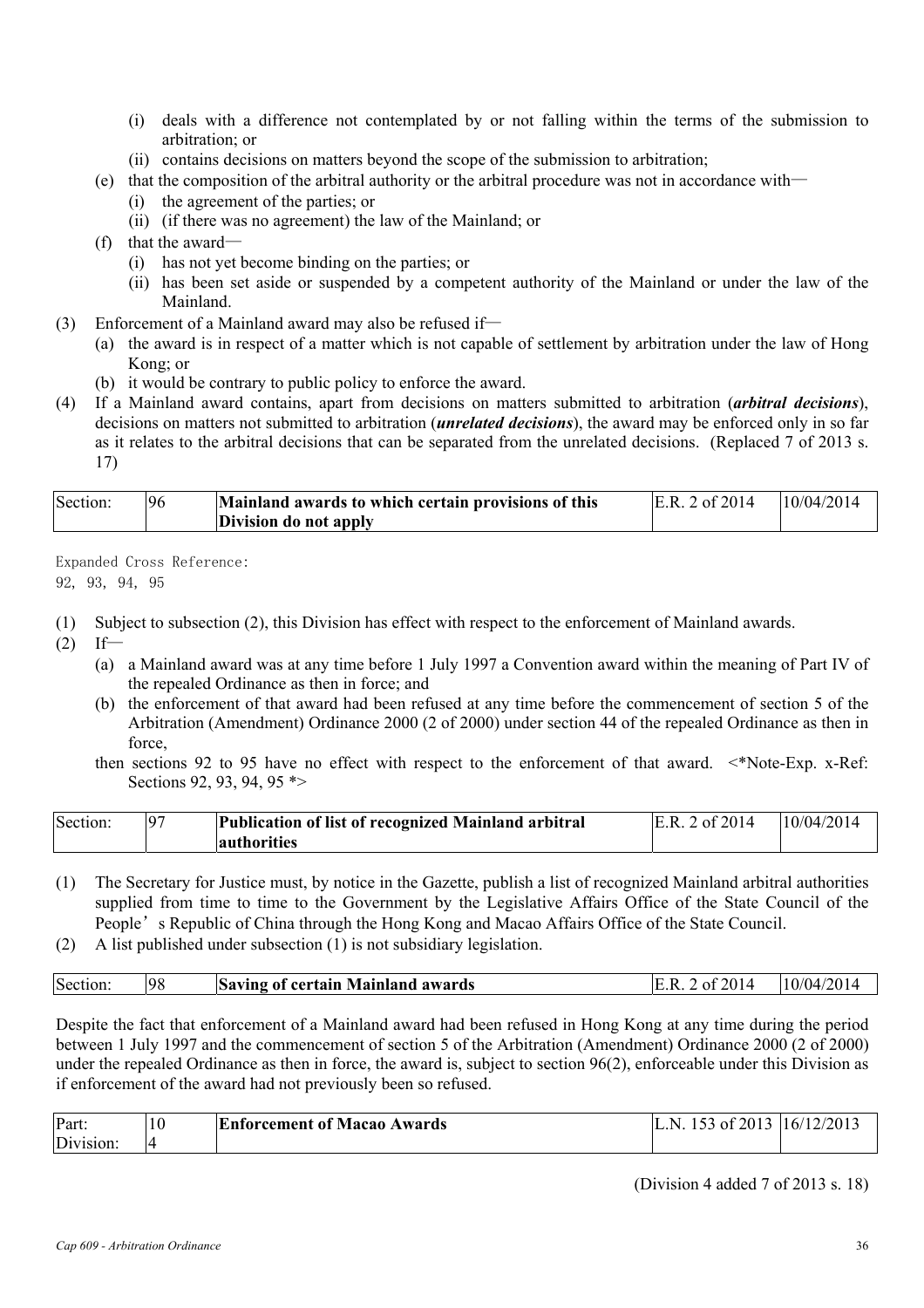| 98A<br><b>Enforcement of Macao awards</b><br>153 | 53 of 2013 16/12/2013 |  |  | Section: |
|--------------------------------------------------|-----------------------|--|--|----------|
|--------------------------------------------------|-----------------------|--|--|----------|

- (1) A Macao award is, subject to this Division, enforceable in Hong Kong either—
	- (a) by action in the Court; or
	- (b) in the same manner as an award to which section 84 applies, and that section applies to a Macao award accordingly as if a reference in that section to an award were a Macao award.
- (2) A Macao award which is enforceable as mentioned in subsection (1) is to be treated as binding for all purposes on the parties, and may accordingly be relied on by any of them by way of defence, set off or otherwise in any legal proceedings in Hong Kong.
- (3) A reference in this Division to enforcement of a Macao award is to be construed as including reliance on a Macao award.

| Section: | 98B | <b>Enforcement of Macao awards partially satisfied</b> | L.N. 153 of 2013 $ 16/12/2013 $ |  |
|----------|-----|--------------------------------------------------------|---------------------------------|--|
|----------|-----|--------------------------------------------------------|---------------------------------|--|

If a Macao award is not fully satisfied by way of enforcement proceedings taken in Macao, or in any other place other than Hong Kong, that part of the award which is not satisfied in those proceedings is enforceable under this Division.

### Section: 98C **Evidence to be produced for enforcement of Macao awards** L.N. 153 of 2013 16/12/2013

The party seeking to enforce a Macao award must produce—

- (a) the duly authenticated original award or a duly certified copy of it;
- (b) the original arbitration agreement or a duly certified copy of it; and
- (c) if the award or agreement is not in either or both of the official languages, a translation of it in either official language certified by an official or sworn translator or by a diplomatic or consular agent.

| Section: | 98 <sub>D</sub> | <b>Refusal of enforcement of Macao awards</b> | L.N. 153 of 2013 $ 16/12/2013 $ |  |
|----------|-----------------|-----------------------------------------------|---------------------------------|--|
|----------|-----------------|-----------------------------------------------|---------------------------------|--|

- (1) Enforcement of a Macao award may not be refused except as mentioned in this section.
- (2) Enforcement of a Macao award may be refused if the person against whom it is invoked proves—
	- (a) that a party to the arbitration agreement was under some incapacity (under the law applicable to that party);
	- (b) that the arbitration agreement was not valid—
		- (i) under the law to which the parties subjected it; or
		- (ii) (if there was no indication of the law to which the arbitration agreement was subjected) under the law of Macao;
	- (c) that the person—
		- (i) was not given proper notice of the appointment of the arbitrator or of the arbitral proceedings; or
			- (ii) was otherwise unable to present the person's case;
	- (d) subject to subsection (4), that the award—
		- (i) deals with a difference not contemplated by or not falling within the terms of the submission to arbitration; or
		- (ii) contains decisions on matters beyond the scope of the submission to arbitration;
	- (e) that the composition of the arbitral authority or the arbitral procedure was not in accordance with—
		- (i) the agreement of the parties; or
		- (ii) (if there was no agreement) the law of Macao; or
	- (f) that the award—
		- (i) has not yet become binding on the parties; or
		- (ii) has been set aside or suspended by a competent authority of Macao or under the law of Macao.
- (3) Enforcement of a Macao award may also be refused if—
	- (a) the award is in respect of a matter which is not capable of settlement by arbitration under the law of Hong Kong; or
	- (b) it would be contrary to public policy to enforce the award.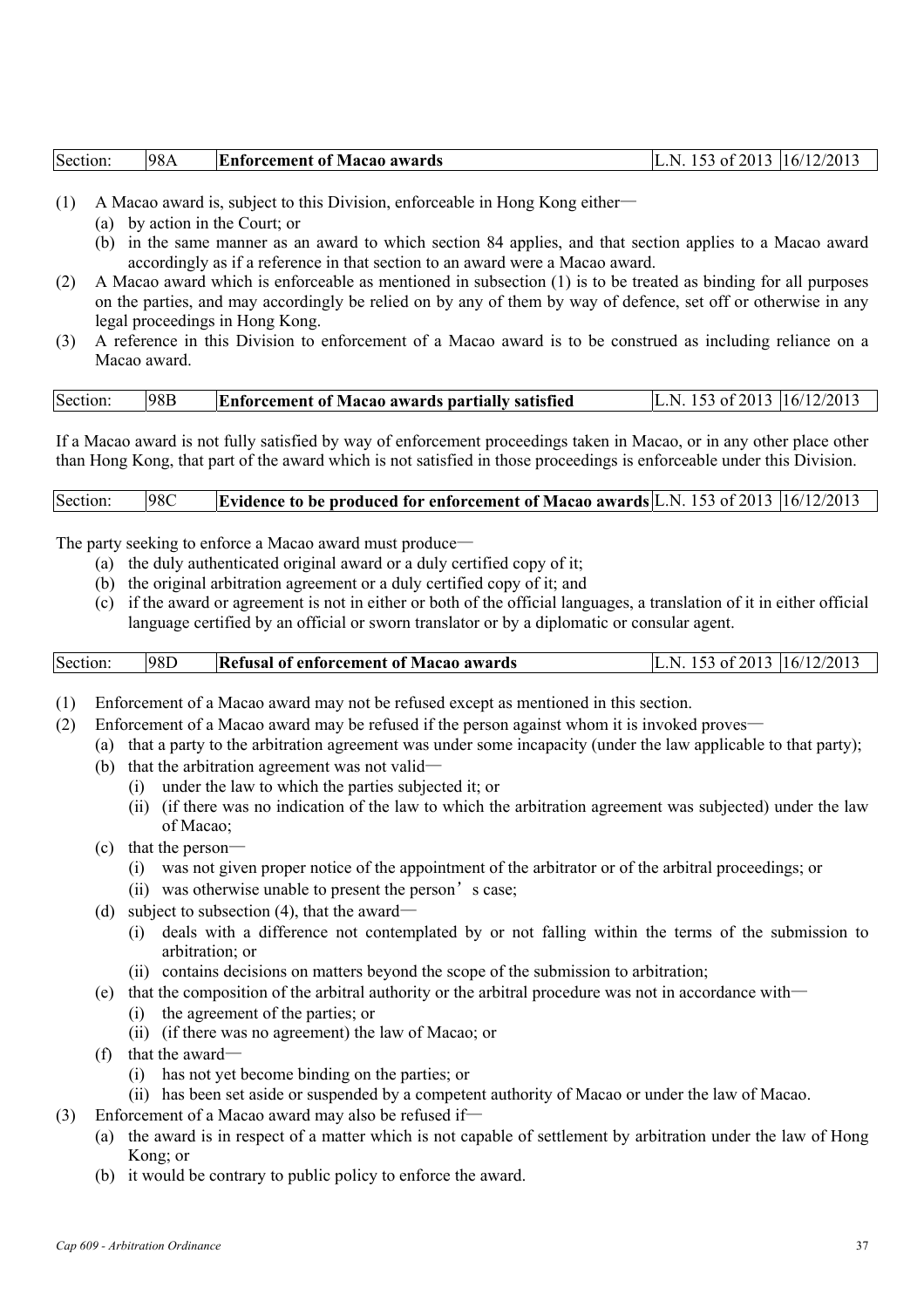- (4) If a Macao award contains, apart from decisions on matters submitted to arbitration (*arbitral decisions*), decisions on matters not submitted to arbitration (*unrelated decisions*), the award may be enforced only in so far as it relates to the arbitral decisions that can be separated from the unrelated decisions.
- (5) If an application for setting aside or suspending a Macao award has been made to a competent authority as mentioned in subsection (2)(f), the court before which enforcement of the award is sought—
	- (a) may, if it thinks fit, adjourn the proceedings for the enforcement of the award; and
	- (b) may, on the application of the party seeking to enforce the award, order the person against whom the enforcement is invoked to give security.
- (6) A decision or order of the court under subsection (5) is not subject to appeal.

| Part | <b>Provisions that may be Expressly Opted for or</b> | E.R. 3 of 2015 | 12/11/2015 |
|------|------------------------------------------------------|----------------|------------|
|      | <b>Automatically Apply</b>                           |                |            |

(\*Format changes—E.R. 3 of 2015)

#### $\mathcal{L}_\mathcal{L} = \{ \mathcal{L}_\mathcal{L} = \{ \mathcal{L}_\mathcal{L} = \{ \mathcal{L}_\mathcal{L} = \{ \mathcal{L}_\mathcal{L} = \{ \mathcal{L}_\mathcal{L} = \{ \mathcal{L}_\mathcal{L} = \{ \mathcal{L}_\mathcal{L} = \{ \mathcal{L}_\mathcal{L} = \{ \mathcal{L}_\mathcal{L} = \{ \mathcal{L}_\mathcal{L} = \{ \mathcal{L}_\mathcal{L} = \{ \mathcal{L}_\mathcal{L} = \{ \mathcal{L}_\mathcal{L} = \{ \mathcal{L}_\mathcal{$ **Note:**

### **\* The format of Part 11 has been updated to the current legislative styles.**

| Section: | 99 | Arbitration agreements may provide expressly for opt-in $ E.R. 3 of 2015  12/11/2015$ |  |
|----------|----|---------------------------------------------------------------------------------------|--|
|          |    | <b>IDPOVISIONS</b>                                                                    |  |

An arbitration agreement may provide expressly that any or all of the following provisions are to apply—

- (a) section 1 of Schedule 2;
- (b) section 2 of Schedule 2;
- (c) section 3 of Schedule 2;
- (d) sections 4 and 7 of Schedule 2;
- (e) sections 5, 6 and 7 of Schedule 2.

| Section: | 100 | <b>Opt-in provisions automatically apply in certain cases</b> |  | E.R. 3 of 2015 | 12/11/2015 |
|----------|-----|---------------------------------------------------------------|--|----------------|------------|
|----------|-----|---------------------------------------------------------------|--|----------------|------------|

All the provisions in Schedule 2 apply, subject to section 102, to—

- (a) an arbitration agreement entered into before the commencement of this Ordinance which has provided that arbitration under the agreement is a domestic arbitration; or
- (b) an arbitration agreement entered into at any time within a period of 6 years after the commencement of this Ordinance which provides that arbitration under the agreement is a domestic arbitration.

| Section: | 101 | <b>Opt-in provisions that automatically apply under section</b> | E.R. 3 of 2015 | 12/11/2015 |
|----------|-----|-----------------------------------------------------------------|----------------|------------|
|          |     | 100 deemed to apply to Hong Kong construction                   |                |            |
|          |     | subcontracting cases                                            |                |            |

- $(1)$  If—
	- (a) all the provisions in Schedule 2 apply under section 100(a) or (b) to an arbitration agreement, in any form referred to in section 19, included in a construction contract;
	- (b) the whole or any part of the construction operations to be carried out under the construction contract (*relevant operation*) is subcontracted to any person under another construction contract (*subcontract*); and
	- (c) that subcontract also includes an arbitration agreement (*subcontracting parties*' *arbitration agreement*) in any form referred to in section 19,

then all the provisions in Schedule 2 also apply, subject to section 102, to the subcontracting parties' arbitration agreement.

- (2) Unless the subcontracting parties' arbitration agreement is an arbitration agreement referred to in section  $100(a)$  or (b), subsection (1) does not apply if—
	- (a) the person to whom the whole or any part of the relevant operation is subcontracted under the subcontract is

—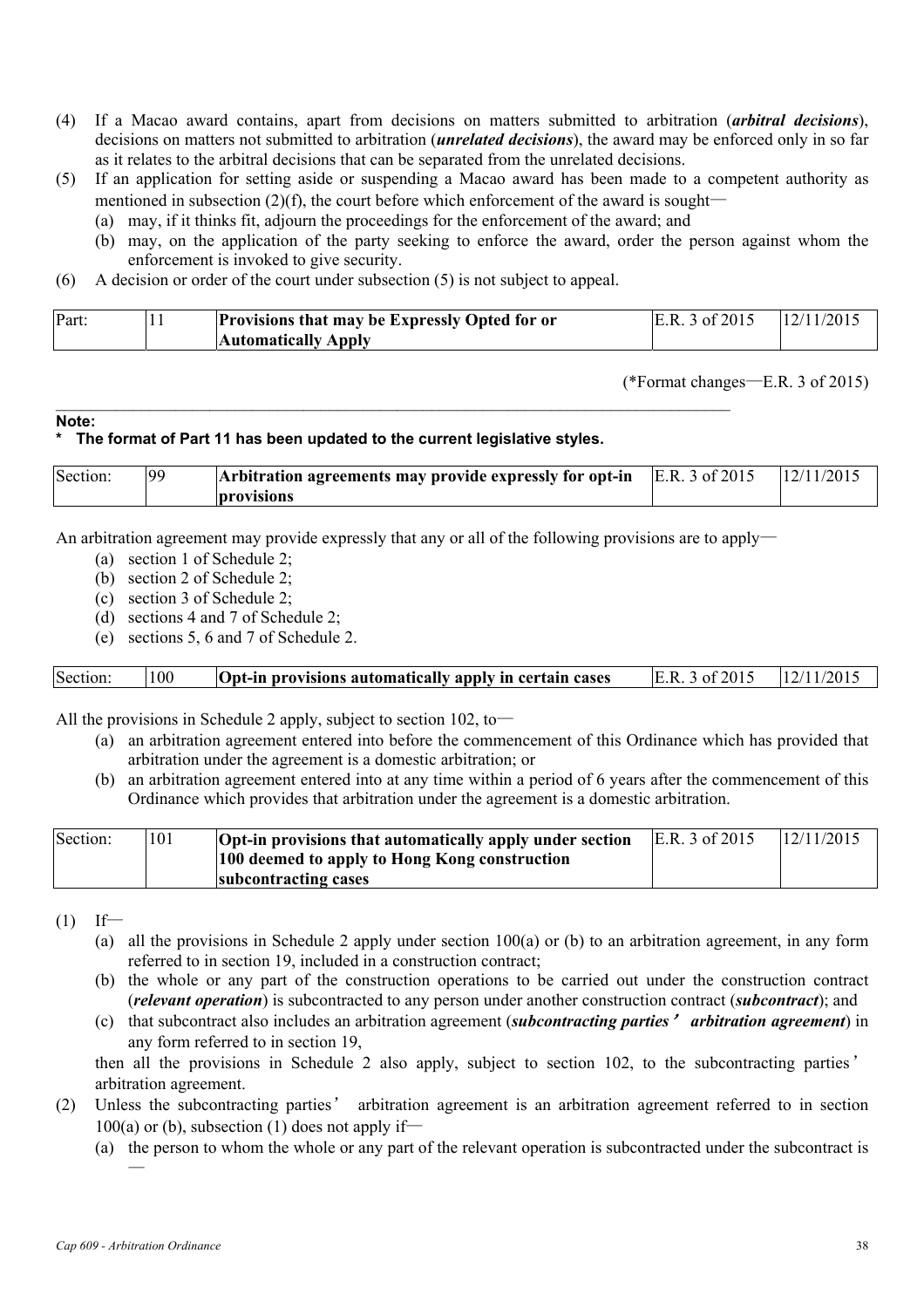- (i) a natural person who is ordinarily resident outside Hong Kong;
- (ii) a body corporate—
	- (A) incorporated under the law of a place outside Hong Kong; or
	- (B) the central management and control of which is exercised outside Hong Kong; or
- (iii) an association—
	- (A) formed under the law of a place outside Hong Kong; or
	- (B) the central management and control of which is exercised outside Hong Kong;
- (b) the person to whom the whole or any part of the relevant operation is subcontracted under the subcontract has no place of business in Hong Kong; or
- (c) a substantial part of the relevant operation which is subcontracted under the subcontract is to be performed outside Hong Kong.
- $(3)$  If—
	- (a) all the provisions in Schedule 2 apply to a subcontracting parties' arbitration agreement under subsection (1);
	- (b) the whole or any part of the relevant operation that is subcontracted under the subcontract is further subcontracted to another person under a further construction contract (*further subcontract*); and

(c) that further subcontract also includes an arbitration agreement in any form referred to in section 19,

subsection (1) has effect subject to subsection (2), and all the provisions in Schedule 2 apply, subject to section 102, to the arbitration agreement so included in that further subcontract as if that further subcontract were a subcontract under subsection (1).

### (4) In this section—

*construction contract* (建造合約) has the meaning given to it by section 2(1) of the Construction Industry Council Ordinance (Cap 587);

*construction operations* (建造工程) has the meaning given to it by Schedule 1 to the Construction Industry Council Ordinance (Cap 587).

| Section: | 102 | Circumstances under which opt-in provisions not | E.R. $3$ of 2015 | 12/11/2015 |
|----------|-----|-------------------------------------------------|------------------|------------|
|          |     | automatically apply                             |                  |            |

(1) Sections 100 and 101 do not apply if  $-$  (Amended 11 of 2015 s. 4)

- (a) the parties to the arbitration agreement concerned so agree in writing; or
- (b) the arbitration agreement concerned has provided expressly that—
	- (i) section 100 or 101 does not apply; or
	- (ii) section 2, 3, 4, 5, 6 or 7 of Schedule 2 applies or does not apply. (Amended 11 of 2015 s. 4)

(2) Subsection  $(1)(b)(ii)$  does not derogate from the operation of section 99. (Added 11 of 2015 s. 4)

| Section: | 103 | Application of provisions under this Part | 3 of 2015<br>IE R | 12/11/2015 |
|----------|-----|-------------------------------------------|-------------------|------------|
|          |     |                                           |                   |            |

If there is any conflict or inconsistency between any provision that applies under this Part and any other provision of this Ordinance, the first-mentioned provision prevails, to the extent of the conflict or inconsistency, over that other provision.

|  | Part: | . . | $ -$<br><b>Miscellaneous</b> | $\degree 201$ | י זי<br>201.<br>the contract of the contract of |
|--|-------|-----|------------------------------|---------------|-------------------------------------------------|
|--|-------|-----|------------------------------|---------------|-------------------------------------------------|

(\*Format changes—E.R. 3 of 2015)

#### **Note:**

### **\* The format of Part 12 has been updated to the current legislative styles.**

| Section: | 104 | <b>Arbitral tribunal or mediator to be liable for certain acts</b> $\quad$ E.R. 3 of 2015 | 12/11/2015 |
|----------|-----|-------------------------------------------------------------------------------------------|------------|
|          |     | and omissions                                                                             |            |

(1) An arbitral tribunal or mediator is liable in law for an act done or omitted to be done by—

 $\_$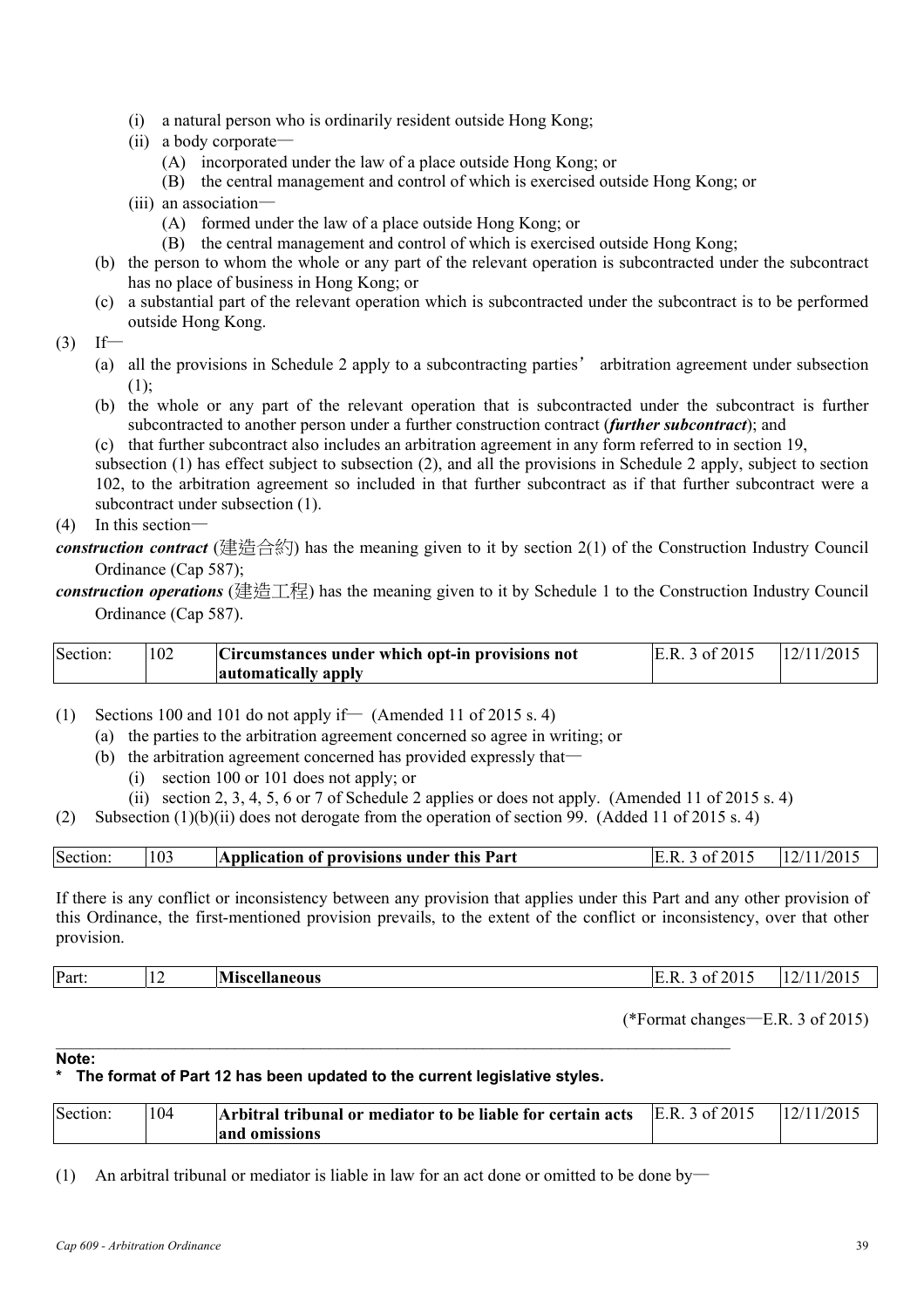- (a) the tribunal or mediator; or
- (b) an employee or agent of the tribunal or mediator,

in relation to the exercise or performance, or the purported exercise or performance, of the tribunal's arbitral functions or the mediator's functions only if it is proved that the act was done or omitted to be done dishonestly.

- (2) An employee or agent of an arbitral tribunal or mediator is liable in law for an act done or omitted to be done by the employee or agent in relation to the exercise or performance, or the purported exercise or performance, of the tribunal's arbitral functions or the mediator's functions only if it is proved that the act was done or omitted to be done dishonestly.
- (3) In this section, *mediator* (調解員) means a mediator appointed under section 32 or referred to in section 33.

| Section: | 105 | Appointors and administrators to be liable only for certain $ E.R. 3 of 2015$ | 12/11/2015 |
|----------|-----|-------------------------------------------------------------------------------|------------|
|          |     | acts and omissions                                                            |            |

- (1) A person—
	- (a) who appoints an arbitral tribunal or mediator; or
	- (b) who exercises or performs any other function of an

administrative nature in connection with arbitral or mediation proceedings,

is liable in law for the consequences of doing or omitting to do an act in the exercise or performance, or the purported exercise or performance, of the function only if it is proved that the act was done or omitted to be done dishonestly.

- (2) Subsection (1) does not apply to an act done or omitted to be done by—
	- (a) a party to the arbitral or mediation proceedings; or
	- (b) a legal representative or adviser of the party,

in the exercise or performance, or the purported exercise or performance, of a function of an administrative nature in connection with those proceedings.

- (3) An employee or agent of a person who has done or omitted to do an act referred to in subsection (1) is liable in law for the consequence of the act done or omission made only if it is proved that—
	- (a) the act was done or omission was made dishonestly; and
	- (b) the employee or agent was a party to the dishonesty.
- (4) Neither a person referred to in subsection (1) nor an employee or agent of the person is liable in law for the consequences of any act done or omission made by—
	- (a) the arbitral tribunal or mediator concerned; or
	- (b) an employee or agent of the tribunal or mediator,

in the exercise or performance, or the purported exercise or performance, of the tribunal's arbitral functions or the mediator's functions merely because the person, employee or agent has exercised or performed a function referred to in that subsection.

(5) In this section—

*appoint* (委任) includes nominate and designate;

*mediator* (調解員) has the same meaning as in section 104, and *mediation proceedings* (調解程序) is to be construed accordingly.

| Section: | 106 | <b>Rules of court</b> | f 2015<br>E.R.<br>-ot | 1/2015<br>10/11 |
|----------|-----|-----------------------|-----------------------|-----------------|
|          |     |                       |                       |                 |

- (1) The power to make rules of court under section 54 (Rules of court) of the High Court Ordinance (Cap 4) includes power to make rules of court for—
	- (a) the making of an application for an interim measure under section  $45(2)$  or an order under section  $60(1)$ ; or
	- (b) the service out of the jurisdiction of an application for the interim measure or order.
- (2) Any rules made by virtue of this section may include the incidental, supplementary and consequential provisions that the authority making the rules considers necessary or expedient.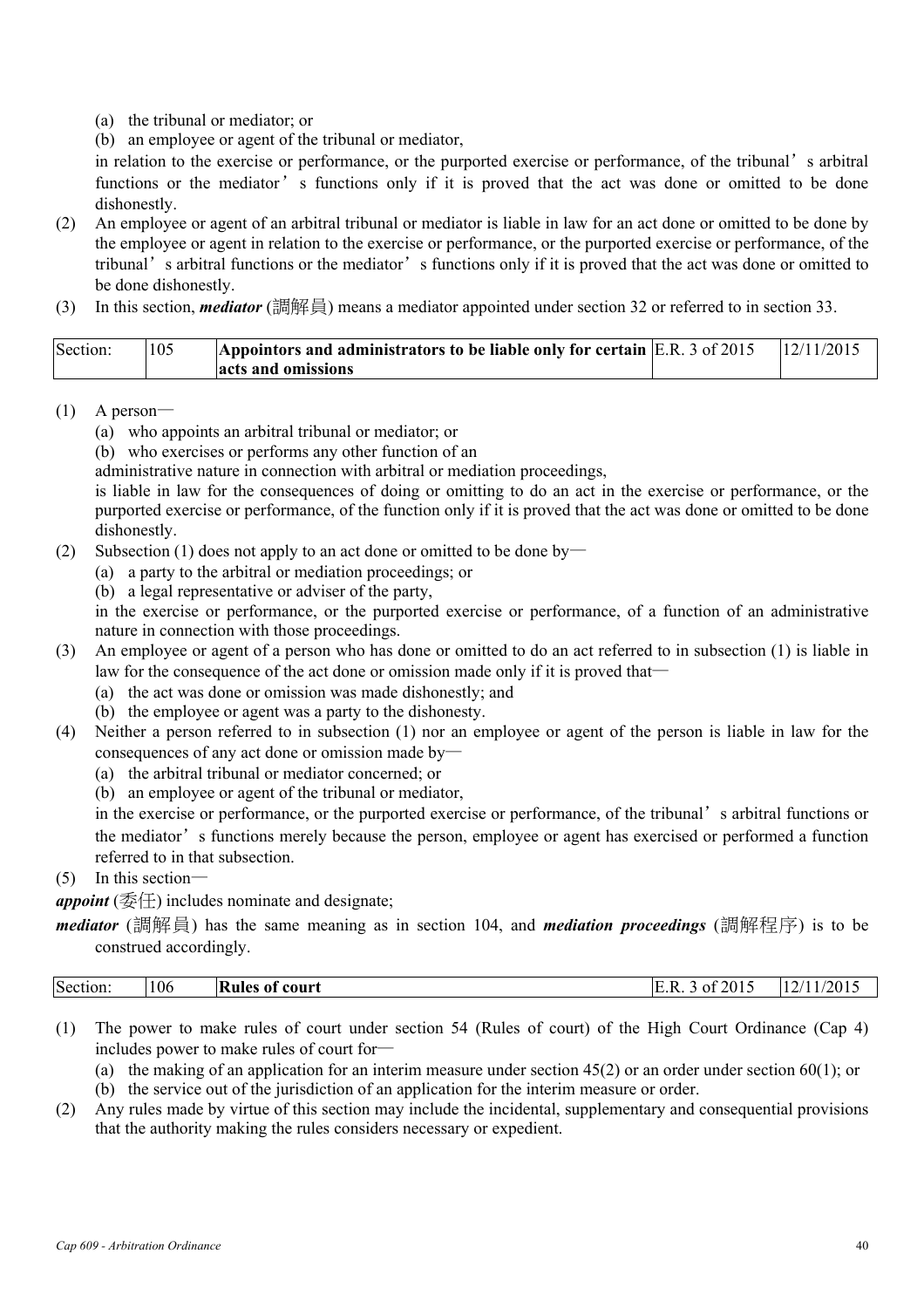| Section:<br>.107<br>Making an application, etc. under this Ordinance | ۔ of 2015 د<br>IE R | 112/11/2015 |
|----------------------------------------------------------------------|---------------------|-------------|
|----------------------------------------------------------------------|---------------------|-------------|

An application, request or appeal to the court under this Ordinance is, unless otherwise expressed, to be made in accordance with the Rules of the High Court (Cap 4 sub. leg. A).

| E.R. 3 of 2015 $12/11/2015$<br>Section:<br>108<br>Decision, etc. of Court under this Ordinance |  |
|------------------------------------------------------------------------------------------------|--|
|------------------------------------------------------------------------------------------------|--|

A decision, determination, direction or award of the Court under this Ordinance is to be treated as a judgment of the Court for the purposes of section 14 (Appeals in civil matters) of the High Court Ordinance (Cap 4).

| Part<br><b>Repeal, Savings and Transitional Provisions</b> | E.R. 3 of 2015 | 12/11/2015 |
|------------------------------------------------------------|----------------|------------|
|------------------------------------------------------------|----------------|------------|

(\*Format changes—E.R. 3 of 2015)

### **Note:**

# **\* The format of Part 13 has been updated to the current legislative styles.**

 $\mathcal{L}_\mathcal{L} = \{ \mathcal{L}_\mathcal{L} = \{ \mathcal{L}_\mathcal{L} = \{ \mathcal{L}_\mathcal{L} = \{ \mathcal{L}_\mathcal{L} = \{ \mathcal{L}_\mathcal{L} = \{ \mathcal{L}_\mathcal{L} = \{ \mathcal{L}_\mathcal{L} = \{ \mathcal{L}_\mathcal{L} = \{ \mathcal{L}_\mathcal{L} = \{ \mathcal{L}_\mathcal{L} = \{ \mathcal{L}_\mathcal{L} = \{ \mathcal{L}_\mathcal{L} = \{ \mathcal{L}_\mathcal{L} = \{ \mathcal{L}_\mathcal{$ 

| Section:<br>109<br>(Omitted as spent—E.R. 3 of 2015)<br>E.R. | $^{\circ}2015$<br>3 ot | 12/11/2015 |
|--------------------------------------------------------------|------------------------|------------|

| Section: | <sup>110</sup> | <b>Effect of repeal on subsidiary legislation</b> | E.R. 3 of 2015 $\vert$ 12/11/2015 |  |
|----------|----------------|---------------------------------------------------|-----------------------------------|--|

Any subsidiary legislation made under the repealed Ordinance and in force at the commencement of this Ordinance, so far as it is not inconsistent with this Ordinance, continues in force and has the like effect for all purposes as if made under this Ordinance.

| Section:<br>201.<br>'201.<br>Savings and transitional provisions<br>E<br>$\Omega$ |
|-----------------------------------------------------------------------------------|
|-----------------------------------------------------------------------------------|

(1) Part 1 of Schedule 3 provides for the savings and transitional arrangements that apply on, or relate to, the commencement of this Ordinance. (Amended 11 of 2015 s. 5)

(2) Part 2 of Schedule 3 provides for the savings and transitional arrangements that apply on, or relate to, the commencement\* of the Arbitration (Amendment) Ordinance 2015 (11 of 2015). (Added 11 of 2015 s. 5)

 $\mathcal{L}_\mathcal{L} = \{ \mathcal{L}_\mathcal{L} = \{ \mathcal{L}_\mathcal{L} = \{ \mathcal{L}_\mathcal{L} = \{ \mathcal{L}_\mathcal{L} = \{ \mathcal{L}_\mathcal{L} = \{ \mathcal{L}_\mathcal{L} = \{ \mathcal{L}_\mathcal{L} = \{ \mathcal{L}_\mathcal{L} = \{ \mathcal{L}_\mathcal{L} = \{ \mathcal{L}_\mathcal{L} = \{ \mathcal{L}_\mathcal{L} = \{ \mathcal{L}_\mathcal{L} = \{ \mathcal{L}_\mathcal{L} = \{ \mathcal{L}_\mathcal{$ 

**Note: \* Commencement date: 17 July 2015.** 

| Part: | 14 | (Omitted as spent—E.R. 3 of 2015) | 3 of 2015<br>E.R.3 | 12/11/2015 |
|-------|----|-----------------------------------|--------------------|------------|
|       |    |                                   |                    |            |

| Section:<br>$\sim$ (Omitted as spent—E.R. 3 of 2015)<br>$\degree$ 2015<br>112<br>1/2015<br>12/<br>- ot |
|--------------------------------------------------------------------------------------------------------|
|--------------------------------------------------------------------------------------------------------|

| Schedule: | <b>UNCITRAL MODEL LAW ON INTERNATIONAL</b> | L.N. 38 of 2011 $101/06/2011$ |  |
|-----------|--------------------------------------------|-------------------------------|--|
|           | <b>COMMERCIAL ARBITRATION</b>              |                               |  |

[section 2]

(As adopted by the United Nations Commission on International Trade Law on 21 June 1985, and as amended by the United Nations Commission on International Trade Law on 7 July 2006)

### CHAPTER I. GENERAL PROVISIONS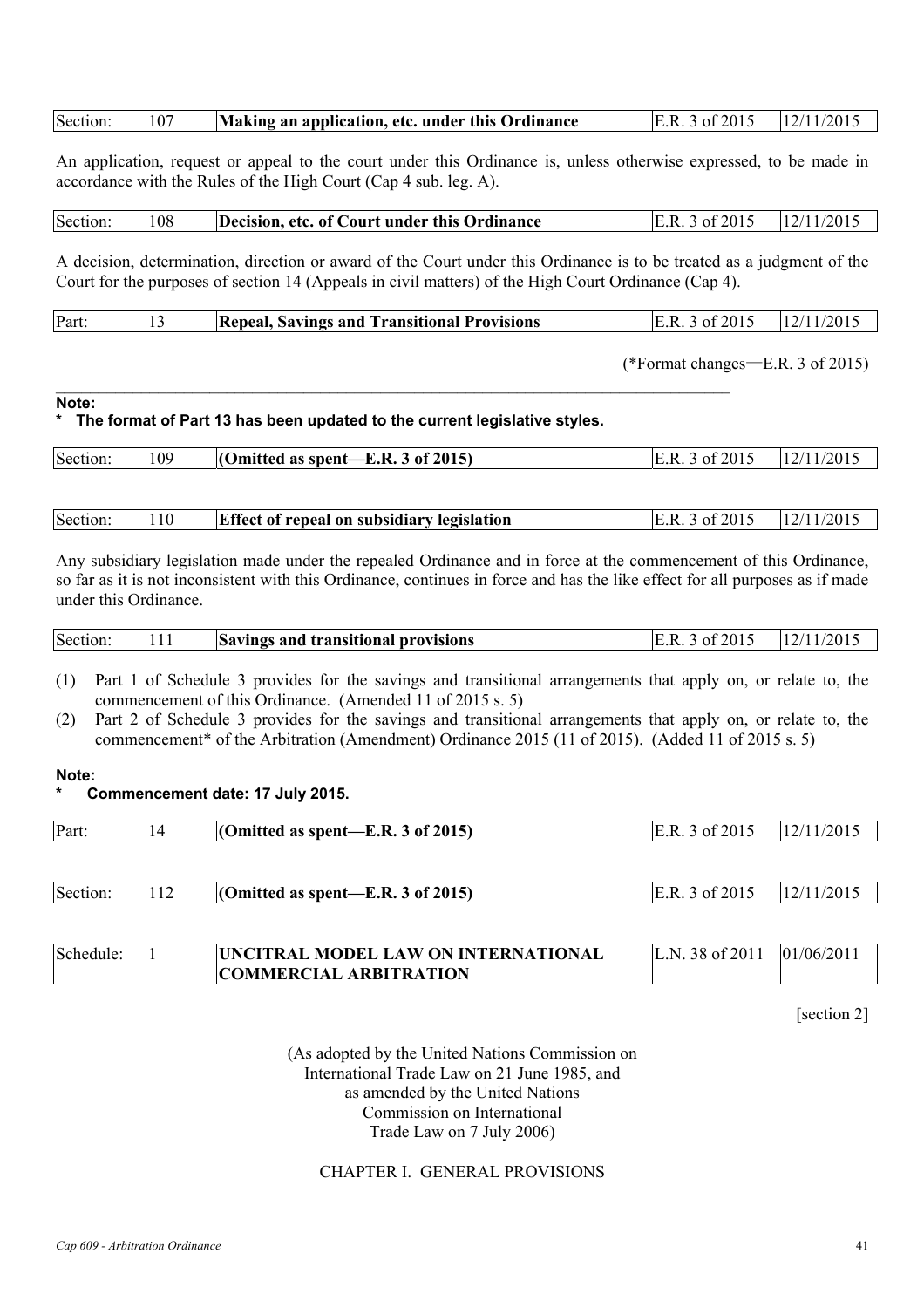# *Article 1. Scope of application\**

(1) This Law applies to international commercial\*\* arbitration, subject to any agreement in force between this State and any other State or States.

### (2) The provisions of this Law, except articles 8, 9, 17H, 17I, 17J, 35 and 36, apply only if the place of arbitration is in the territory of this State.

(*Article 1(2) has been amended by the Commission at its thirty-ninth session, in 2006*)

(3) An arbitration is international if:

*(a)* the parties to an arbitration agreement have, at the time of the conclusion of that agreement, their places of business in different States; or

*(b)* one of the following places is situated outside the State in which the parties have their places of business:

(i) the place of arbitration if determined in, or pursuant to, the arbitration agreement;

(ii) any place where a substantial part of the obligations of the commercial relationship is to be performed or the place with which the subject-matter of the dispute is most closely connected; or

*(c)* the parties have expressly agreed that the subject-matter of the arbitration agreement relates to more than one country.

(4) For the purposes of paragraph (3) of this article:

*(a)* if a party has more than one place of business, the place of business is that which has the closest relationship to the arbitration agreement;

*(b)* if a party does not have a place of business, reference is to be made to his habitual residence.

(5) This Law shall not affect any other law of this State by virtue of which certain disputes may not be submitted to arbitration or may be submitted to arbitration only according to provisions other than those of this Law.

[Note: Section 5 has effect in substitution for article 1—see section 7.]

### *Article 2. Definitions and rules of interpretation*

For the purposes of this Law:

*(a)* "arbitration" means any arbitration whether or not administered by a permanent arbitral institution;

*(b)* "arbitral tribunal" means a sole arbitrator or a panel of arbitrators;

*(c)* "court" means a body or organ of the judicial system of a State;

*(d)* where a provision of this Law, except article 28, leaves the parties free to determine a certain issue, such freedom includes the right of the parties to authorize a third party, including an institution, to make that determination;

*(e)* where a provision of this Law refers to the fact that the parties have agreed or that they may agree or in any other way refers to an agreement of the parties, such agreement includes any arbitration rules referred to in that agreement;

*(f)* where a provision of this Law, other than in articles  $25(a)$  and  $32(2)(a)$ , refers to a claim, it also applies to a counter-claim, and where it refers to a defence, it also applies to a defence to such counter-claim.

[Note: Section 2 has effect in substitution for article 2—see section 8.]

*Article 2A. International origin and general principles*  (*As adopted by the Commission at its thirty-ninth session, in 2006*)

(1) In the interpretation of this Law, regard is to be had to its international origin and to the need to promote uniformity in its application and the observance of good faith.

(2) Questions concerning matters governed by this Law which are not expressly settled in it are to be settled in conformity with the general principles on which this Law is based.

[Note: See section 9.]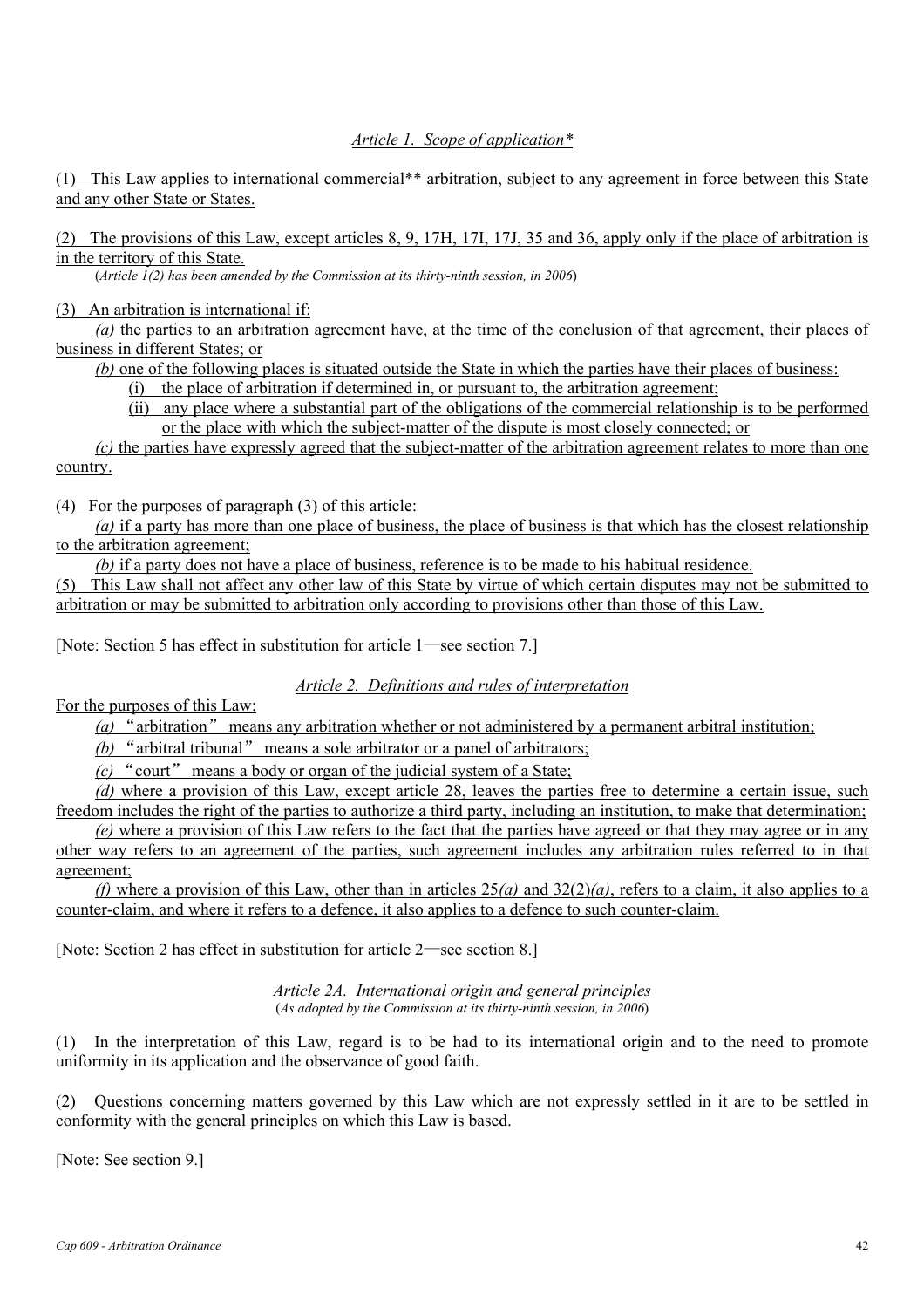### *Article 3. Receipt of written communications*

(1) Unless otherwise agreed by the parties:

*(a)* any written communication is deemed to have been received if it is delivered to the addressee personally or if it is delivered at his place of business, habitual residence or mailing address; if none of these can be found after making a reasonable inquiry, a written communication is deemed to have been received if it is sent to the addressee's last-known place of business, habitual residence or mailing address by registered letter or any other means which provides a record of the attempt to deliver it;

*(b)* the communication is deemed to have been received on the day it is so delivered.

(2) The provisions of this article do not apply to communications in court proceedings.

[Note: See section 10.]

### *Article 4. Waiver of right to object*

A party who knows that any provision of this Law from which the parties may derogate or any requirement under the arbitration agreement has not been complied with and yet proceeds with the arbitration without stating his objection to such non-compliance without undue delay or, if a time-limit is provided therefor, within such period of time, shall be deemed to have waived his right to object.

[Note: See section 11.]

#### *Article 5. Extent of court intervention*

In matters governed by this Law, no court shall intervene except where so provided in this Law.

[Note: See section 12.]

### *Article 6. Court or other authority for certain functions of arbitration assistance and supervision*

The functions referred to in articles 11(3), 11(4), 13(3), 14, 16(3) and 34(2) shall be performed by ... [Each State enacting this model law specifies the court, courts or, where referred to therein, other authority competent to perform these functions.]

[Note: Section 13(2) to (6) has effect in substitution for article 6—see section 13.]

### CHAPTER II. ARBITRATION AGREEMENT

*Option I* 

#### *Article 7. Definition and form of arbitration agreement*  (*As adopted by the Commission at its thirty-ninth session, in 2006*)

(1) "Arbitration agreement" is an agreement by the parties to submit to arbitration all or certain disputes which have arisen or which may arise between them in respect of a defined legal relationship, whether contractual or not. An arbitration agreement may be in the form of an arbitration clause in a contract or in the form of a separate agreement.

(2) The arbitration agreement shall be in writing.

(3) An arbitration agreement is in writing if its content is recorded in any form, whether or not the arbitration agreement or contract has been concluded orally, by conduct, or by other means.

(4) The requirement that an arbitration agreement be in writing is met by an electronic communication if the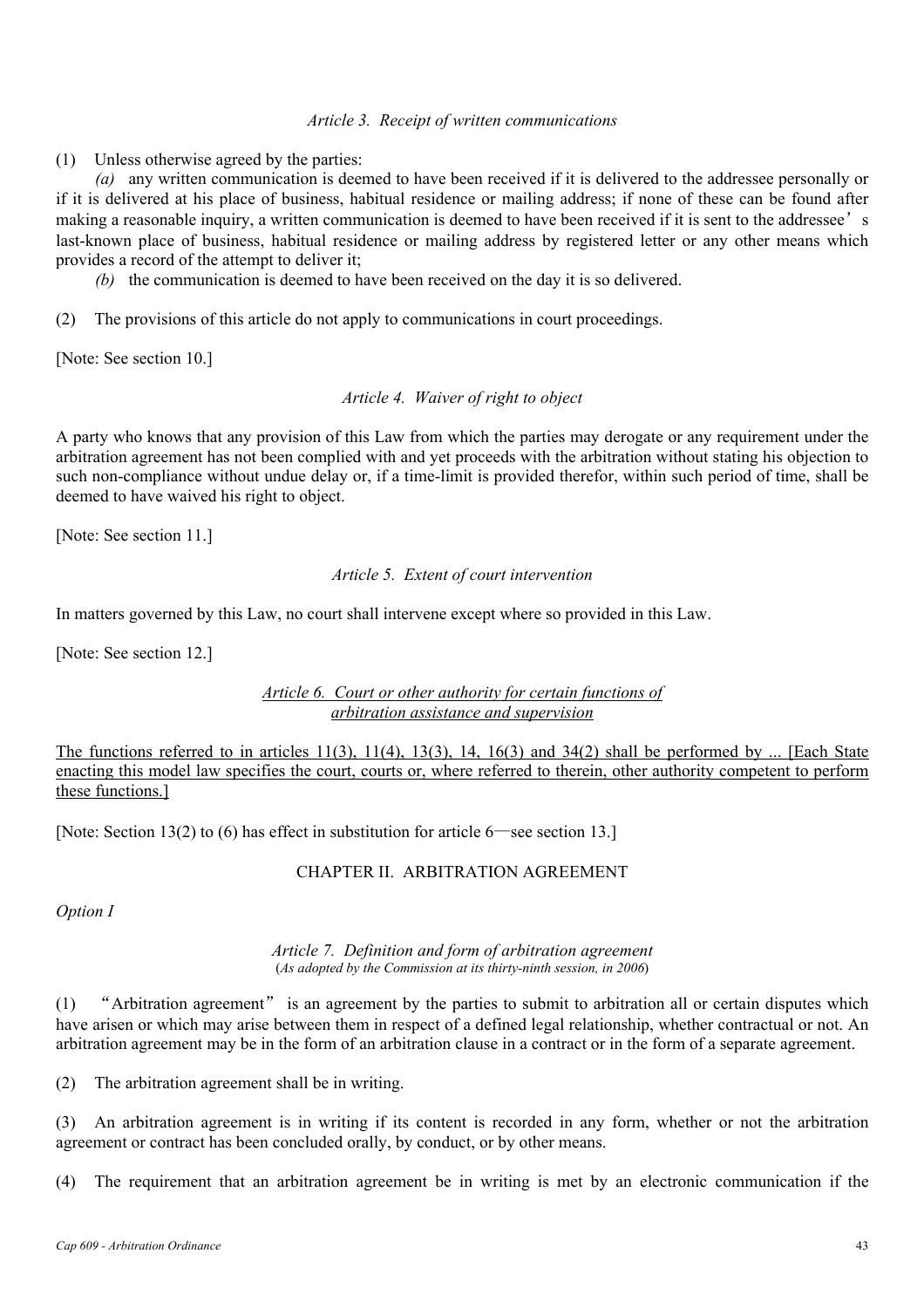information contained therein is accessible so as to be useable for subsequent reference; " electronic communication" means any communication that the parties make by means of data messages; "data message" means information generated, sent, received or stored by electronic, magnetic, optical or similar means, including, but not limited to, electronic data interchange (EDI), electronic mail, telegram, telex or telecopy.

(5) Furthermore, an arbitration agreement is in writing if it is contained in an exchange of statements of claim and defence in which the existence of an agreement is alleged by one party and not denied by the other.

(6) The reference in a contract to any document containing an arbitration clause constitutes an arbitration agreement in writing, provided that the reference is such as to make that clause part of the contract.

*Option II*

#### *Article 7. Definition of arbitration agreement* (*As adopted by the Commission at its thirty-ninth session, in 2006*)

"Arbitration agreement" is an agreement by the parties to submit to arbitration all or certain disputes which have arisen or which may arise between them in respect of a defined legal relationship, whether contractual or not.

[Note: See section 19. Option I of this article is adopted.]

# *Article 8. Arbitration agreement and substantive claim before court*

(1) A court before which an action is brought in a matter which is the subject of an arbitration agreement shall, if a party so requests not later than when submitting his first statement on the substance of the dispute, refer the parties to arbitration unless it finds that the agreement is null and void, inoperative or incapable of being performed.

(2) Where an action referred to in paragraph (1) of this article has been brought, arbitral proceedings may nevertheless be commenced or continued, and an award may be made, while the issue is pending before the court.

[Note: See section 20.]

# *Article 9. Arbitration agreement and interim measures by court*

It is not incompatible with an arbitration agreement for a party to request, before or during arbitral proceedings, from a court an interim measure of protection and for a court to grant such measure.

[Note: See section 21.]

# CHAPTER III. COMPOSITION OF ARBITRAL TRIBUNAL

# *Article 10. Number of arbitrators*

(1) The parties are free to determine the number of arbitrators.

(2) Failing such determination, the number of arbitrators shall be three.

[Note: Article 10(2) is not applicable—see section 23.]

# *Article 11. Appointment of arbitrators*

(1) No person shall be precluded by reason of his nationality from acting as an arbitrator, unless otherwise agreed by the parties.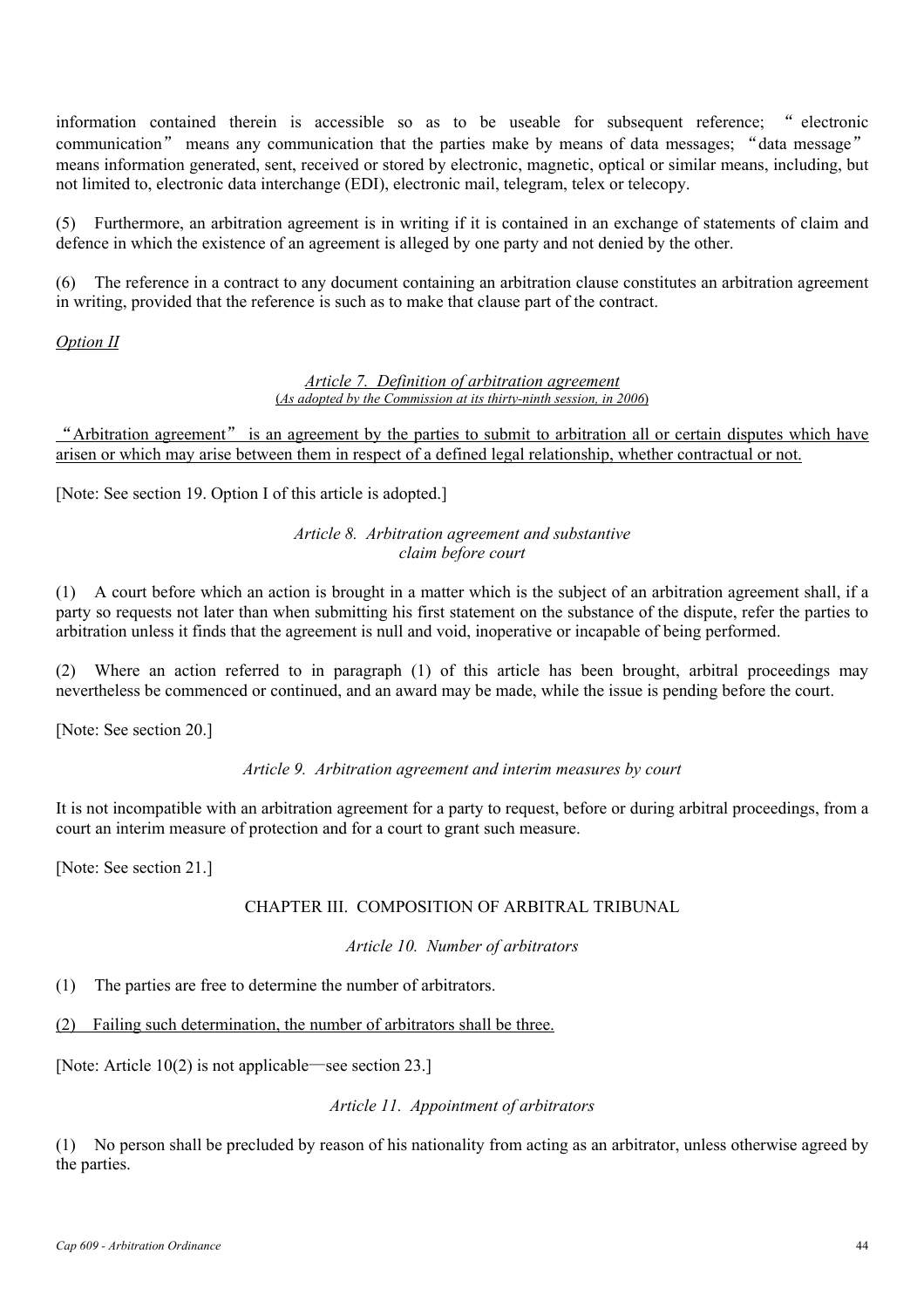(2) The parties are free to agree on a procedure of appointing the arbitrator or arbitrators, subject to the provisions of paragraphs (4) and (5) of this article.

(3) Failing such agreement,

*(a)* in an arbitration with three arbitrators, each party shall appoint one arbitrator, and the two arbitrators thus appointed shall appoint the third arbitrator; if a party fails to appoint the arbitrator within thirty days of receipt of a request to do so from the other party, or if the two arbitrators fail to agree on the third arbitrator within thirty days of their appointment, the appointment shall be made, upon request of a party, by the court or other authority specified in article 6;

*(b)* in an arbitration with a sole arbitrator, if the parties are unable to agree on the arbitrator, he shall be appointed, upon request of a party, by the court or other authority specified in article 6.

- (4) Where, under an appointment procedure agreed upon by the parties,
	- *(a)* a party fails to act as required under such procedure, or
	- *(b)* the parties, or two arbitrators, are unable to reach an agreement expected of them under such procedure, or
	- *(c)* a third party, including an institution, fails to perform any function entrusted to it under such procedure,

any party may request the court or other authority specified in article 6 to take the necessary measure, unless the agreement on the appointment procedure provides other means for securing the appointment.

(5) A decision on a matter entrusted by paragraph (3) or (4) of this article to the court or other authority specified in article 6 shall be subject to no appeal. The court or other authority, in appointing an arbitrator, shall have due regard to any qualifications required of the arbitrator by the agreement of the parties and to such considerations as are likely to secure the appointment of an independent and impartial arbitrator and, in the case of a sole or third arbitrator, shall take into account as well the advisability of appointing an arbitrator of a nationality other than those of the parties.

[Note: See section 24.]

### *Article 12. Grounds for challenge*

(1) When a person is approached in connection with his possible appointment as an arbitrator, he shall disclose any circumstances likely to give rise to justifiable doubts as to his impartiality or independence. An arbitrator, from the time of his appointment and throughout the arbitral proceedings, shall without delay disclose any such circumstances to the parties unless they have already been informed of them by him.

(2) An arbitrator may be challenged only if circumstances exist that give rise to justifiable doubts as to his impartiality or independence, or if he does not possess qualifications agreed to by the parties. A party may challenge an arbitrator appointed by him, or in whose appointment he has participated, only for reasons of which he becomes aware after the appointment has been made.

[Note: See section 25.]

# *Article 13. Challenge procedure*

(1) The parties are free to agree on a procedure for challenging an arbitrator, subject to the provisions of paragraph (3) of this article.

(2) Failing such agreement, a party who intends to challenge an arbitrator shall, within fifteen days after becoming aware of the constitution of the arbitral tribunal or after becoming aware of any circumstance referred to in article 12(2), send a written statement of the reasons for the challenge to the arbitral tribunal. Unless the challenged arbitrator withdraws from his office or the other party agrees to the challenge, the arbitral tribunal shall decide on the challenge.

(3) If a challenge under any procedure agreed upon by the parties or under the procedure of paragraph (2) of this article is not successful, the challenging party may request, within thirty days after having received notice of the decision rejecting the challenge, the court or other authority specified in article 6 to decide on the challenge, which decision shall be subject to no appeal; while such a request is pending, the arbitral tribunal, including the challenged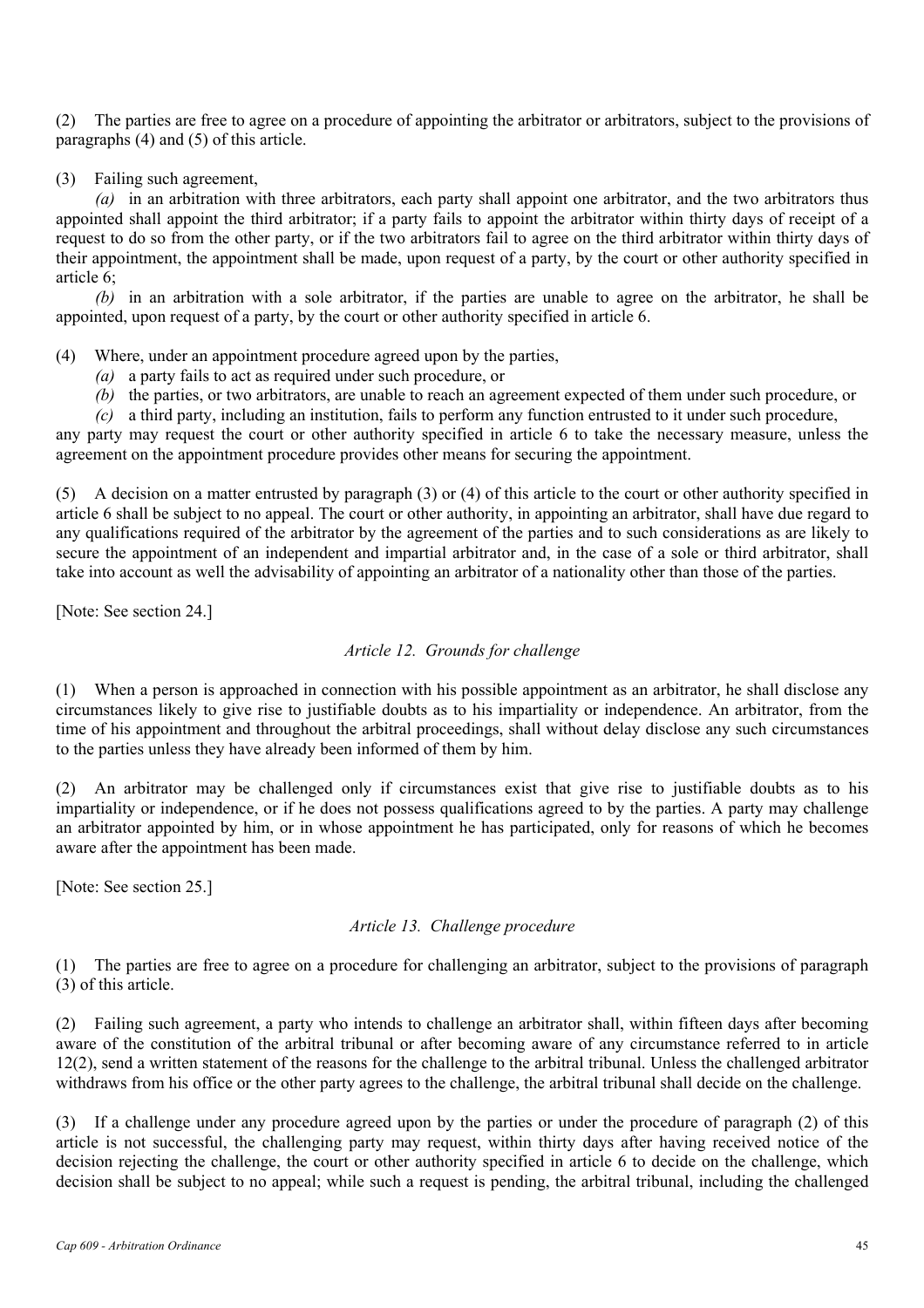arbitrator, may continue the arbitral proceedings and make an award.

[Note: See section 26.]

#### *Article 14. Failure or impossibility to act*

(1) If an arbitrator becomes *de jure* or *de facto* unable to perform his functions or for other reasons fails to act without undue delay, his mandate terminates if he withdraws from his office or if the parties agree on the termination. Otherwise, if a controversy remains concerning any of these grounds, any party may request the court or other authority specified in article 6 to decide on the termination of the mandate, which decision shall be subject to no appeal.

(2) If, under this article or article 13(2), an arbitrator withdraws from his office or a party agrees to the termination of the mandate of an arbitrator, this does not imply acceptance of the validity of any ground referred to in this article or article 12(2).

[Note: See section 27.]

### *Article 15. Appointment of substitute arbitrator*

Where the mandate of an arbitrator terminates under article 13 or 14 or because of his withdrawal from office for any other reason or because of the revocation of his mandate by agreement of the parties or in any other case of termination of his mandate, a substitute arbitrator shall be appointed according to the rules that were applicable to the appointment of the arbitrator being replaced.

[Note: See section 28.]

### CHAPTER IV. JURISDICTION OF ARBITRAL TRIBUNAL

### *Article 16. Competence of arbitral tribunal to rule on its jurisdiction*

(1) The arbitral tribunal may rule on its own jurisdiction, including any objections with respect to the existence or validity of the arbitration agreement. For that purpose, an arbitration clause which forms part of a contract shall be treated as an agreement independent of the other terms of the contract. A decision by the arbitral tribunal that the contract is null and void shall not entail *ipso jure* the invalidity of the arbitration clause.

(2) A plea that the arbitral tribunal does not have jurisdiction shall be raised not later than the submission of the statement of defence. A party is not precluded from raising such a plea by the fact that he has appointed, or participated in the appointment of, an arbitrator. A plea that the arbitral tribunal is exceeding the scope of its authority shall be raised as soon as the matter alleged to be beyond the scope of its authority is raised during the arbitral proceedings. The arbitral tribunal may, in either case, admit a later plea if it considers the delay justified.

(3) The arbitral tribunal may rule on a plea referred to in paragraph (2) of this article either as a preliminary question or in an award on the merits. If the arbitral tribunal rules as a preliminary question that it has jurisdiction, any party may request, within thirty days after having received notice of that ruling, the court specified in article 6 to decide the matter, which decision shall be subject to no appeal; while such a request is pending, the arbitral tribunal may continue the arbitral proceedings and make an award.

[Note: See section 34.]

# CHAPTER IVA. INTERIM MEASURES AND PRELIMINARY **ORDERS**

(*As adopted by the Commission at its thirty-ninth session, in 2006*)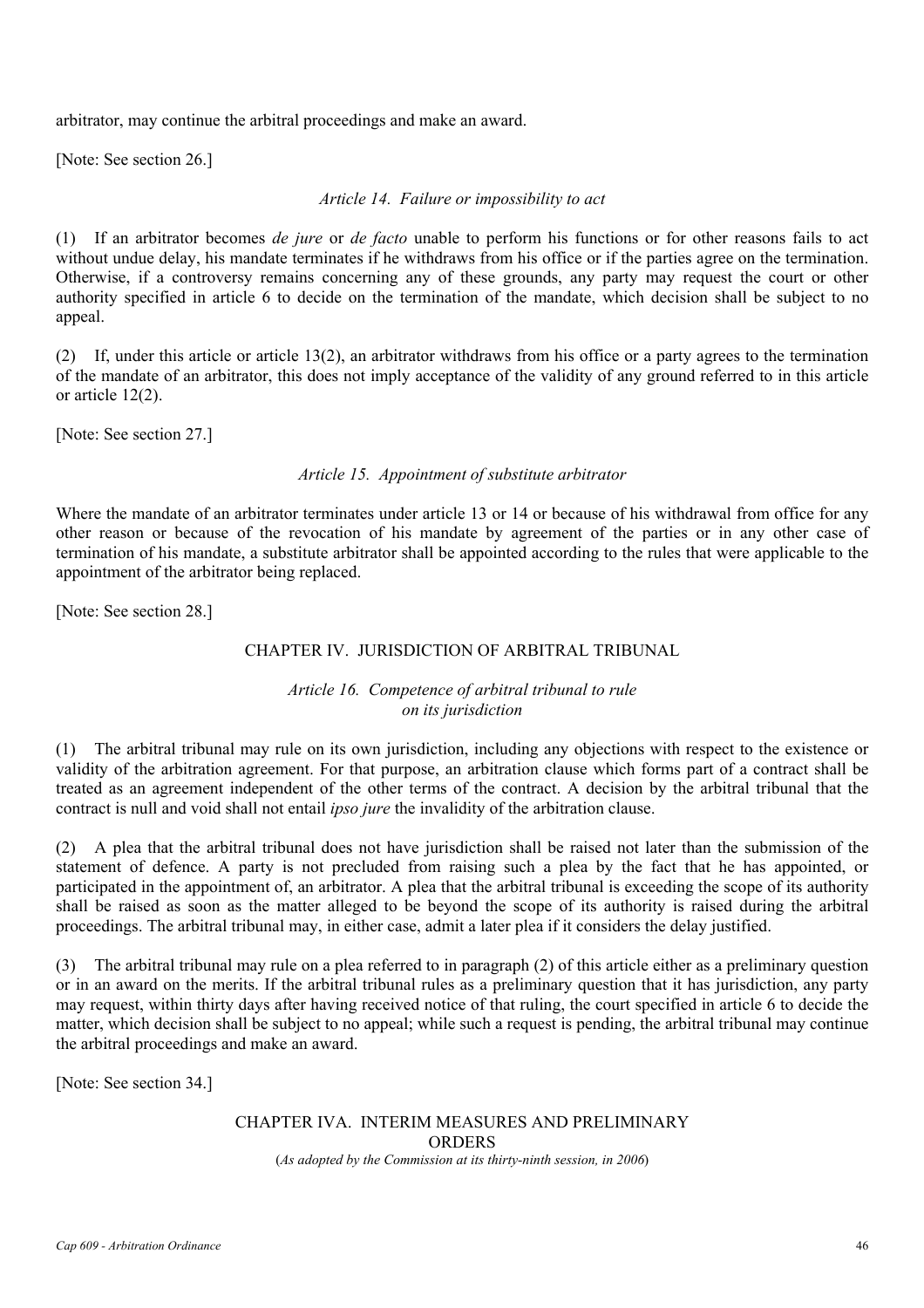### *Section 1. Interim measures*

### *Article 17. Power of arbitral tribunal to order interim measures*

(1) Unless otherwise agreed by the parties, the arbitral tribunal may, at the request of a party, grant interim measures.

(2) An interim measure is any temporary measure, whether in the form of an award or in another form, by which, at any time prior to the issuance of the award by which the dispute is finally decided, the arbitral tribunal orders a party to:

*(a)* Maintain or restore the status quo pending determination of the dispute;

*(b)* Take action that would prevent, or refrain from taking action that is likely to cause, current or imminent harm or prejudice to the arbitral process itself;

*(c)* Provide a means of preserving assets out of which a subsequent award may be satisfied; or

*(d)* Preserve evidence that may be relevant and material to the resolution of the dispute.

[Note: See section 35.]

### *Article 17A. Conditions for granting interim measures*

(1) The party requesting an interim measure under article  $17(2)(a)$ , *(b)* and *(c)* shall satisfy the arbitral tribunal that:

*(a)* Harm not adequately reparable by an award of damages is likely to result if the measure is not ordered, and such harm substantially outweighs the harm that is likely to result to the party against whom the measure is directed if the measure is granted; and

*(b)* There is a reasonable possibility that the requesting party will succeed on the merits of the claim. The determination on this possibility shall not affect the discretion of the arbitral tribunal in making any subsequent determination.

(2) With regard to a request for an interim measure under article 17(2)*(d )*, the requirements in paragraphs (1)*(a)* and *(b)* of this article shall apply only to the extent the arbitral tribunal considers appropriate.

[Note: See section 36.]

# *Section 2. Preliminary orders*

### *Article 17B. Applications for preliminary orders and conditions for granting preliminary orders*

(1) Unless otherwise agreed by the parties, a party may, without notice to any other party, make a request for an interim measure together with an application for a preliminary order directing a party not to frustrate the purpose of the interim measure requested.

(2) The arbitral tribunal may grant a preliminary order provided it considers that prior disclosure of the request for the interim measure to the party against whom it is directed risks frustrating the purpose of the measure.

(3) The conditions defined under article 17A apply to any preliminary order, provided that the harm to be assessed under article  $17A(1)(a)$ , is the harm likely to result from the order being granted or not.

[Note: See section 37.]

# *Article 17C. Specific regime for preliminary orders*

(1) Immediately after the arbitral tribunal has made a determination in respect of an application for a preliminary order, the arbitral tribunal shall give notice to all parties of the request for the interim measure, the application for the preliminary order, the preliminary order, if any, and all other communications, including by indicating the content of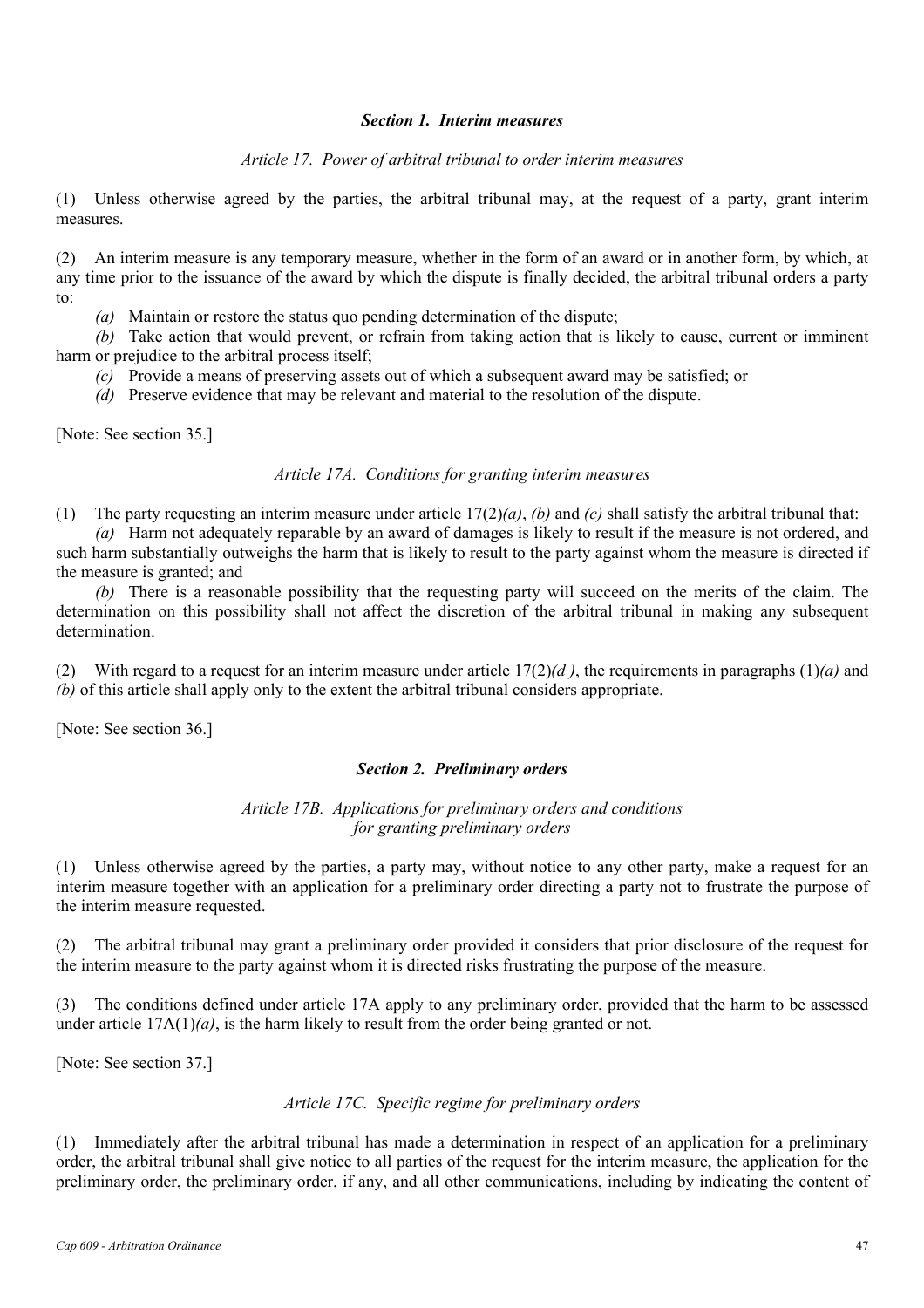any oral communication, between any party and the arbitral tribunal in relation thereto.

(2) At the same time, the arbitral tribunal shall give an opportunity to any party against whom a preliminary order is directed to present its case at the earliest practicable time.

(3) The arbitral tribunal shall decide promptly on any objection to the preliminary order.

(4) A preliminary order shall expire after twenty days from the date on which it was issued by the arbitral tribunal. However, the arbitral tribunal may issue an interim measure adopting or modifying the preliminary order, after the party against whom the preliminary order is directed has been given notice and an opportunity to present its case.

(5) A preliminary order shall be binding on the parties but shall not be subject to enforcement by a court. Such a preliminary order does not constitute an award.

[Note: See section 38.]

#### *Section 3. Provisions applicable to interim measures and preliminary orders*

#### *Article 17D. Modification, suspension, termination*

The arbitral tribunal may modify, suspend or terminate an interim measure or a preliminary order it has granted, upon application of any party or, in exceptional circumstances and upon prior notice to the parties, on the arbitral tribunal' s own initiative.

[Note: See section 39.]

### *Article 17E. Provision of security*

(1) The arbitral tribunal may require the party requesting an interim measure to provide appropriate security in connection with the measure.

(2) The arbitral tribunal shall require the party applying for a preliminary order to provide security in connection with the order unless the arbitral tribunal considers it inappropriate or unnecessary to do so.

[Note: See section 40.]

### *Article 17F. Disclosure*

(1) The arbitral tribunal may require any party promptly to disclose any material change in the circumstances on the basis of which the measure was requested or granted.

(2) The party applying for a preliminary order shall disclose to the arbitral tribunal all circumstances that are likely to be relevant to the arbitral tribunal's determination whether to grant or maintain the order, and such obligation shall continue until the party against whom the order has been requested has had an opportunity to present its case. Thereafter, paragraph (1) of this article shall apply.

[Note: See section 41.]

### *Article 17G. Costs and damages*

The party requesting an interim measure or applying for a preliminary order shall be liable for any costs and damages caused by the measure or the order to any party if the arbitral tribunal later determines that, in the circumstances, the measure or the order should not have been granted..The arbitral tribunal may award such costs and damages at any point during the proceedings.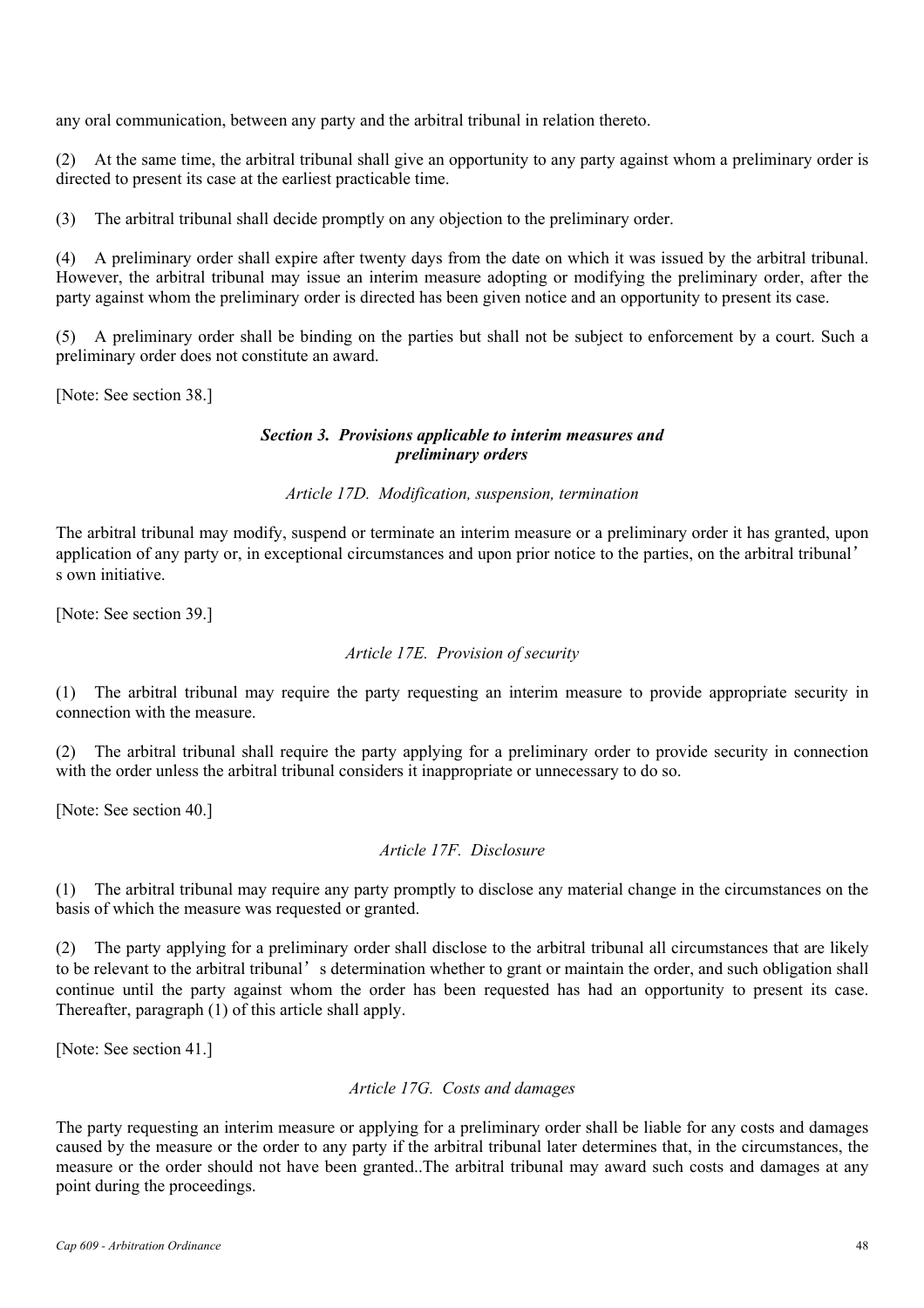[Note: See section 42.]

# *Section 4. Recognition and enforcement of interim measures*

### *Article 17H. Recognition and enforcement*

(1) An interim measure issued by an arbitral tribunal shall be recognized as binding and, unless otherwise provided by the arbitral tribunal, enforced upon application to the competent court, irrespective of the country in which it was issued, subject to the provisions of article 17I.

(2) The party who is seeking or has obtained recognition or enforcement of an interim measure shall promptly inform the court of any termination, suspension or modification of that interim measure.

(3) The court of the State where recognition or enforcement is sought may, if it considers it proper, order the requesting party to provide appropriate security if the arbitral tribunal has not already made a determination with respect to security or where such a decision is necessary to protect the rights of third parties.

[Note: Section 61 has effect in substitution for article 17H—see section 43.]

*Article 17I. Grounds for refusing recognition or enforcement\*\*\**

(1) Recognition or enforcement of an interim measure may be refused only:

- *(a)* At the request of the party against whom it is invoked if the court is satisfied that:
	- (i) Such refusal is warranted on the grounds set forth in article  $36(1)(a)(i)$ , (ii), (iii) or (iv); or
	- (ii) The arbitral tribunal's decision with respect to the provision of security in connection with the interim measure issued by the arbitral tribunal has not been complied with; or
	- (iii) The interim measure has been terminated or suspended by the arbitral tribunal or, where so empowered, by the court of the State in which the arbitration takes place or under the law of which that interim measure was granted; or

*(b)* If the court finds that:

- (i) The interim measure is incompatible with the powers conferred upon the court unless the court decides to reformulate the interim measure to the extent necessary to adapt it to its own powers and procedures for the purposes of enforcing that interim measure and without modifying its substance; or
- (ii) Any of the grounds set forth in article  $36(1/b)(i)$  or (ii), apply to the recognition and enforcement of the interim measure.

(2) Any determination made by the court on any ground in paragraph (1) of this article shall be effective only for the purposes of the application to recognize and enforce the interim measure. The court where recognition or enforcement is sought shall not, in making that determination, undertake a review of the substance of the interim measure.

[Note: Article 17I does not have effect—see section 44.]

*Section 5. Court-ordered interim measures* 

*Article 17J. Court-ordered interim measures*

A court shall have the same power of issuing an interim measure in relation to arbitration proceedings, irrespective of whether their place is in the territory of this State, as it has in relation to proceedings in courts. The court shall exercise such power in accordance with its own procedures in consideration of the specific features of international arbitration.

[Note: Article 17J does not have effect—see section 45.]

CHAPTER V. CONDUCT OF ARBITRAL PROCEEDINGS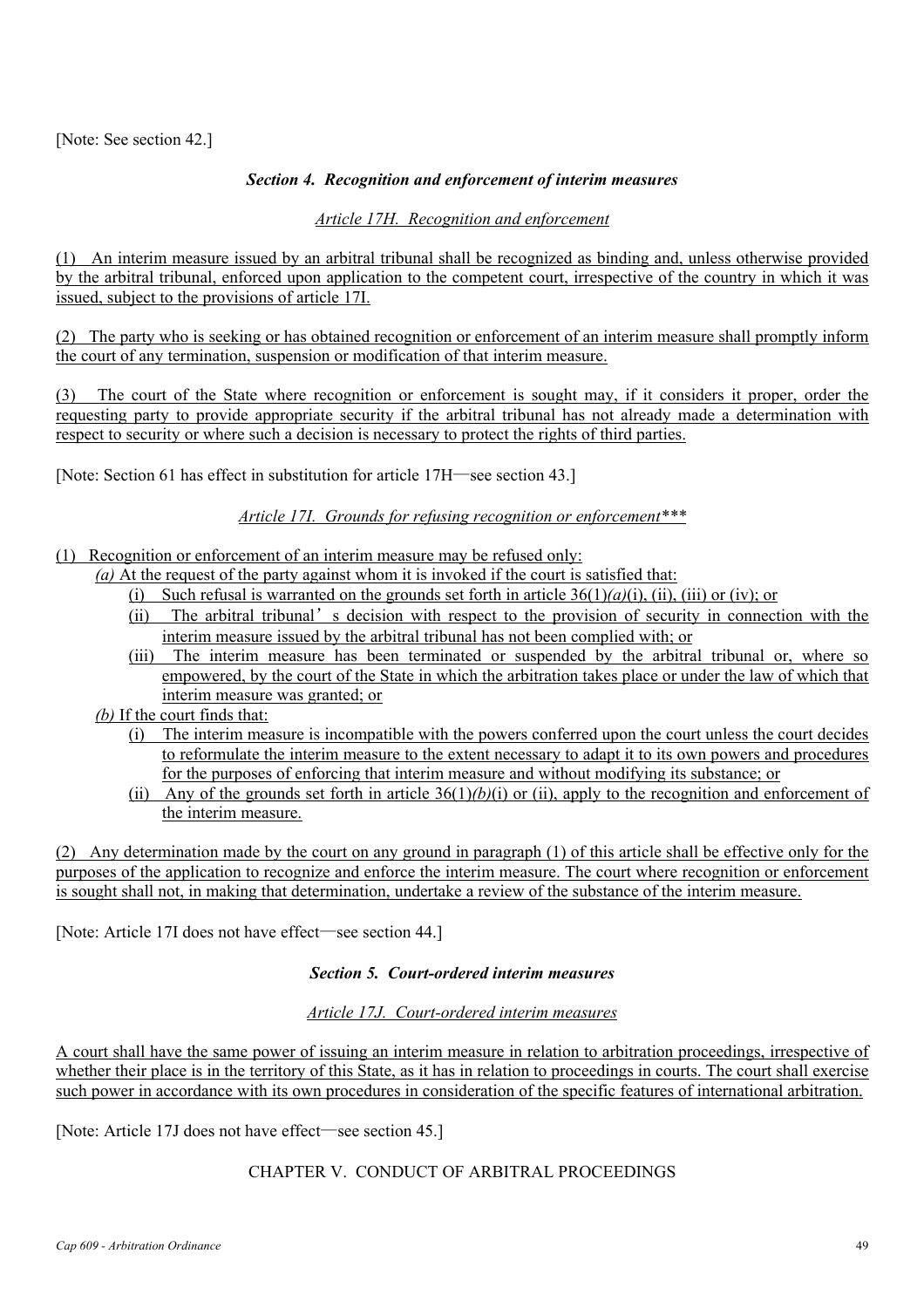### *Article 18. Equal treatment of parties*

The parties shall be treated with equality and each party shall be given a full opportunity of presenting his case.

[Note: Section 46(2) and (3) has effect in substitution for article 18—see section 46.]

### *Article 19. Determination of rules of procedure*

(1) Subject to the provisions of this Law, the parties are free to agree on the procedure to be followed by the arbitral tribunal in conducting the proceedings.

(2) Failing such agreement, the arbitral tribunal may, subject to the provisions of this Law, conduct the arbitration in such manner as it considers appropriate. The power conferred upon the arbitral tribunal includes the power to determine the admissibility, relevance, materiality and weight of any evidence.

[Note: Article 19(2) is not applicable—see section 47.]

### *Article 20. Place of arbitration*

(1) The parties are free to agree on the place of arbitration. Failing such agreement, the place of arbitration shall be determined by the arbitral tribunal having regard to the circumstances of the case, including the convenience of the parties.

(2) Notwithstanding the provisions of paragraph (1) of this article, the arbitral tribunal may, unless otherwise agreed by the parties, meet at any place it considers appropriate for consultation among its members, for hearing witnesses, experts or the parties, or for inspection of goods, other property or documents.

[Note: See section 48.]

### *Article 21. Commencement of arbitral proceedings*

Unless otherwise agreed by the parties, the arbitral proceedings in respect of a particular dispute commence on the date on which a request for that dispute to be referred to arbitration is received by the respondent.

[Note: See section 49.]

# *Article 22. Language*

(1) The parties are free to agree on the language or languages to be used in the arbitral proceedings. Failing such agreement, the arbitral tribunal shall determine the language or languages to be used in the proceedings. This agreement or determination, unless otherwise specified therein, shall apply to any written statement by a party, any hearing and any award, decision or other communication by the arbitral tribunal.

(2) The arbitral tribunal may order that any documentary evidence shall be accompanied by a translation into the language or languages agreed upon by the parties or determined by the arbitral tribunal.

[Note: See section 50.]

### *Article 23. Statements of claim and defence*

(1) Within the period of time agreed by the parties or determined by the arbitral tribunal, the claimant shall state the facts supporting his claim, the points at issue and the relief or remedy sought, and the respondent shall state his defence in respect of these particulars, unless the parties have otherwise agreed as to the required elements of such statements. The parties may submit with their statements all documents they consider to be relevant or may add a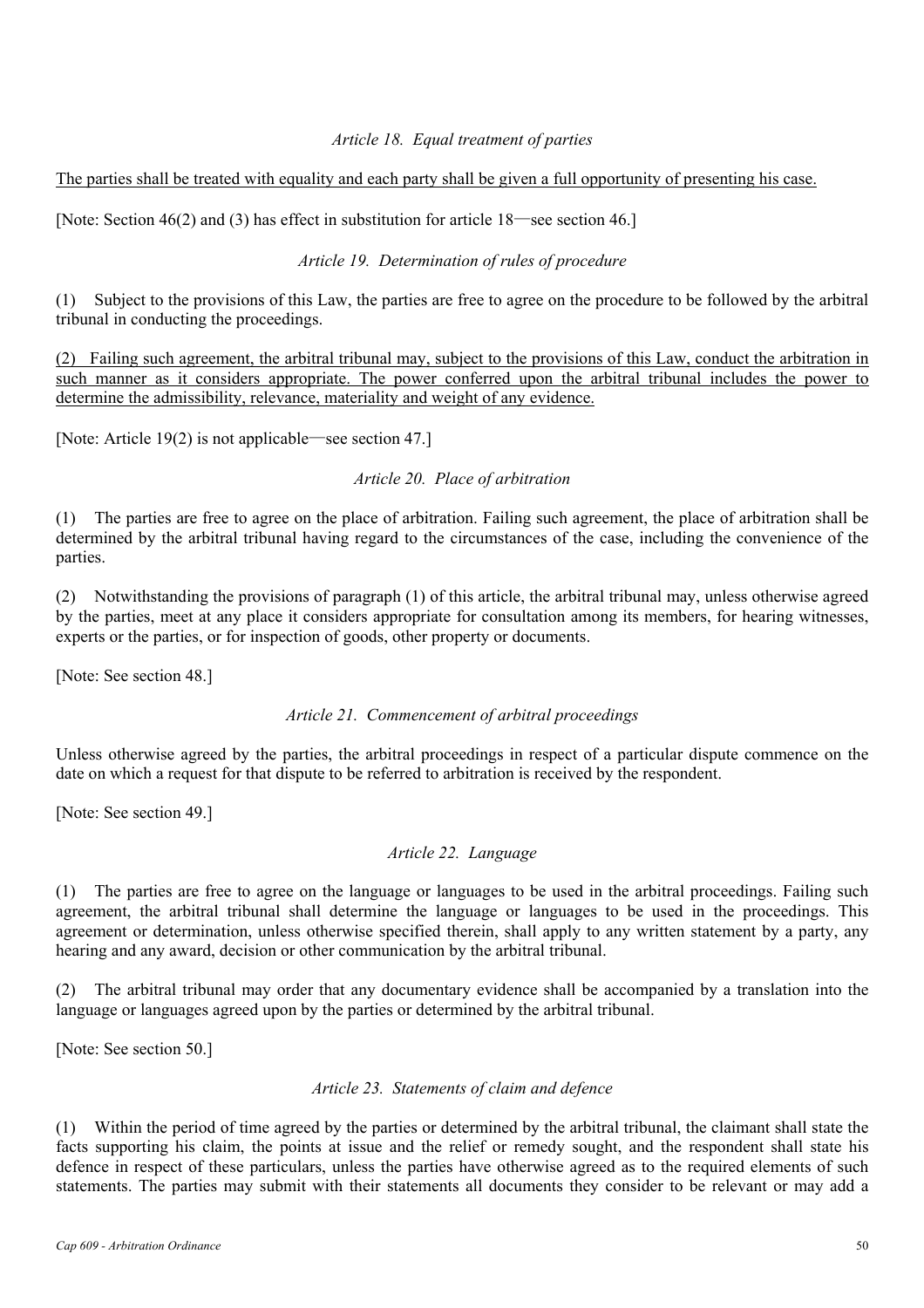reference to the documents or other evidence they will submit.

(2) Unless otherwise agreed by the parties, either party may amend or supplement his claim or defence during the course of the arbitral proceedings, unless the arbitral tribunal considers it inappropriate to allow such amendment having regard to the delay in making it.

[Note: See section 51.]

#### *Article 24. Hearings and written proceedings*

(1) Subject to any contrary agreement by the parties, the arbitral tribunal shall decide whether to hold oral hearings for the presentation of evidence or for oral argument, or whether the proceedings shall be conducted on the basis of documents and other materials. However, unless the parties have agreed that no hearings shall be held, the arbitral tribunal shall hold such hearings at an appropriate stage of the proceedings, if so requested by a party.

(2) The parties shall be given sufficient advance notice of any hearing and of any meeting of the arbitral tribunal for the purposes of inspection of goods, other property or documents.

(3) All statements, documents or other information supplied to the arbitral tribunal by one party shall be communicated to the other party. Also any expert report or evidentiary document on which the arbitral tribunal may rely in making its decision shall be communicated to the parties.

[Note: See section 52.]

#### *Article 25. Default of a party*

Unless otherwise agreed by the parties, if, without showing sufficient cause,

*(a)* the claimant fails to communicate his statement of claim in accordance with article 23(1), the arbitral tribunal shall terminate the proceedings;

*(b)* the respondent fails to communicate his statement of defence in accordance with article 23(1), the arbitral tribunal shall continue the proceedings without treating such failure in itself as an admission of the claimant's allegations;

*(c)* any party fails to appear at a hearing or to produce documentary evidence, the arbitral tribunal may continue the proceedings and make the award on the evidence before it.

[Note: See section 53.]

### *Article 26. Expert appointed by arbitral tribunal*

(1) Unless otherwise agreed by the parties, the arbitral tribunal

*(a)* may appoint one or more experts to report to it on specific issues to be determined by the arbitral tribunal;

*(b)* may require a party to give the expert any relevant information or to produce, or to provide access to, any relevant documents, goods or other property for his inspection.

(2) Unless otherwise agreed by the parties, if a party so requests or if the arbitral tribunal considers it necessary, the expert shall, after delivery of his written or oral report, participate in a hearing where the parties have the opportunity to put questions to him and to present expert witnesses in order to testify on the points at issue.

[Note: See section 54.]

#### *Article 27. Court assistance in taking evidence*

The arbitral tribunal or a party with the approval of the arbitral tribunal may request from a competent court of this State assistance in taking evidence. The court may execute the request within its competence and according to its rules on taking evidence.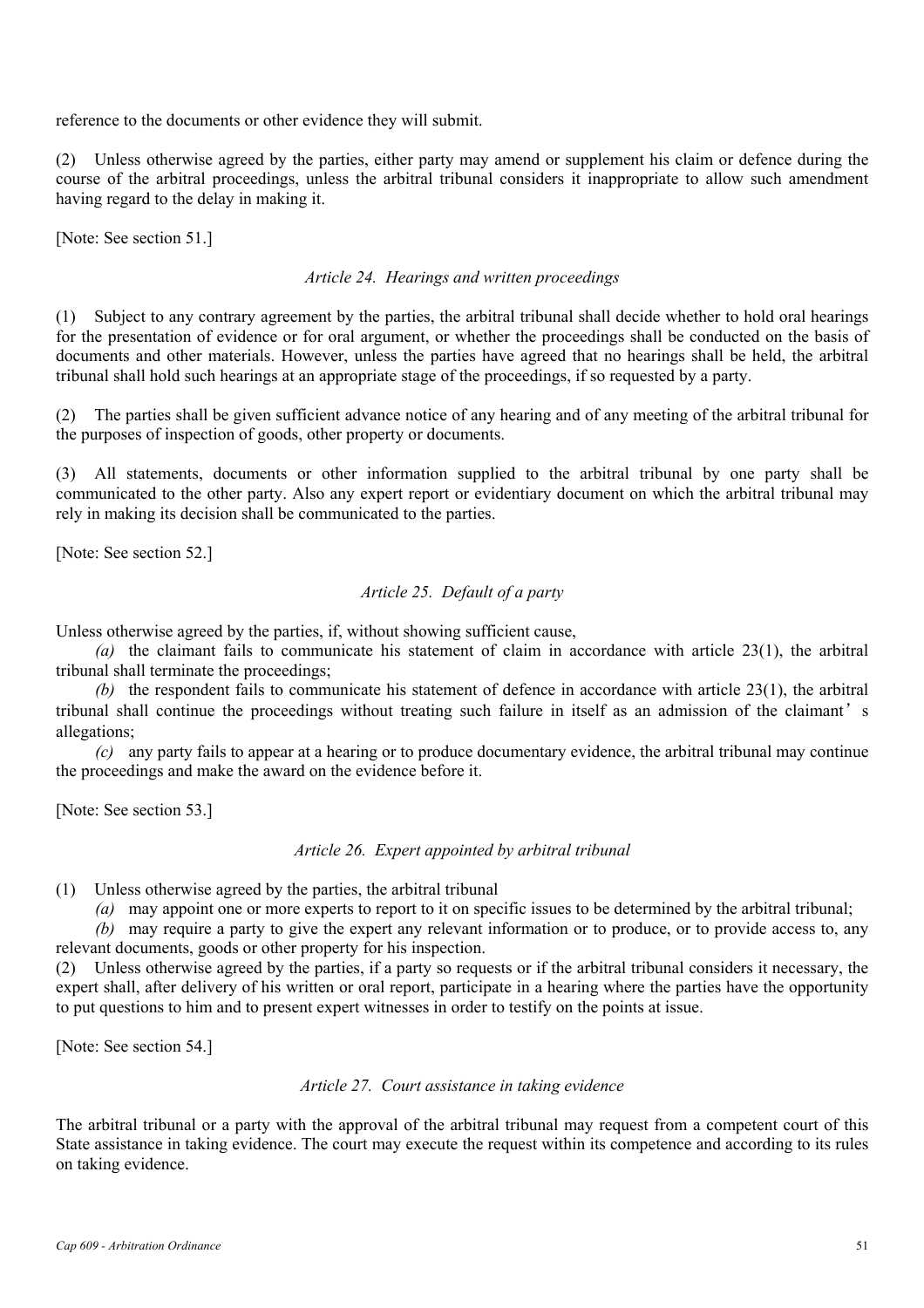### CHAPTER VI. MAKING OF AWARD AND TERMINATION OF PROCEEDINGS

### *Article 28. Rules applicable to substance of dispute*

(1) The arbitral tribunal shall decide the dispute in accordance with such rules of law as are chosen by the parties as applicable to the substance of the dispute. Any designation of the law or legal system of a given State shall be construed, unless otherwise expressed, as directly referring to the substantive law of that State and not to its conflict of laws rules.

(2) Failing any designation by the parties, the arbitral tribunal shall apply the law determined by the conflict of laws rules which it considers applicable.

(3) The arbitral tribunal shall decide *ex aequo et bono* or as *amiable compositeur* only if the parties have expressly authorized it to do so.

(4) In all cases, the arbitral tribunal shall decide in accordance with the terms of the contract and shall take into account the usages of the trade applicable to the transaction.

[Note: See section 64.]

### *Article 29. Decision-making by panel of arbitrators*

In arbitral proceedings with more than one arbitrator, any decision of the arbitral tribunal shall be made, unless otherwise agreed by the parties, by a majority of all its members. However, questions of procedure may be decided by a presiding arbitrator, if so authorized by the parties or all members of the arbitral tribunal.

[Note: See section 65.]

### *Article 30. Settlement*

(1) If, during arbitral proceedings, the parties settle the dispute, the arbitral tribunal shall terminate the proceedings and, if requested by the parties and not objected to by the arbitral tribunal, record the settlement in the form of an arbitral award on agreed terms.

(2) An award on agreed terms shall be made in accordance with the provisions of article 31 and shall state that it is an award. Such an award has the same status and effect as any other award on the merits of the case.

[Note: See section 66.]

### *Article 31. Form and contents of award*

(1) The award shall be made in writing and shall be signed by the arbitrator or arbitrators. In arbitral proceedings with more than one arbitrator, the signatures of the majority of all members of the arbitral tribunal shall suffice, provided that the reason for any omitted signature is stated.

(2) The award shall state the reasons upon which it is based, unless the parties have agreed that no reasons are to be given or the award is an award on agreed terms under article 30.

(3) The award shall state its date and the place of arbitration as determined in accordance with article 20(1). The award shall be deemed to have been made at that place.

(4) After the award is made, a copy signed by the arbitrators in accordance with paragraph (1) of this article shall be delivered to each party.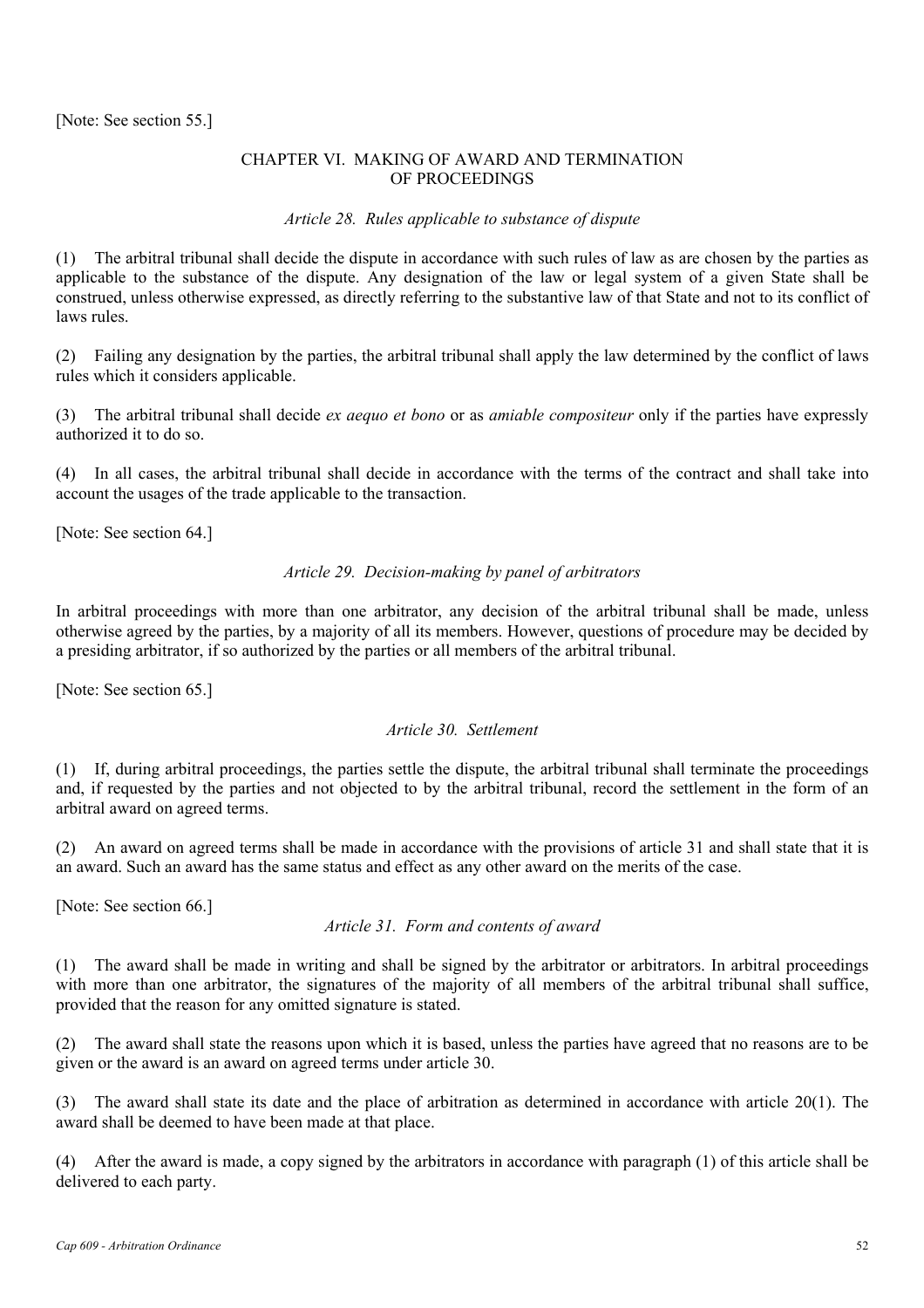[Note: See section 67.]

# *Article 32. Termination of proceedings*

(1) The arbitral proceedings are terminated by the final award or by an order of the arbitral tribunal in accordance with paragraph  $(2)$  of this article.

(2) The arbitral tribunal shall issue an order for the termination of the arbitral proceedings when:

*(a)* the claimant withdraws his claim, unless the respondent objects thereto and the arbitral tribunal recognizes a legitimate interest on his part in obtaining a final settlement of the dispute;

*(b)* the parties agree on the termination of the proceedings;

*(c)* the arbitral tribunal finds that the continuation of the proceedings has for any other reason become unnecessary or impossible.

(3) The mandate of the arbitral tribunal terminates with the termination of the arbitral proceedings, subject to the provisions of articles 33 and 34(4).

[Note: See section 68.]

### *Article 33. Correction and interpretation of award; additional award*

(1) Within thirty days of receipt of the award, unless another period of time has been agreed upon by the parties:

*(a)* a party, with notice to the other party, may request the arbitral tribunal to correct in the award any errors in computation, any clerical or typographical errors or any errors of similar nature;

*(b)* if so agreed by the parties, a party, with notice to the other party, may request the arbitral tribunal to give an interpretation of a specific point or part of the award.

If the arbitral tribunal considers the request to be justified, it shall make the correction or give the interpretation within thirty days of receipt of the request. The interpretation shall form part of the award.

(2) The arbitral tribunal may correct any error of the type referred to in paragraph (1)*(a)* of this article on its own initiative within thirty days of the date of the award.

(3) Unless otherwise agreed by the parties, a party, with notice to the other party, may request, within thirty days of receipt of the award, the arbitral tribunal to make an additional award as to claims presented in the arbitral proceedings but omitted from the award. If the arbitral tribunal considers the request to be justified, it shall make the additional award within sixty days.

(4) The arbitral tribunal may extend, if necessary, the period of time within which it shall make a correction, interpretation or an additional award under paragraph (1) or (3) of this article.

(5) The provisions of article 31 shall apply to a correction or interpretation of the award or to an additional award.

[Note: See section 69.]

# CHAPTER VII. RECOURSE AGAINST AWARD

### *Article 34. Application for setting aside as exclusive recourse against arbitral award*

(1) Recourse to a court against an arbitral award may be made only by an application for setting aside in accordance with paragraphs (2) and (3) of this article.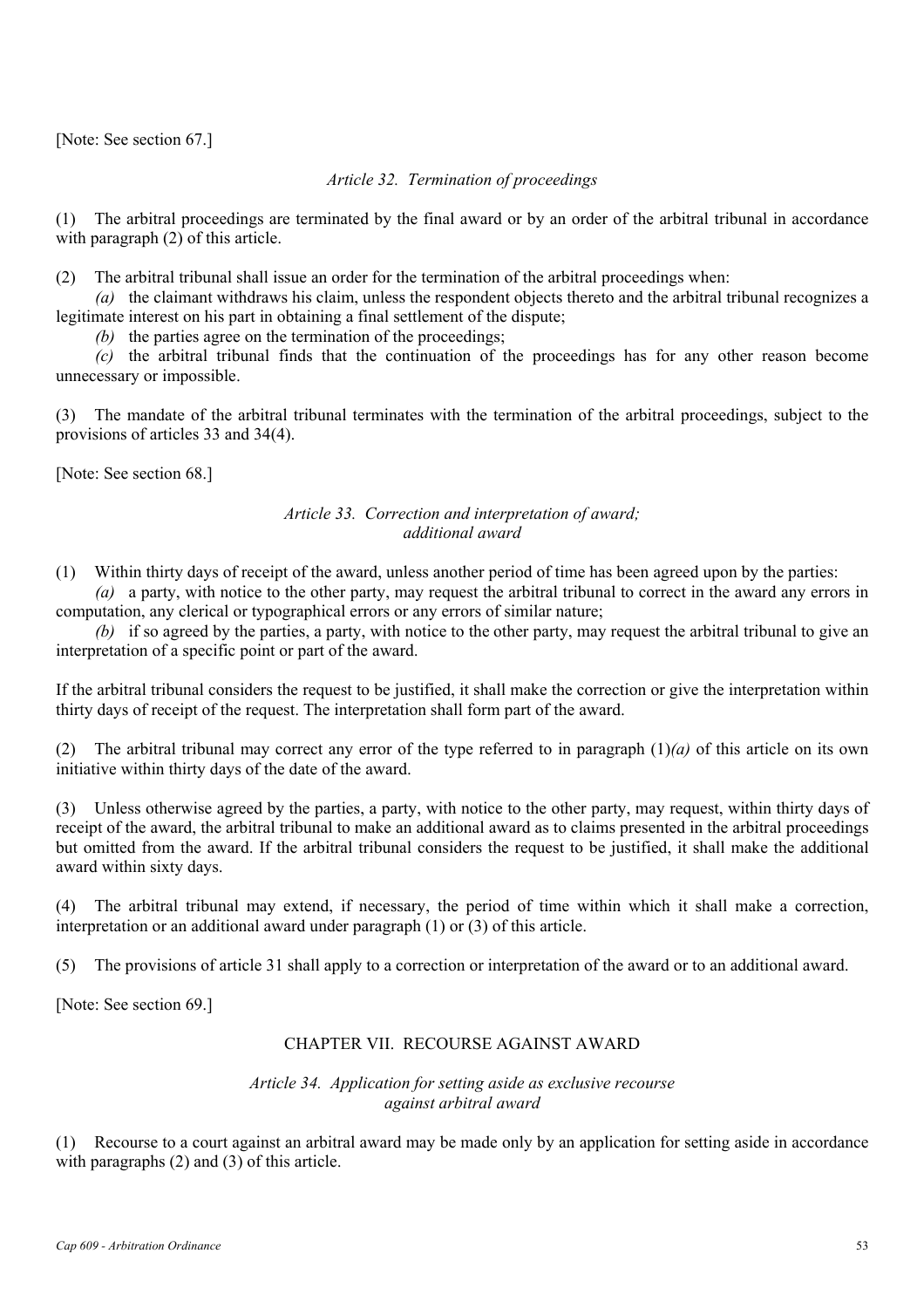- (2) An arbitral award may be set aside by the court specified in article 6 only if:
	- *(a)* the party making the application furnishes proof that:
		- (i) a party to the arbitration agreement referred to in article 7 was under some incapacity; or the said agreement is not valid under the law to which the parties have subjected it or, failing any indication thereon, under the law of this State; or
		- (ii) the party making the application was not given proper notice of the appointment of an arbitrator or of the arbitral proceedings or was otherwise unable to present his case; or
		- (iii) the award deals with a dispute not contemplated by or not falling within the terms of the submission to arbitration, or contains decisions on matters beyond the scope of the submission to arbitration, provided that, if the decisions on matters submitted to arbitration can be separated from those not so submitted, only that part of the award which contains decisions on matters not submitted to arbitration may be set aside; or
		- (iv) the composition of the arbitral tribunal or the arbitral procedure was not in accordance with the agreement of the parties, unless such agreement was in conflict with a provision of this Law from which the parties cannot derogate, or, failing such agreement, was not in accordance with this Law; or
		- *(b)* the court finds that:
			- (i) the subject-matter of the dispute is not capable of settlement by arbitration under the law of this State; or
			- (ii) the award is in conflict with the public policy of this State.

(3) An application for setting aside may not be made after three months have elapsed from the date on which the party making that application had received the award or, if a request had been made under article 33, from the date on which that request had been disposed of by the arbitral tribunal.

(4) The court, when asked to set aside an award, may, where appropriate and so requested by a party, suspend the setting aside proceedings for a period of time determined by it in order to give the arbitral tribunal an opportunity to resume the arbitral proceedings or to take such other action as in the arbitral tribunal's opinion will eliminate the grounds for setting aside.

[Note: See section 81.]

# CHAPTER VIII. RECOGNITION AND ENFORCEMENT OF AWARDS

### *Article 35. Recognition and enforcement*

(1) An arbitral award, irrespective of the country in which it was made, shall be recognized as binding and, upon application in writing to the competent court, shall be enforced subject to the provisions of this article and of article 36.

(2) The party relying on an award or applying for its enforcement shall supply the original award or a copy thereof. If the award is not made in an official language of this State, the court may request the party to supply a translation thereof into such language.\*\*\*\*

(*Article 35(2) has been amended by the Commission at its thirty-ninth session, in 2006*)

[Note: Article 35 does not have effect—see section 82.]

*Article 36. Grounds for refusing recognition or enforcement*

(1) Recognition or enforcement of an arbitral award, irrespective of the country in which it was made, may be refused only:

*(a)* at the request of the party against whom it is invoked, if that party furnishes to the competent court where recognition or enforcement is sought proof that:

(i) a party to the arbitration agreement referred to in article 7 was under some incapacity; or the said agreement is not valid under the law to which the parties have subjected it or, failing any indication thereon, under the law of the country where the award was made; or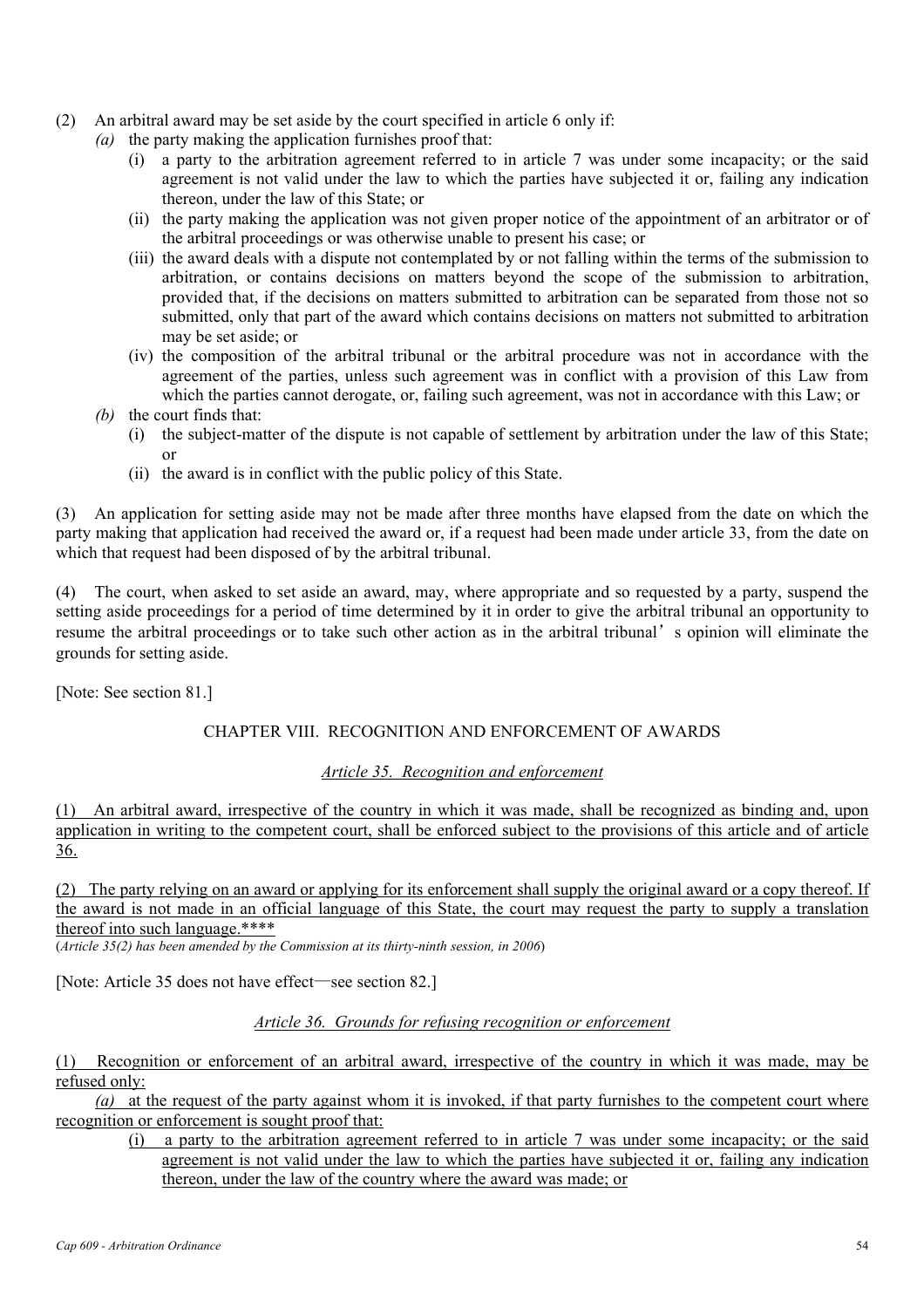- (ii) the party against whom the award is invoked was not given proper notice of the appointment of an arbitrator or of the arbitral proceedings or was otherwise unable to present his case; or
- (iii) the award deals with a dispute not contemplated by or not falling within the terms of the submission to arbitration, or it contains decisions on matters beyond the scope of the submission to arbitration, provided that, if the decisions on matters submitted to arbitration can be separated from those not so submitted, that part of the award which contains decisions on matters submitted to arbitration may be recognized and enforced; or
- (iv) the composition of the arbitral tribunal or the arbitral procedure was not in accordance with the agreement of the parties or, failing such agreement, was not in accordance with the law of the country where the arbitration took place; or
- (v) the award has not yet become binding on the parties or has been set aside or suspended by a court of the country in which, or under the law of which, that award was made; or

*(b)* if the court finds that:

- (i) the subject-matter of the dispute is not capable of settlement by arbitration under the law of this State; or
- (ii) the recognition or enforcement of the award would be contrary to the public policy of this State.

(2) If an application for setting aside or suspension of an award has been made to a court referred to in paragraph  $(1)(a)(v)$  of this article, the court where recognition or enforcement is sought may, if it considers it proper, adjourn its decision and may also, on the application of the party claiming recognition or enforcement of the award, order the other party to provide appropriate security.

[Note: Article 36 does not have effect—see section 83.]

 $\_$ \* Article headings are for reference purposes only and are not to be used for purposes of interpretation.

\*\* The term "commercial" should be given a wide interpretation so as to cover matters arising from all relationships of a commercial nature, whether contractual or not. Relationships of a commercial nature include, but are not limited to, the following transactions: any trade transaction for the supply or exchange of goods or services; distribution agreement; commercial representation or agency; factoring; leasing; construction of works; consulting; engineering; licensing; investment; financing; banking; insurance; exploitation agreement or concession; joint venture and other forms of industrial or business cooperation; carriage of goods or passengers by air, sea, rail or road.

\*\*\* The conditions set forth in article 17I are intended to limit the number of circumstances in which the court may refuse to enforce an interim measure. It would not be contrary to the level of harmonization sought to be achieved by these model provisions if a State were to adopt fewer circumstances in which enforcement may be refused.

\*\*\*\* The conditions set forth in this paragraph are intended to set maximum standards. It would, thus, not be contrary to the harmonization to be achieved by the model law if a State retained even less onerous conditions.

Note: The full text of the UNCITRAL Model Law is reproduced in this Schedule for information only. Provisions which are not applicable under this Ordinance are underlined. A note is added after each article to indicate the provision in this Ordinance which makes direct reference to that article. However, substituting provisions and other supplemental provisions to which the UNCITRAL Model Law are subject have not been shown in this Schedule. Reference has to be made therefore to this Ordinance which determines the extent to which the UNCITRAL Model Law applies.

| Schedule: | <b>Provisions that may be Expressly Opted for or</b> | E.R. 3 of 2015 | 12/11/2015 |
|-----------|------------------------------------------------------|----------------|------------|
|           | <b>Automatically Apply</b>                           |                |            |

[sections 2, 5, 23, 73, 81, 99, 100, 101 & 102]

### **1. Sole arbitrator**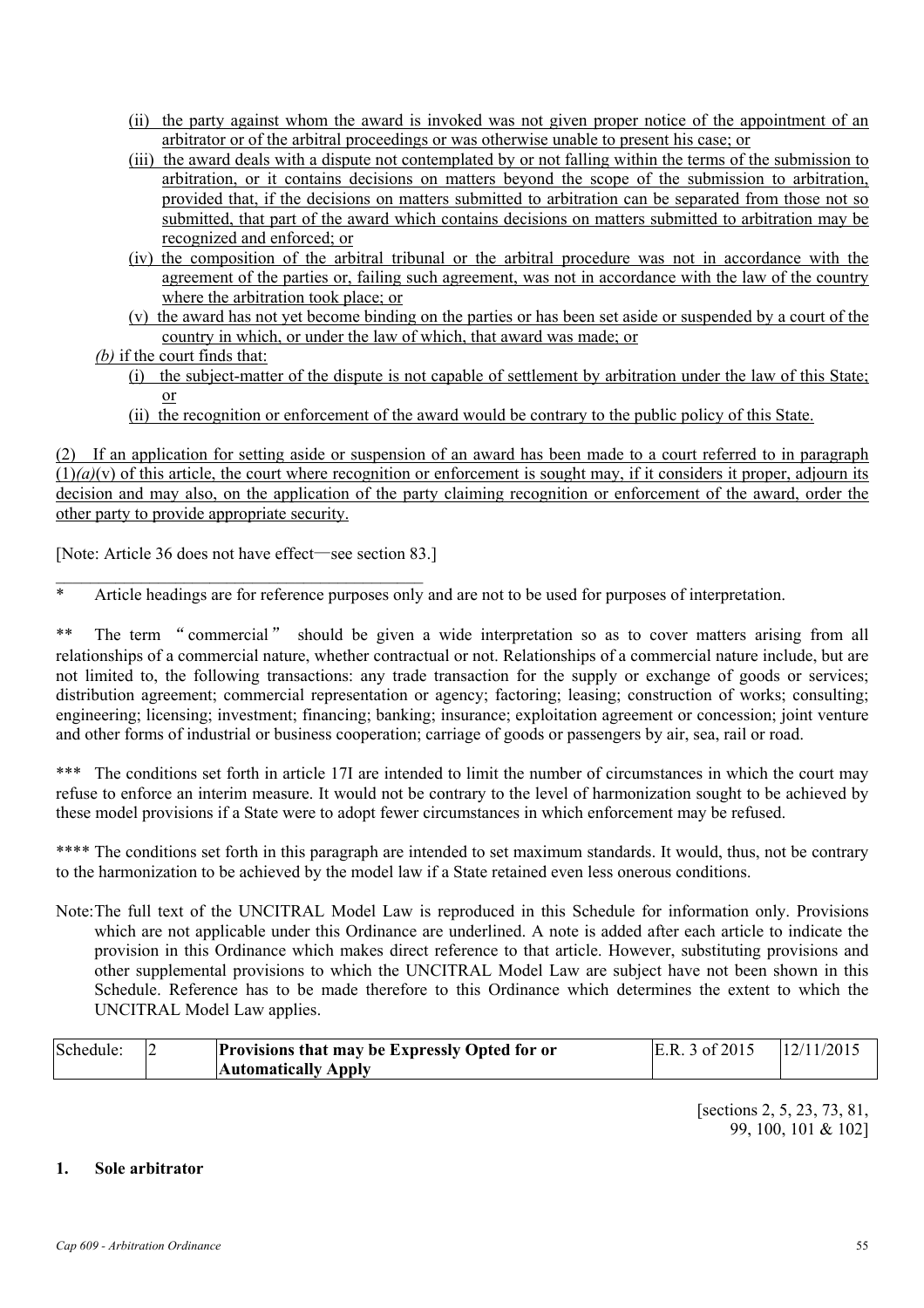If the parties to an arbitration agreement fail to agree on the number of arbitrators, any dispute arising between the parties is to be submitted to a sole arbitrator for arbitration.

(Amended 11 of 2015 s. 6)

### **2. Consolidation of arbitrations**

- (1) If, in relation to 2 or more arbitral proceedings, it appears to the Court—
	- (a) that a common question of law or fact arises in both or all of them;
	- (b) that the rights to relief claimed in those arbitral proceedings are in respect of or arise out of the same transaction or series of transactions; or
	- (c) that for any other reason it is desirable to make an order under this section,
	- the Court may, on the application of any party to those arbitral proceedings—
	- (d) order those arbitral proceedings—
		- (i) to be consolidated on such terms as it thinks just; or
		- (ii) to be heard at the same time or one immediately after another; or
	- (e) order any of those arbitral proceedings to be stayed until after the determination of any other of them.
- (2) If the Court orders arbitral proceedings to be consolidated under subsection  $(1)(d)(i)$  or to be heard at the same time or one immediately after another under subsection  $(1)(d)(ii)$ , the Court has the power—
	- (a) to make consequential directions as to the payment of costs in those arbitral proceedings; and
	- $(h)$  if—
		- (i) all parties to those arbitral proceedings are in agreement as to the choice of arbitrator for those arbitral proceedings, to appoint that arbitrator; or
		- (ii) the parties cannot agree as to the choice of arbitrator for those arbitral proceedings, to appoint an arbitrator for those arbitral proceedings (and, in the case of arbitral proceedings to be heard at the same time or one immediately after another, to appoint the same arbitrator for those arbitral proceedings).
- (3) If the Court makes an appointment of an arbitrator under subsection (2) for the arbitral proceedings to be consolidated or to be heard at the same time or one immediately after another, any appointment of any other arbitrator that has been made for any of those arbitral proceedings ceases to have effect for all purposes on and from the appointment under subsection (2).
- (4) The arbitral tribunal hearing the arbitral proceedings that are consolidated under subsection  $(1)(d)(i)$  has the power under sections 74 and 75 in relation to the costs of those arbitral proceedings.
- (5) If 2 or more arbitral proceedings are heard at the same time or one immediately after another under subsection  $(1)(d)(ii)$ , the arbitral tribunal—
	- (a) has the power under sections 74 and 75 only in relation to the costs of those arbitral proceedings that are heard by it; and
	- (b) accordingly, does not have the power to order a party to any of those arbitral proceedings that are heard at the same time or one immediately after another to pay the costs of a party to any other of those proceedings unless the arbitral tribunal is the same tribunal hearing all of those arbitral proceedings.
- (6) An order, direction or decision of the Court under this section is not subject to appeal.

### **3. Decision of preliminary question of law by Court**

- (1) The Court may, on the application of any party to arbitral proceedings, decide any question of law arising in the course of the arbitral proceedings.
- (2) An application under subsection (1) may not be made except—
	- (a) with the agreement in writing of all the other parties to the arbitral proceedings; or
	- (b) with the permission in writing of the arbitral tribunal.
- (3) The application must—
	- (a) identify the question of law to be decided; and
	- (b) state the grounds on which it is said that the question should be decided by the Court.
- (4) The Court must not entertain an application under subsection (1) unless it is satisfied that the decision of the question of law might produce substantial savings in costs to the parties.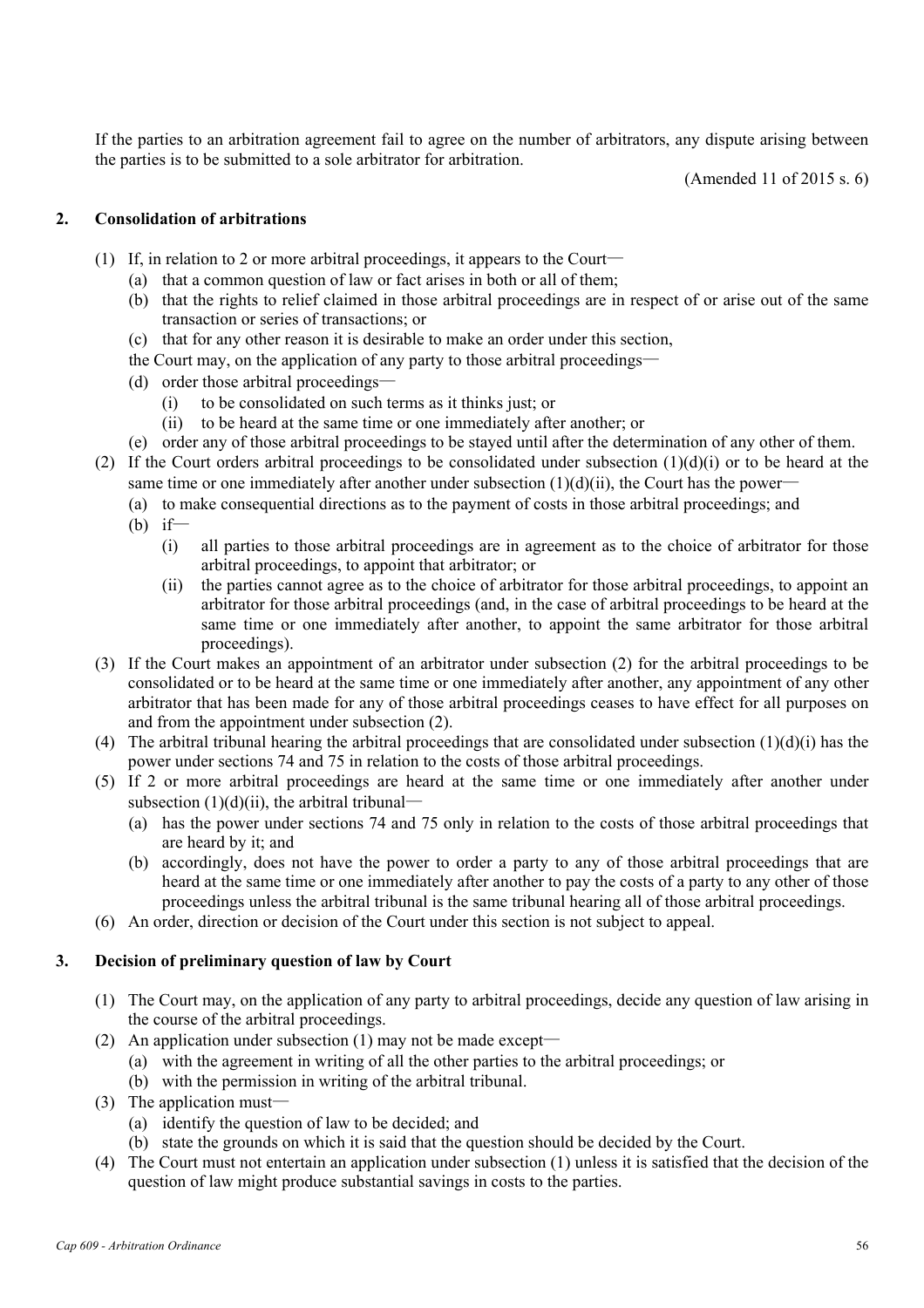(5) The leave of the Court or the Court of Appeal is required for any appeal from a decision of the Court under subsection  $(1)$ .

### **4. Challenging arbitral award on ground of serious irregularity**

- (1) A party to arbitral proceedings may apply to the Court challenging an award in the arbitral proceedings on the ground of serious irregularity affecting the tribunal, the arbitral proceedings or the award.
- (2) Serious irregularity means an irregularity of one or more of the following kinds which the Court considers has caused or will cause substantial injustice to the applicant—
	- (a) failure by the arbitral tribunal to comply with section 46;
	- (b) the arbitral tribunal exceeding its powers (otherwise than by exceeding its jurisdiction);
	- (c) failure by the arbitral tribunal to conduct the arbitral proceedings in accordance with the procedure agreed by the parties;
	- (d) failure by the arbitral tribunal to deal with all the issues that were put to it;
	- (e) any arbitral or other institution or person vested by the parties with powers in relation to the arbitral proceedings or the award exceeding its powers;
	- (f) failure by the arbitral tribunal to give, under section 69, an interpretation of the award the effect of which is uncertain or ambiguous;
	- (g) the award being obtained by fraud, or the award or the way in which it was procured being contrary to public policy;
	- (h) failure to comply with the requirements as to the form of the award; or
	- (i) any irregularity in the conduct of the arbitral proceedings, or in the award which is admitted by the arbitral tribunal or by any arbitral or other institution or person vested by the parties with powers in relation to the arbitral proceedings or the award.
- (3) If there is shown to be serious irregularity affecting the arbitral tribunal, the arbitral proceedings or the award, the Court may by order—
	- (a) remit the award to the arbitral tribunal, in whole or in part, for reconsideration;
	- (b) set aside the award, in whole or in part; or
	- (c) declare the award to be of no effect, in whole or in part.
- (4) If the award is remitted to the arbitral tribunal, in whole or in part, for reconsideration, the tribunal must make a fresh award in respect of the matters remitted—
	- (a) within 3 months of the date of the order for remission; or
	- (b) within a longer or shorter period that the Court may direct.
- (5) The Court must not exercise its power to set aside an award or to declare an award to be of no effect, in whole or in part, unless it is satisfied that it would be inappropriate to remit the matters in question to the arbitral tribunal for reconsideration.
- (6) The leave of the Court or the Court of Appeal is required for any appeal from a decision, order or direction of the Court under this section.
- (7) Section 7 of this Schedule also applies to an application or appeal under this section.

# **5. Appeal against arbitral award on question of law**

- (1) Subject to section 6 of this Schedule, a party to arbitral proceedings may appeal to the Court on a question of law arising out of an award made in the arbitral proceedings.
- (2) An agreement to dispense with the reasons for an arbitral tribunal's award is to be treated as an agreement to exclude the Court's jurisdiction under this section.
- (3) The Court must decide the question of law which is the subject of the appeal on the basis of the findings of fact in the award.
- (4) The Court must not consider any of the criteria set out in section  $6(4)(c)(i)$  or (ii) of this Schedule when it decides the question of law under subsection (3).
- (5) On hearing an appeal under this section, the Court may by order—
	- (a) confirm the award;
	- (b) vary the award;
	- (c) remit the award to the arbitral tribunal, in whole or in part, for reconsideration in the light of the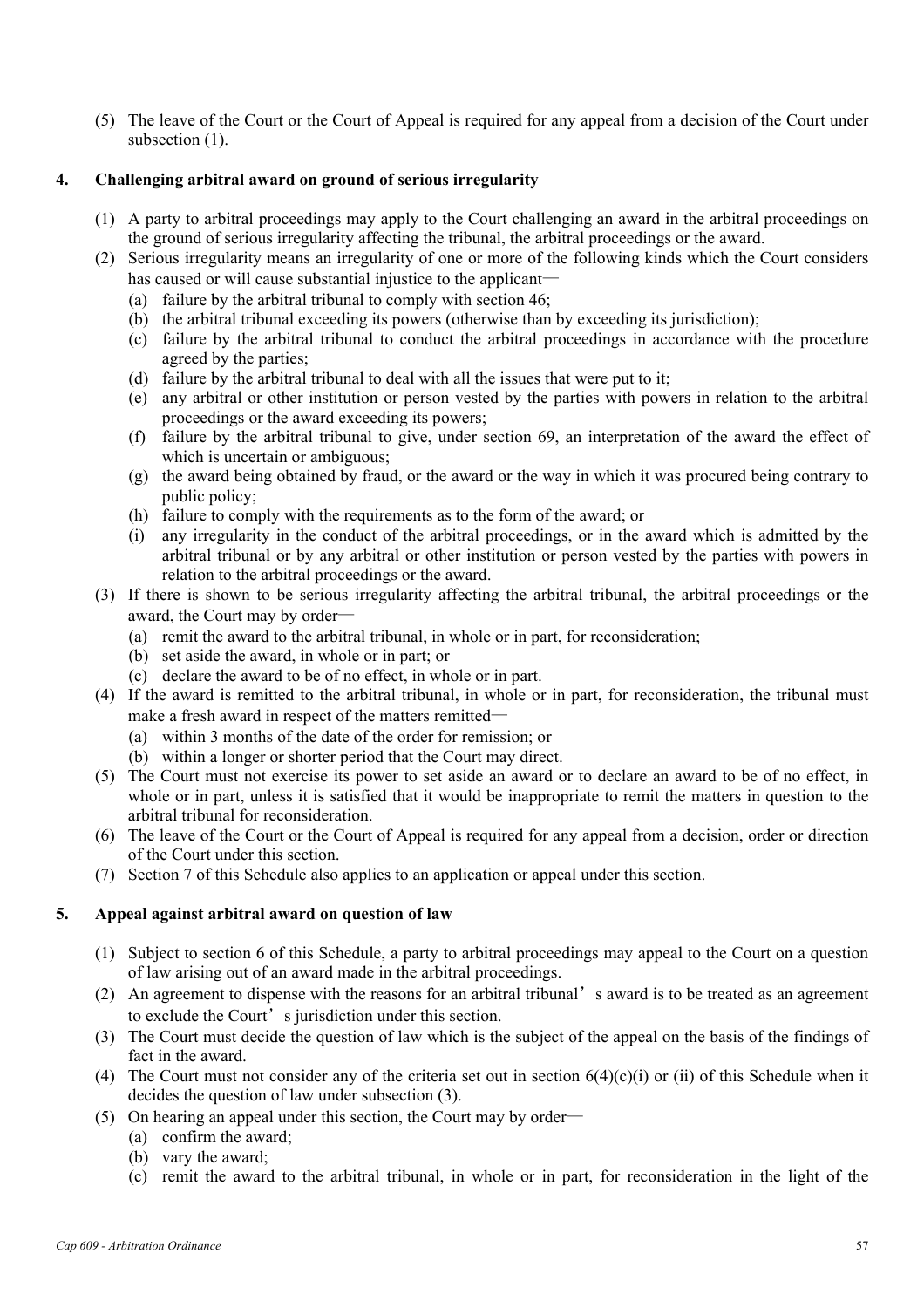Court's decision; or

- (d) set aside the award, in whole or in part.
- (6) If the award is remitted to the arbitral tribunal, in whole or in part, for reconsideration, the tribunal must make a fresh award in respect of the matters remitted—
	- (a) within 3 months of the date of the order for remission; or
	- (b) within a longer or shorter period that the Court may direct.
- (7) The Court must not exercise its power to set aside an award, in whole or in part, unless it is satisfied that it would be inappropriate to remit the matters in question to the arbitral tribunal for reconsideration.
- (8) The leave of the Court or the Court of Appeal is required for any further appeal from an order of the Court under subsection (5).
- (9) Leave to further appeal must not be granted unless—
	- (a) the question is one of general importance; or
	- (b) the question is one which, for some other special reason, should be considered by the Court of Appeal.
- (10) Sections 6 and 7 of this Schedule also apply to an appeal or further appeal under this section.

### **6. Application for leave to appeal against arbitral award on question of law**

- (1) An appeal under section 5 of this Schedule on a question of law may not be brought by a party to arbitral proceedings except—
	- (a) with the agreement of all the other parties to the arbitral proceedings; or
	- (b) with the leave of the Court.
- (2) An application for leave to appeal must—
	- (a) identify the question of law to be decided; and
	- (b) state the grounds on which it is said that leave to appeal should be granted.
- (3) The Court must determine an application for leave to appeal without a hearing unless it appears to the Court that a hearing is required.
- (4) Leave to appeal is to be granted only if the Court is satisfied—
	- (a) that the decision of the question will substantially affect the rights of one or more of the parties;
	- (b) that the question is one which the arbitral tribunal was asked to decide; and
	- (c) that, on the basis of the findings of fact in the award—
		- (i) the decision of the arbitral tribunal on the question is obviously wrong; or
		- (ii) the question is one of general importance and the decision of the arbitral tribunal is at least open to serious doubt.
- (5) The leave of the Court or the Court of Appeal is required for any appeal from a decision of the Court to grant or refuse leave to appeal.
- (6) Leave to appeal from such a decision of the Court must not be granted unless—
	- (a) the question is one of general importance; or
	- (b) the question is one which, for some other special reason, should be considered by the Court.

### **7. Supplementary provisions on challenge to or appeal against arbitral award**

- (1) An application or appeal under section 4, 5 or 6 of this Schedule may not be brought if the applicant or appellant has not first exhausted—
	- (a) any available recourse under section 69; and
	- (b) any available arbitral process of appeal or review.
- (2) If, on an application or appeal, it appears to the Court that the award—
	- (a) does not contain the arbitral tribunal's reasons for the award; or
	- (b) does not set out the arbitral tribunal's reasons for the award in sufficient detail to enable the Court properly to consider the application or appeal,

the Court may order the tribunal to state the reasons for the award in sufficient detail for that purpose.

- (3) If the Court makes an order under subsection (2), it may make a further order that it thinks fit with respect to any additional costs of the arbitration resulting from its order.
- (4) The Court—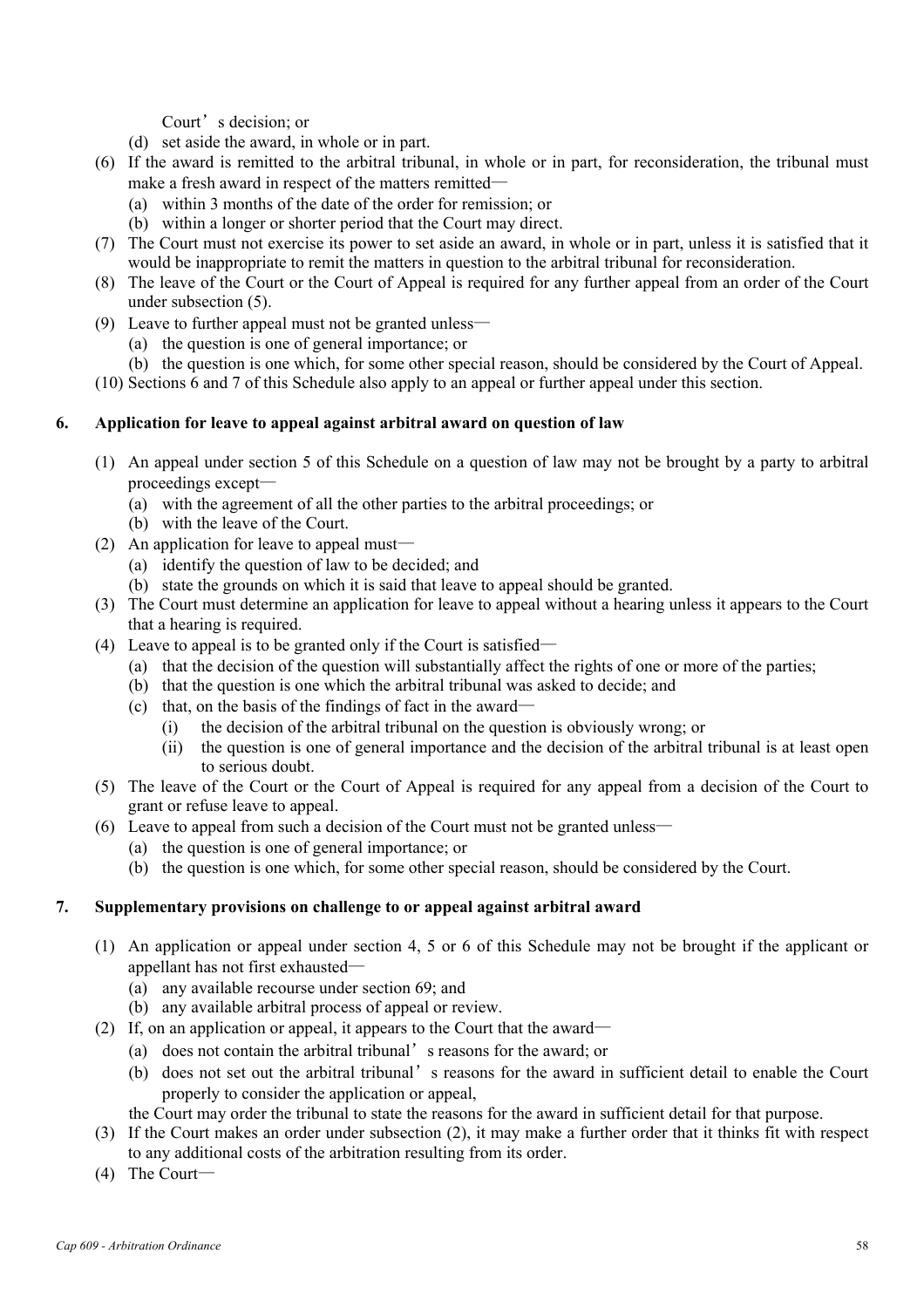- (a) may order the applicant or appellant to give security for the costs of the application or appeal; and
- (b) may, if the order is not complied with, direct that the application or appeal is to be dismissed.

### (5) The power to order security for costs must not be exercised only on the ground that the applicant or appellant is—

- (a) a natural person who is ordinarily resident outside Hong Kong;
- (b) a body corporate—
	- (i) incorporated under the law of a place outside Hong Kong; or
	- (ii) the central management and control of which is exercised outside Hong Kong; or
- (c) an association—
	- (i) formed under the law of a place outside Hong Kong; or
	- (ii) the central management and control of which is exercised outside Hong Kong.
- (6) The Court—
	- (a) may order that any money payable under the award is to be paid into the Court or otherwise secured pending the determination of the application or appeal; and
	- (b) may, if the order is not complied with, direct that the application or appeal is to be dismissed.
- (7) The Court or the Court of Appeal may impose conditions to the same or similar effect as an order under subsection (4) or (6) on granting leave to appeal under section 4, 5 or 6 of this Schedule.
- (8) Subsection (7) does not affect the general discretion of the Court or the Court of Appeal to grant leave subject to conditions.
- (9) An order, direction or decision of the Court or the Court of Appeal under this section is not subject to appeal.

(Format changes—E.R. 3 of 2015)

|  |  | Schedule. |  | <b>Transitional Provisions</b><br><b>Savings and</b> | 201.<br>$\Omega$<br>к |  |
|--|--|-----------|--|------------------------------------------------------|-----------------------|--|
|--|--|-----------|--|------------------------------------------------------|-----------------------|--|

[section 111]

### **Part 1**

# **Savings and Transitional Provisions Relating to Commencement of this Ordinance**

(Added 11 of 2015 s. 7)

# **1. Conduct of arbitral and related proceedings**

- (1) If an arbitration—
	- (a) has commenced under article 21 of the UNCITRAL Model Law as defined in section 2(1) of the repealed Ordinance before the commencement of this Ordinance; or
	- (b) has been deemed to be commenced under section 31(1) of the repealed Ordinance before the commencement of this Ordinance,

that arbitration and all related proceedings, including (where the award made in that arbitration has been set aside) arbitral proceedings resumed after the setting aside of the award, are to be governed by the repealed Ordinance as if this Ordinance had not been enacted.

(2) If an arbitration has commenced under any other Ordinance amended by this Ordinance before the commencement of this Ordinance, that arbitration and all related proceedings, including (where the award made in that arbitration has been set aside) arbitral proceedings resumed after the setting aside of the award, are to be governed by that other Ordinance in force immediately before the commencement of this Ordinance as if this Ordinance had not been enacted.

# **2. Appointment of arbitrators**

- (1) Subject to subsection (2), the appointment of an arbitrator made before the commencement of this Ordinance is, after the commencement of this Ordinance, to continue to have effect as if this Ordinance had not been enacted.
- (2) The enactment of this Ordinance does not revive the appointment of any arbitrator whose mandate has